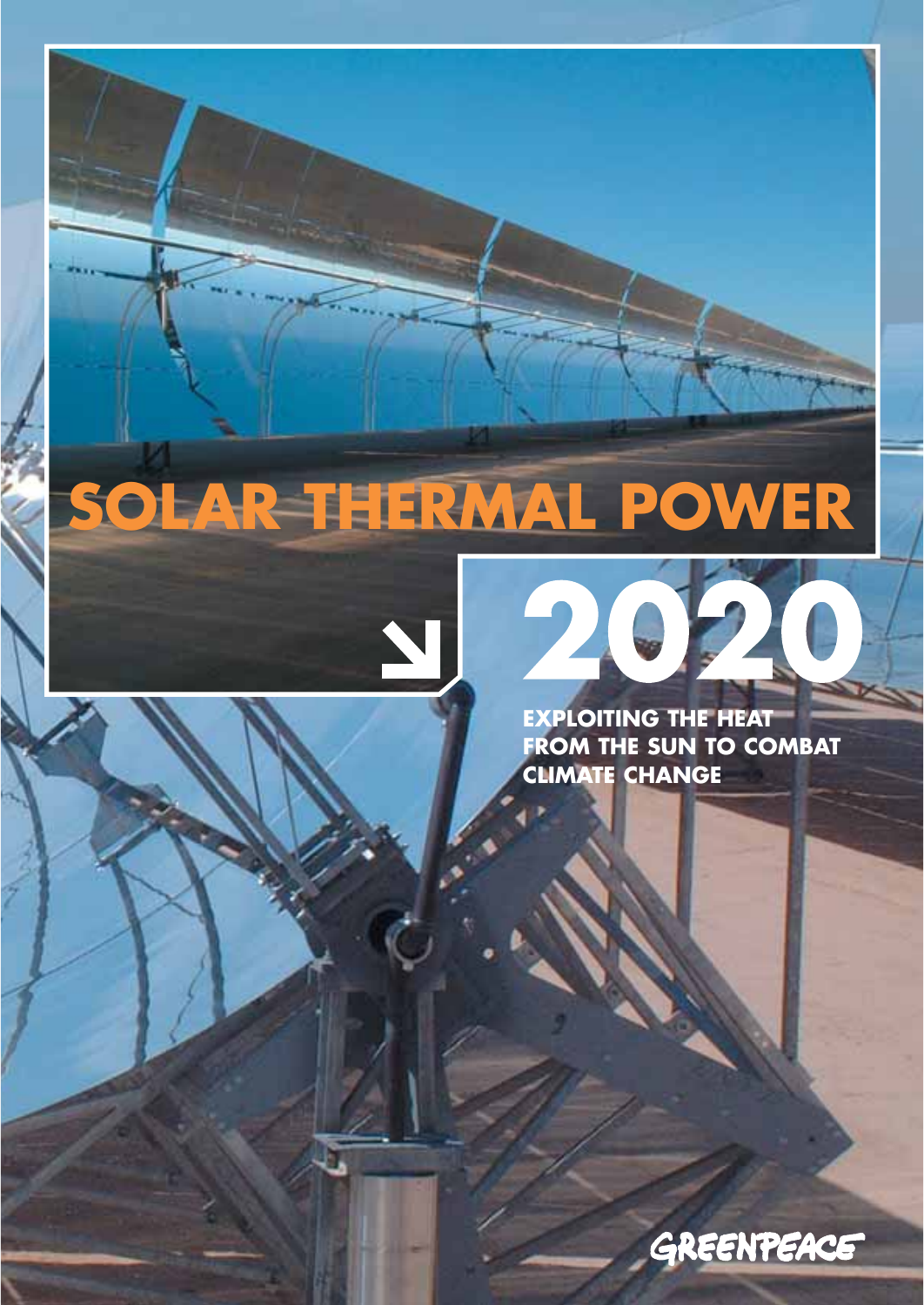**Over the period up to 2020 a total of 154 million tonnes of carbon dioxide would be saved from being emitted into the atmosphere, making a substantial contribution to international climate change targets.**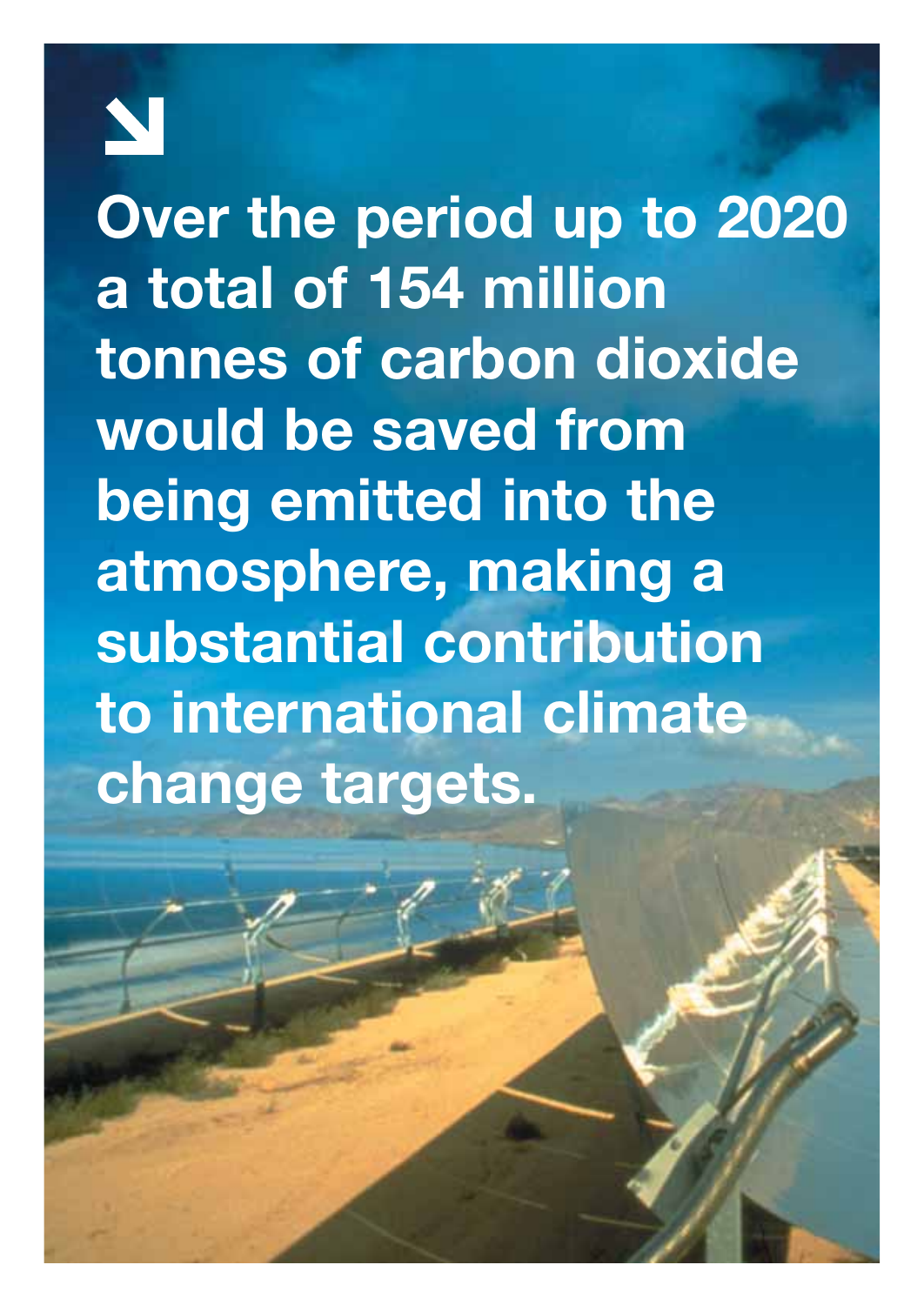

# **CONTENTS**

#### **FOREWORD**

| <b>EXECUTIVE SUMMARY</b>                                                                | nЗ |  |
|-----------------------------------------------------------------------------------------|----|--|
| <b>PART 1: SOLAR THERMAL POWER -</b><br><b>THE BASICS</b>                               | 06 |  |
| <b>PART 2: SOLAR THERMAL POWER -</b><br><b>TECHNOLOGY, COSTS AND</b><br><b>BENEFITS</b> | Ω9 |  |
| <b>PART 3: THE GLOBAL SOLAR</b><br><b>THERMAL MARKET</b>                                | 24 |  |
| <b>PART 4: THE FUTURE OF SOLAR</b><br><b>THERMAL POWER</b>                              | 34 |  |
| <b>PART 5: POLICY RECOMMENDATIONS</b>                                                   |    |  |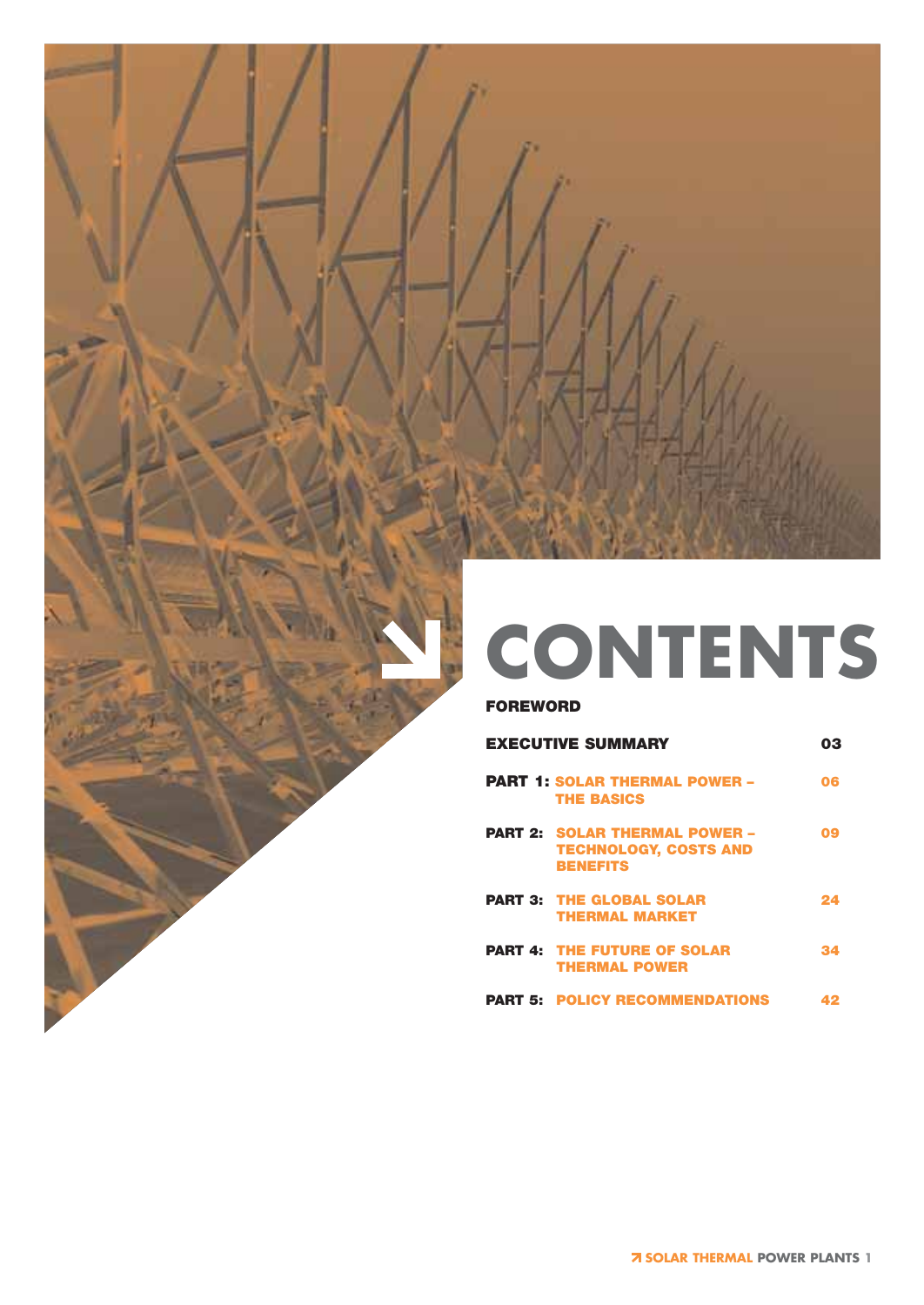## **FOREWORD**

### **THE VISION IS CLEAR: SOLAR THERMAL POWER PLANTS CAN BECOME THE OFFSHORE WIND FARMS OF THE DESERT – EXPLOITING THE HEAT FROM THE SUN TO COMBAT CLIMATE CHANGE.**

This report demonstrates that there are no technical, economic or resource barriers to supplying 5% of the world's electricity needs from solar thermal power alone by 2040 – even against the challenging backdrop of a projected more than doubling in global electricity demand. The solar thermal industry is capable of becoming a dynamic, innovative  $\in$  15 billion annual business within 20 years, unlocking a new global era of economic, technological and environmental progress.

The benefits of solar power are compelling: environmental protection, economic growth, job creation, diversity of fuel supply and rapid deployment, as well as the global potential for technology transfer and innovation. The underlying advantage of solar energy is that the fuel is free, abundant and inexhaustible. The total amount of energy irradiated from the sun to the earth's surface is enough to provide for annual global energy consumption 10,000 times over.

On climate change, a solid international consensus now clearly states that business-as-usual is not an option and the world must move swiftly towards a clean energy economy. Solar thermal power is a prime choice in developing an affordable, feasible, global energy source that is able to substitute for fossil fuels in the sunbelts around the world.

#### **Electricity for 100 million people**

Greenpeace and the European Solar Thermal Power Industry Association (ESTIA) have together produced this report in order to update our understanding of the contribution that solar thermal power can make to the world's energy supply. The report is a practical blueprint to show that solar thermal power is capable of supplying electricity to more than 100 million people living in the sunniest parts of the world within two decades.

Modern solar thermal power plants provide bulk power equivalent to the output from conventional power stations and can be built in a matter of months. The aim of this blueprint is to push further forward the boundaries of technological progress and unlock the benefits that will

follow. Solar thermal power does not need to be invented, nor is there a need to wait for any magical 'breakthrough'; it is ready for global implementation today.

**The vision is clear: solar thermal power plants can become the offshore wind farms of the desert – exploiting the heat from the sun to combat climate change.**

#### **Urgent political commitment**

The solid industrial and political commitment to the expansion of the solar thermal power plant industry outlined in this report shows clearly that the current surge of activity in the solar electricity sector represents merely a foretaste of the massive transformation and expansion it is capable of over the coming decades. But although reports are a useful guide, it is people who change the world by their actions. We encourage politicians and policy-makers, global citizens, energy officials, companies, investors and other interested parties to support solar thermal power by taking concrete steps which will help ensure that hundreds of millions of people will receive their electricity from the sun, harnessing its full potential for our common good.

Following last year's Earth Summit, the Johannesburg Renewable Energy Coalition was formed, with more than 80 countries proclaiming that their goal is to "substantially increase the global share of renewable energy sources" on the basis of "clear and ambitious time-bound targets". Political declarations mean little if not put into practice. This report is a blueprint for action that governments can implement, and shows what is possible with just one renewable technology.

Solar thermal power is a global scale technology that has the capacity to satisfy the energy and development needs of the world without destroying it.

*Note: Figures are given in this report in both US dollars and Euros. Readers should note that the two currencies have a similar value.*

Co-author Georg. Brakmann, President **European Solar Thermal Industry Association**

Co-author Rainer. Aringhoff, Secretary General **European Solar Thermal Industry Association**

Sven Testa

Sven Teske, B.Sc **Renewables Director, Greenpeace**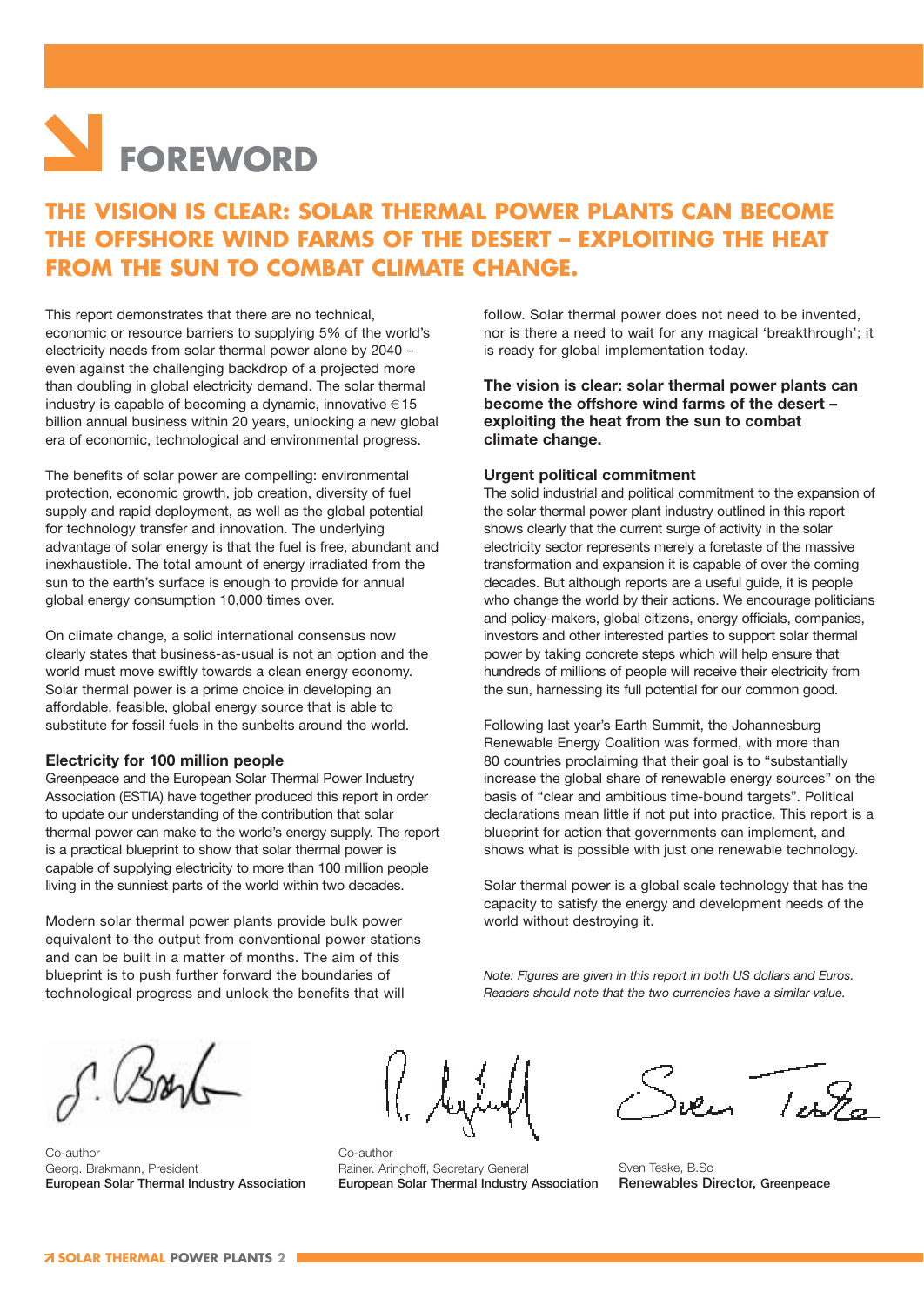# **EXECUTIVE SUMMARY**

#### **Power from the Sun**

Solar thermal power is a relatively new technology which has already shown enormous promise. With few environmental impacts and a massive resource, it offers an opportunity to the sunniest countries of the world comparable to the breakthrough offshore wind farms are currently offering European nations with the windiest shorelines.

Solar thermal power uses direct sunlight, so it must be sited in regions with high direct solar radiation. Among the most promising areas of the world are the South-Western United States, Central and South America, Africa, the Middle East, the Mediterranean countries of Europe, Iran, Pakistan and the desert regions of India, the former Soviet Union, China and Australia.

In many regions of the world, one square kilometre of land is enough to generate as much as 100-200 Gigawatt hours (GWh) of electricity per year using solar thermal technology. This is equivalent to the annual production of a 50 MW conventional coal or gas-fired power plant. Worldwide, the exploitation of less than 1% of the total solar thermal potential would be enough to stabilise the world climate through massive CO<sub>2</sub> reductions.

#### **Turning Solar Heat into Electricity**

Producing electricity from the energy in the sun's rays is a relatively straightforward process. Direct solar radiation can be concentrated and collected by a range of Concentrating Solar Power (CSP) technologies to provide medium to high temperature heat. This heat is then used to operate a conventional power cycle, for example through a steam or gas turbine or a Stirling engine. Solar heat collected during the day can also be stored in liquid, solid or phase changing media like molten salts, ceramics, concrete, or in the future, phase changing salt mixtures. At night, it can be extracted from the storage medium to run the steam turbine.

Solar thermal power plants can be designed for solar-only generation, ideally to satisfy demand during daylight hours, but with future storage systems their operation can be extended to almost base load requirements.

Electricity from solar thermal power is also becoming cheaper to produce. Plants operating in California have already achieved impressive cost reductions, with

generation costs ranging today between 10 and 13 US cents/kWh. However, costs are expected to fall closer to 5 US cents in the future. Advanced technologies, mass production, economies of scale and improved operation will together enable a reduction in the cost of solar electricity to a level competitive with fossil power plants within the next 10 to 15 years.

#### **Technology, Costs and Benefits**

Four main elements are required to produce electricity from solar thermal power: a concentrator, a receiver, some form of a heat transport, storage and power conversion equipment much the same as for a fossil fuel-based plant. The three most promising solar thermal technologies are the parabolic trough, the central receiver or solar tower, and the parabolic dish.

**Parabolic trough** systems use trough-shaped mirror reflectors to concentrate sunlight on to receiver tubes through which a thermal transfer fluid is heated to roughly 400°C and then used to produce superheated steam. They represent the most mature solar thermal power technology, with 354 MWe of plants connected to the Southern California grid since the 1980s and more than two square kilometres of parabolic trough collectors. These plants supply an annual 800 million kWh – enough for more than 200,000 households – at a generation cost of about 10-13 US cents/kWh.

Further advances are now being made in the technology, with utility scale projects planned in Greece, Spain, Egypt, Mexico, India, Morocco, Iran, Israel, Italy, the United States and Algeria. Electricity from trough plants combined with gas-fired combined cycle plants – ISCC (Integrated Solar Combined Cycle) systems – is expected to cost 6 €cents/kWh today and 5 €cents in medium terms.

**Central receiver** (solar tower) systems use a circular array of large individually-tracking mirrors (heliostats) to concentrate sunlight on to a central receiver mounted on top of a tower, with heat transferred for power generation through a choice of transfer media. After an intermediate scaling up to 30 MW capacity, solar tower developers now feel confident that grid-connected tower power plants can be built up to a capacity of 200 MWe solar-only units. Use of thermal storages will increase their flexibility.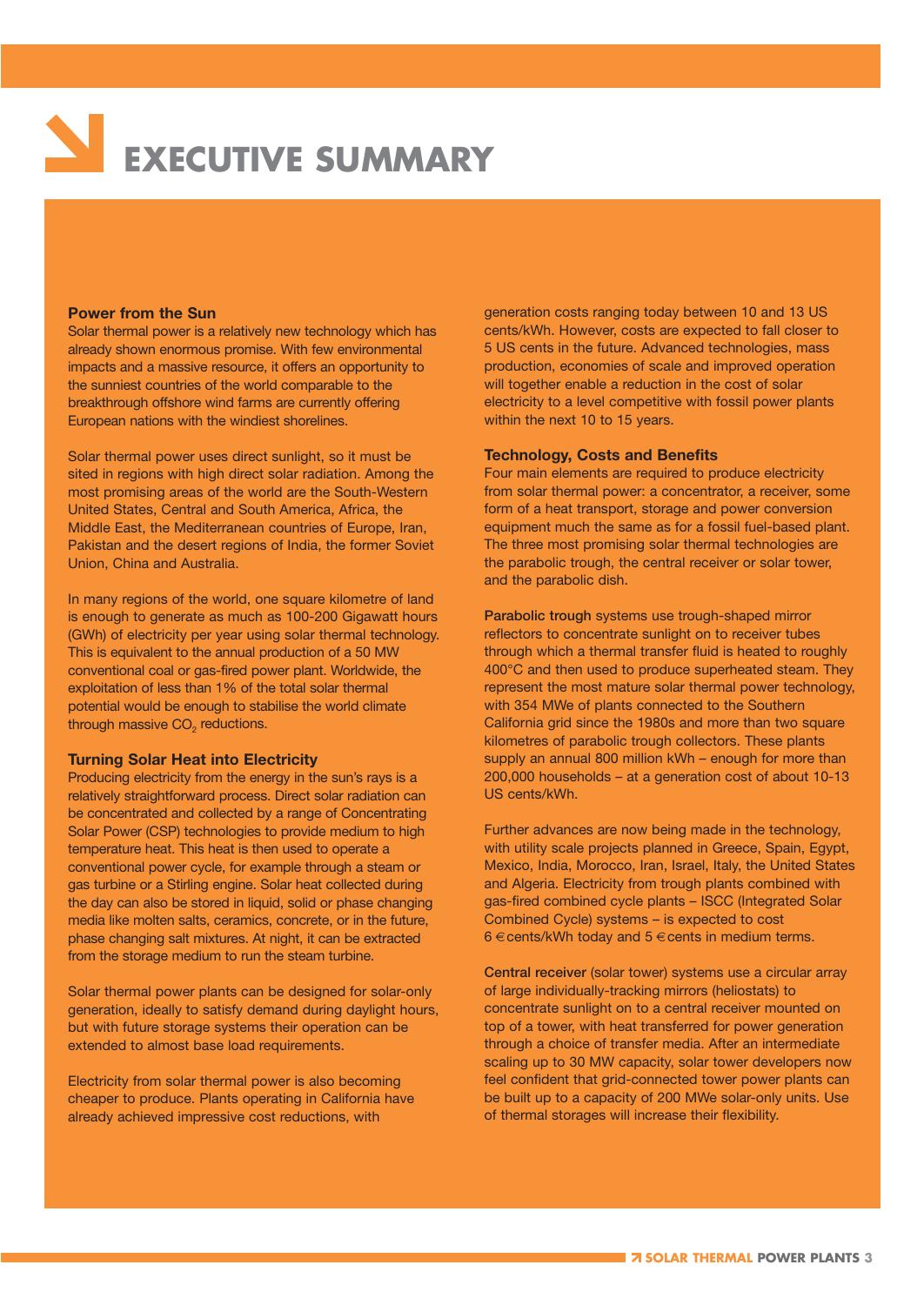Although central receiver plants are considered to be further from commercialisation than parabolic trough systems, solar towers have good longer term prospects for high conversion efficiencies. Projects are in various stages of development (from assessment to implementation) in Spain, South Africa and the United States. In the future, central receiver plant projects will benefit from similar cost reductions to those expected from parabolic trough plants. The anticipated evolution of total electricity costs is that they will drop to 5 cents/kWh in the mid to long term.

**Parabolic dish** systems are comparatively small units which use a dish-shaped reflector to concentrate sunlight, and heated gas or air to generate power in a small engine at the focal point of the reflector. Their potential lies primarily in decentralised power supply and remote, stand-alone power systems. Projects are currently planned in the United States, Australia and Europe. In terms of electricity costs, an attainable mid-term goal is a figure of less than 15 cents/kWh.

Current trends show that two broad pathways have opened up for large scale delivery of electricity using solar thermal power. One is the ISCC-type hybrid operation of solar collection and heat transfer combined with a conventional state-of-art combined cycle gas-fired power plant. The other is solar-only operation, with a conventional steam turbine, increasing use of a storage medium such as molten salt. This enables solar energy collected during the day to be stored and then dispatched when demand requires.

A major benefit of solar thermal power is that it has little environmental impact, with none of the polluting emissions or safety concerns associated with conventional generation technologies. There is no pollution in the form of exhaust gases during operation. Decommissioning a system is unproblematic.

Each square metre of surface in a solar field is enough to avoid the annual production of 200 kilograms (kg) of carbon dioxide. Solar power can therefore make a substantial contribution towards international commitments to reduce emissions of greenhouse gases which contribute to climate change.

#### **The Global Solar Thermal Market**

New opportunities are opening up for solar thermal power as a result of the global search for clean energy solutions. Both national and international initiatives are supporting the technology, encouraging commercialisation of

production. A number of countries have introduced legislation which forces power suppliers to source a rising percentage of their supply from renewable fuels. Bulk power high voltage transmission lines from high insulation sites, such as in northern Africa, could encourage European utilities to finance large solar plants whose power would be used in Europe.

These and other factors have led to significant interest in constructing plants in the sunbelt regions. In addition, interest rates and capital costs have drastically fallen worldwide, increasing the viability of capital intensive renewable energy projects. Examples of specific large solar thermal projects currently planned around the world, evidence of the "race to be first", include:

- **Algeria**: 140 MW ISCC plant with 35 MW solar capacity.
- **Australia**: 35 MW CLFR-based array to pre-heat steam at a coal-fired 2,000 MW plant.
- **Egypt**: 127 MW ISCC plant with 29 MW solar capacity.
- **Greece**: 50 MW solar capacity using steam cycle.
- **India**: 140 MW ISCC plant with 35 MW solar capacity.
- **Israel**: 100 MW solar hybrid operation.
- Italy: 40 MW solar capacity using steam cycle.
- **Mexico**: 300 MW ISCC plant with 29 MW solar capacity.
- **Morocco**: 230 MW ISCC plant with 35 MW solar capacity.
- **Spain**: 2 x 50 MW solar capacity using steam cycle and storage.
- **USA**: 50 MW Solar Electric Generating Systems.
- USA: 1 MW parabolic trough using ORC engine

#### **The Future for Solar Thermal Power**

A scenario prepared by Greenpeace International and the European Solar Thermal Power Industry Association projects what could be achieved by the year 2020 given the right market conditions. It is based on expected advances in solar thermal technology coupled with the growing number of countries which are supporting projects in order to achieve both climate change and power supply objectives.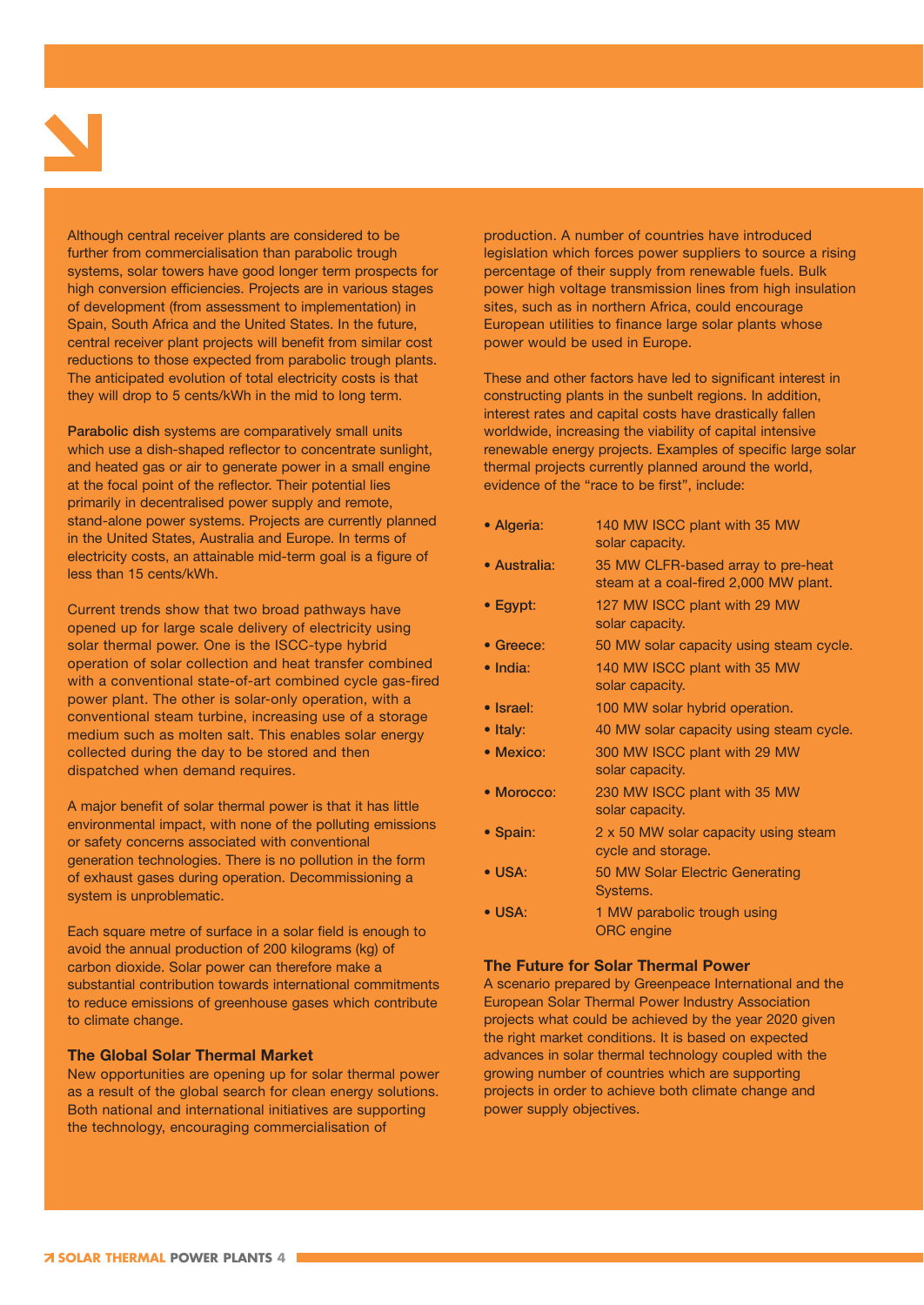

#### **KEY RESULTS FROM GREENPEACE-ESTIA SCENARIO 2002 TO 2020**

| <b>Capacity of Solar Thermal Power in 2020</b> | 21,540 MW                           |
|------------------------------------------------|-------------------------------------|
| <b>Electricity Production in 2020</b>          | 54,600,000 MWh (54.6 TWh)           |
| <b>Cumulative Investment</b>                   | US\$ 41.8 billion                   |
| <b>Employment Generated</b>                    | 200,000 jobs                        |
| Carbon Emissions Avoided 2002 - 2020           | 154 million tonnes CO <sub>2</sub>  |
| <b>Annual Carbon Emissions Avoided in 2020</b> | 32.7 million tonnes CO <sub>2</sub> |
| Projection 2021 to 2040                        |                                     |
| <b>Capacity of Solar Thermal Power in 2040</b> | 630,000 MW                          |
| <b>Electricity Production in 2040</b>          | 1573 TWh                            |
| <b>Percentage of Global Demand</b>             | 5%                                  |

Over the period of the scenario, solar thermal technology will have emerged from a relatively marginal position in the hierarchy of renewable energy sources to achieve a substantial status alongside the current market leaders such as hydro and wind power. From a current level of just 354 MW, by 2015 the total installed capacity of solar thermal power plants will have reached 5,000 MW. By 2020 additional capacity would be rising at a level of almost 4,500 MW each year.

- By 2020, the total installed capacity of solar thermal power around the world will have reached 201,540 MW.
- Solar thermal power will have achieved an annual output of more than 54,600,000 MWh (54.6 TWh) This is equivalent to the consumption of over one third of Australia's electricity demand.
- Capital investment in solar thermal plant will rise from US\$ 375 million in 2005 to almost US\$ 7.6 billion in 2020. The total investment over the scenario period would amount to US\$ 41.8 bn.
- Expansion in the solar thermal power industry will result in the creation of 200,000 jobs worldwide, even not counting those involved in production of the hardware.
- The five most promising countries in terms of governmental targets or potentials according to the scenario, each with more than 1,000 MW of solar thermal projects expected by 2020, are Spain, the United States, Mexico, Australia and South Africa.
- Over the period up to 2020 a total of 154 million tonnes of carbon dioxide would be saved from being emitted into the atmosphere, making an important contribution to international climate protection targets.

A further projection is also made for the potential expansion of the solar thermal power market over another two decades up to 2040. This shows that by 2030 the world-wide capacity will have reached 106,000 MW, and by 2040 a level of almost 630,000 MW. Increased availability of plants because of the greater use of efficient storage technology will also increase the amount of electricity generated from a given installed capacity.

The result if that by 2040 more than 5% of the world's electricity demand could be satisfied by solar thermal power.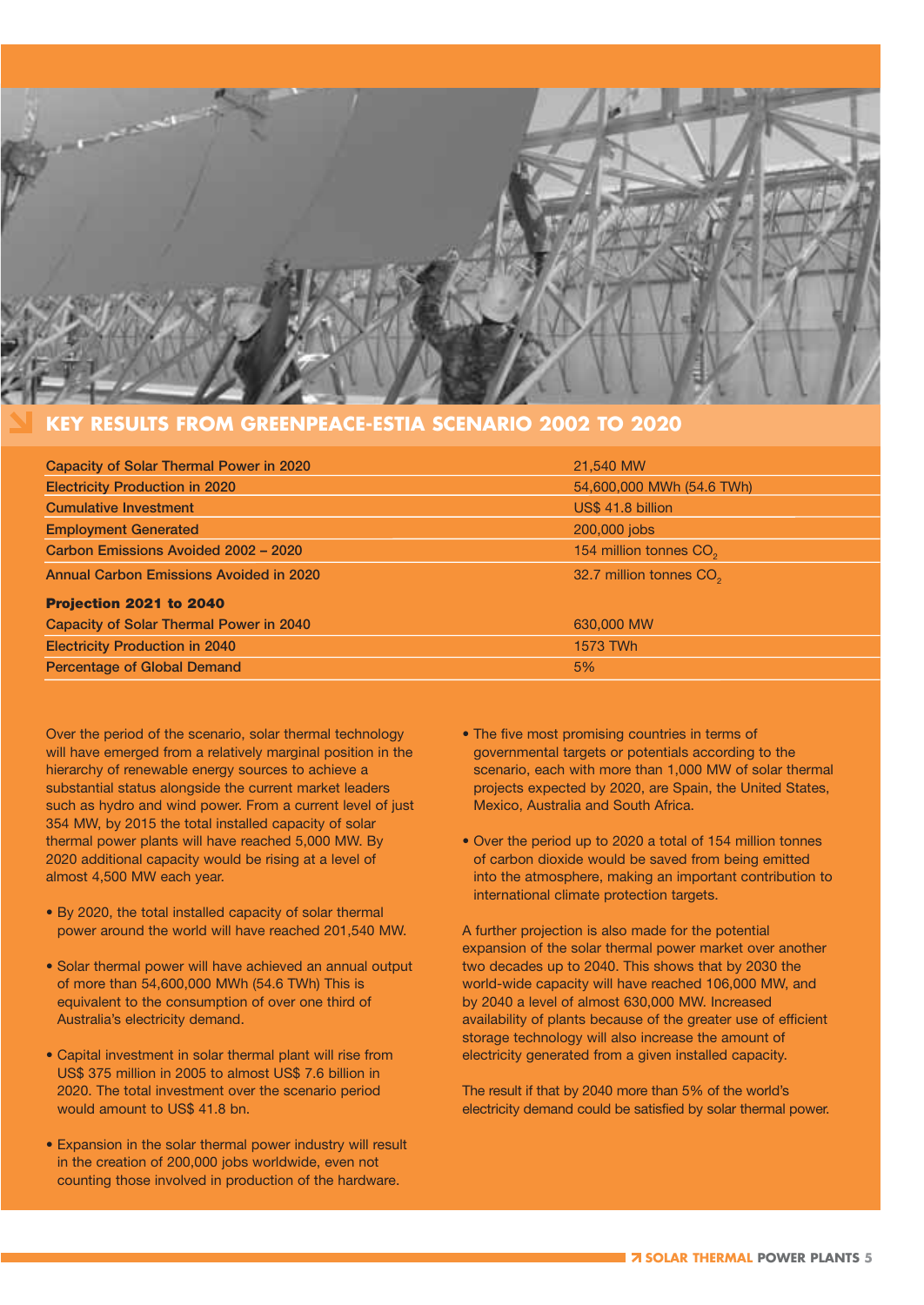

SCORETE TO ANTENHOLIST OF DESIGN BASINESS **BEF EMPERIES PERSONAL** 

William Miller John Remsharett Motopert

**CIRATEST HITGH NORDES** GRGENSTAND DES PATENTES EST:

not being our monditionen beaumony the bandinism on Pampforniquing

commencement toplands 1912 de che più soldi e con el france con estableci in parte THE R. P. LEWIS CO., LANSING, MICH. 49-14039-1-120-2 **TENTO LIT** 

KAISERLICHES FATENTAMT **SALARANTA CARDS** 

**Patent for first parabolic trough collector in 1907 to Dr. W. Maier of Aalen and A. Remshardt Stuttgart.** These early designs formed the basis for R&D developments in the late 1970s and early 1980s, when solar thermal projects were undertaken in a number of industrialised countries, including the United States, Russia, Japan, Spain and Italy (see Table 1). Many of these plants, covering the whole spectrum of available technology, failed to reach the expected performance levels, and subsequent R& D has on technology improvement and increasing the







### AR. P **SOLAR THERMAL POWER – THE BASICS**

#### **1. Power from the Sun**

Solar thermal power is a relatively new technology which has already shown enormous promise. With few environmental impacts and a massive resource, it offers an opportunity to the sunniest countries of the world comparable to that which offshore wind farms are currently offering to European and other nations with the windiest shorelines.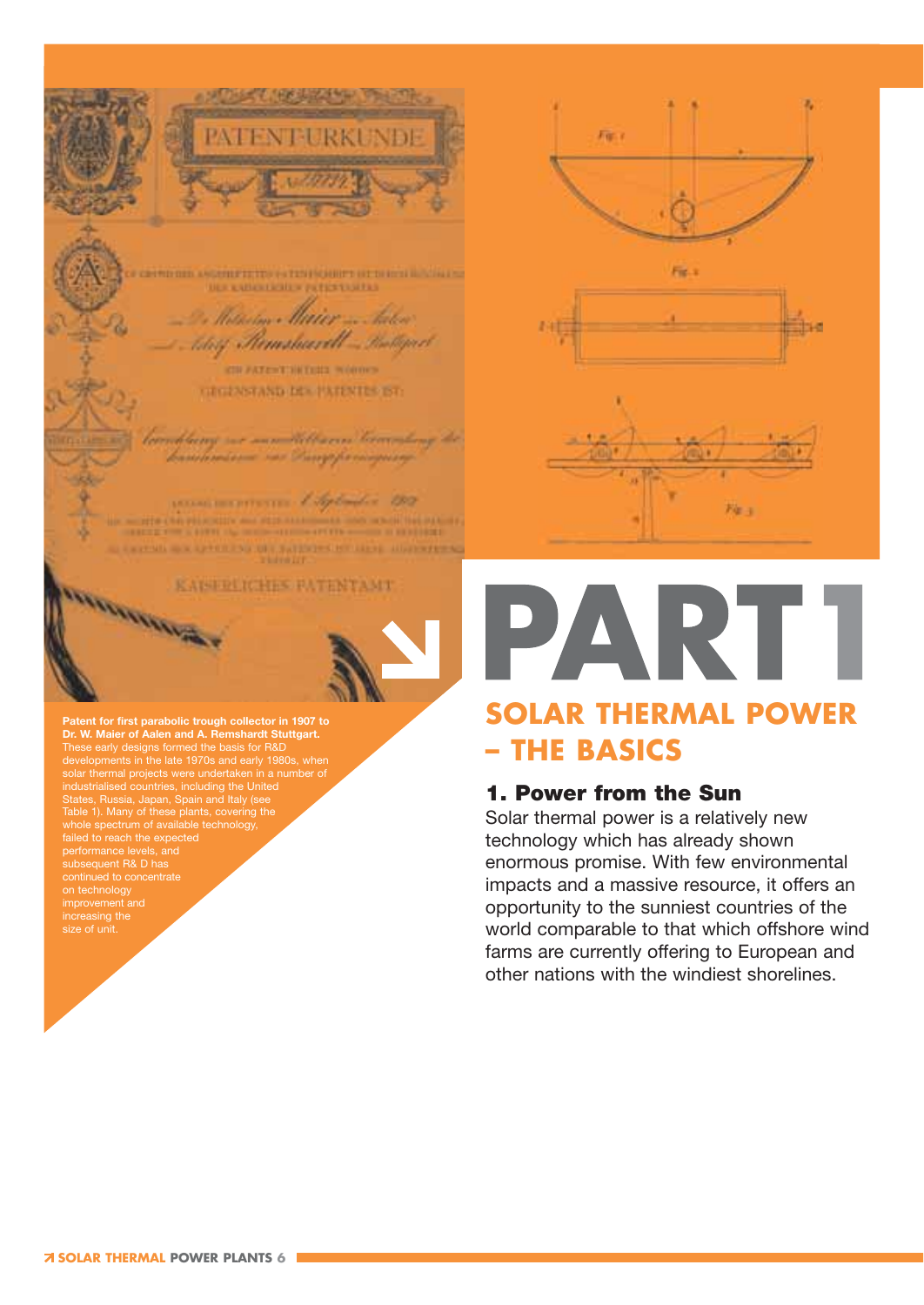

Solar thermal power uses direct sunlight, so it must be sited in regions with high direct solar radiation. Suitable sites should offer at least 2,000 kilowatt hours (kWh) of electricity per m<sup>2</sup> of sunlight annually, whilst the best sites offer more than 2,500kWh/m2. Typical locations, where the climate and vegetation do not offer high levels of atmospheric humidity, include steppes, bush, savannah's, semi-deserts and true deserts, ideally located within ±40 degrees of latitude. Among the most promising areas of the world are therefore the South-Western United States, Central and South America, Africa, the Middle East, the Mediterranean countries of Europe, Iran, Pakistan and the desert regions of India, the former Soviet Union, China and Australia.

In many regions of the world, one square kilometre of land is enough to generate as much as 100-200 Gigawatt hours (GWh) of solar electricity per year using solar thermal technology. This is equivalent to the annual production of a 50 MW conventional coal or gas-fired power plant. Over the total life cycle of a solar thermal power system, its output would be equivalent to the energy contained in 16 million barrels of oil. Worldwide, the exploitation of less than 1% of the total solar thermal potential would be enough to meet the recommendations of the United Nations' Intergovernmental Panel on Climate Change (IPCC) for the long-term stabilisation of the climate.

This large solar power potential will only be used to a limited extent, however, if it is restricted by regional demand and by local technological and financial resources. If solar electricity is exported to regions with a high demand for power but few indigenous solar resources, considerably more of the potential in the sunbelt countries could be harvested for the protection of the global climate. Countries such as Germany are already seriously considering the import of solar electricity from North Africa and Southern Europe as a way of contributing to the long-term sustainable development of their power sector. However, priority should still be given to supply for legitimate indigenous demand.

#### **2. Turning Solar Heat into Electricity**

Producing electricity from the energy in the sun's rays is a relatively straightforward process. Direct solar radiation can be concentrated and collected by a range of Concentrating Solar Power (CSP) technologies to provide medium to high temperature heat. This heat is then used to operate a conventional power cycle, for example through a steam or gas turbine or a Stirling engine. Solar heat collected during the day can also be stored in liquid, solid or phase changing media like molten salts, ceramics, concrete, or in the future, phase changing salt mixtures. At night, it can be extracted from the storage medium to run power generation plant. Solar thermal power plants can be designed for solar-only

generation, ideally to satisfy day-time peak load demand, but with future storage systems operation can be extended until

base load coverage. During the technology's market development phase, hybrid plant concepts which back up the solar output by fossil firing are likely to be the favoured option. This would involve, for example, Integrated Solar-Combined Cycle (ISCC) plants for mid-load or base-load operation.

Combined generation of heat and power by CSP has particularly promising potential, as the high value solar energy input is used to the best possible efficiency, exceeding 85%. Process heat from combined generation can be used for industrial applications, district cooling or sea water desalination.

Current CSP technologies include parabolic trough power plants, solar power towers and parabolic dish engines (see Part Two). Parabolic trough plants with an installed capacity of 354 MW have been in commercial operation for many years, whilst solar towers and dish engines have been tested successfully in a series of demonstration projects.

#### **3. Why Concentrate Solar Power?**

Concentrating solar power to generate bulk electricity is one of the best suited technologies to help mitigate climate change in an affordable way, as well as reducing the consumption of fossil fuels.

#### **Environmental Sustainability**

Life cycle assessment of the emissions produced, together with the land surface impacts of CSP systems, shows that they are ideally suited to the task of reducing greenhouse gases and other pollutants, and without creating other environmental risks or contamination. Each square metre of CSP solar field surface, for example, is enough to avoid the annual emisson of 200 kilograms (kg) of carbon dioxide. The energy payback time of concentrating solar power systems is in the order of just five months. This compares very favourably with their lifespan of approximately 25 to 30 years. Most of the CSP solar field materials e.g. steel and glass can be recycled and used again for further plants.

#### **Economic Sustainability**

The cost of solar thermal power is falling. Experience from the Solar Electric Generating Systems (SEGS) in California (see Part Two) shows that impressive cost reductions have already been achieved, with generation costs ranging today between 10 and 13 US cents/kWh. However, most of the learning curve is still to come.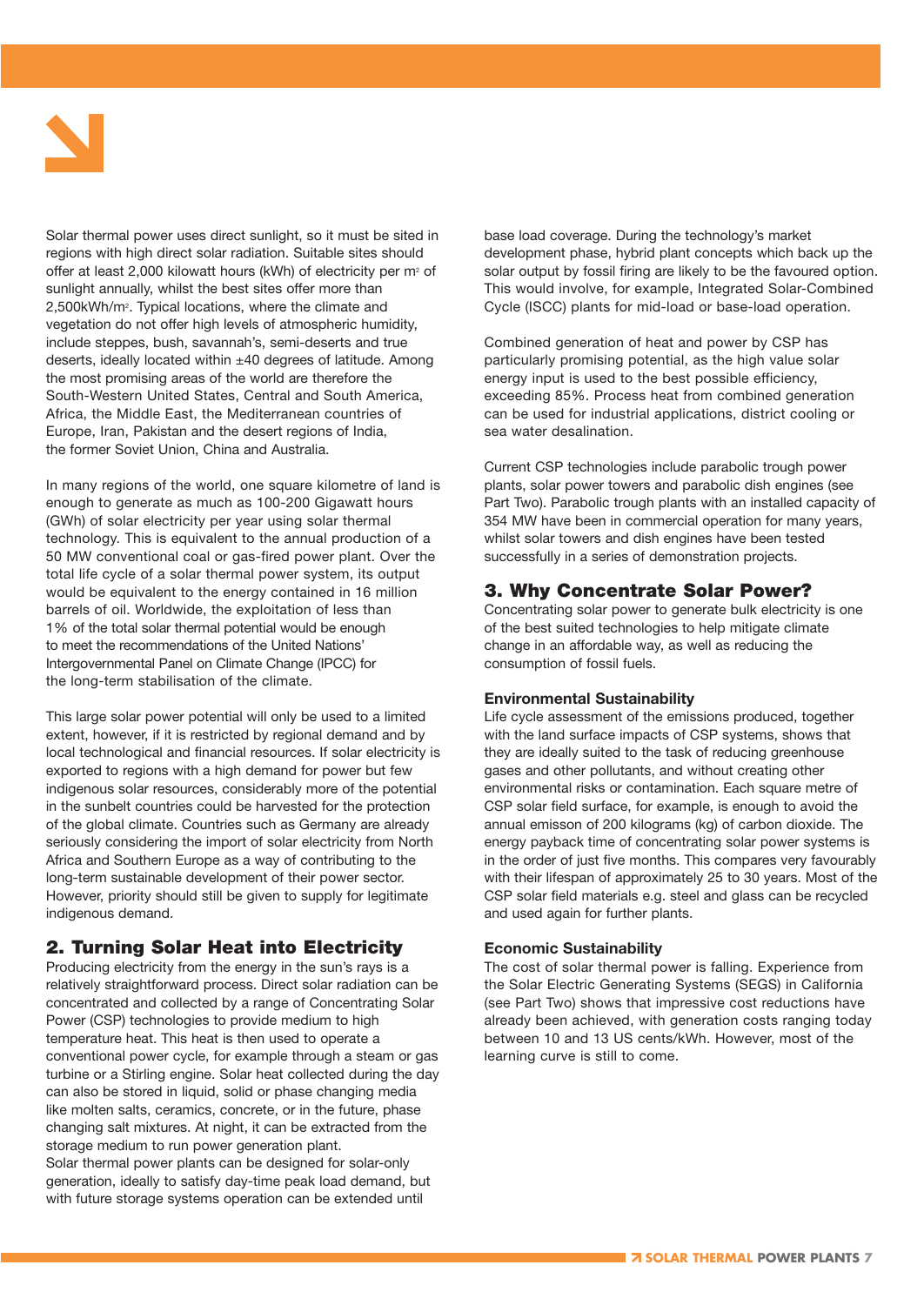

#### **Table 1: Early Solar Thermal Power Plants**

| <b>Name</b>        | Location           | <b>Size</b><br>(MWe) | <b>Type, Heat Transfer Fluid</b><br>& Storage Medium | Start-up<br><b>Date</b> | <b>Funding</b>                 |
|--------------------|--------------------|----------------------|------------------------------------------------------|-------------------------|--------------------------------|
| <b>Aurelios</b>    | Adrano, Sicily     |                      | <b>Tower, Water-Steam</b>                            | 1981                    | <b>European Community</b>      |
| <b>SSPS/CRS</b>    | Almeria, Spain     | 0.5                  | <b>Tower, Sodium</b>                                 | 1981                    | 8 European countries & USA     |
| <b>SSPS/DCS</b>    | Almeria, Spain     | 0.5                  | Trough, Oil                                          | 1981                    | 8 European countries & USA     |
| <b>Sunshine</b>    | Nio, Japan         |                      | <b>Tower, Water-Steam</b>                            | 1981                    | Japan                          |
| Solar One          | California, USA    | 10                   | <b>Tower, Water-Steam</b>                            | 1982                    | US Dept. of Energy & utilities |
| <b>Themis</b>      | Targasonne, France | 2.5                  | <b>Tower. Molten Salt</b>                            | 1982                    | France                         |
| CESA-1             | Almeria, Spain     |                      | <b>Tower, Water-Steam</b>                            | 1983                    | Spain                          |
| <b>MSEE</b>        | Albuquerque, USA   | 0.75                 | <b>Tower. Molten Salt</b>                            | 1984                    | US Dept. of Energy & utilities |
| SEGS-1             | California, USA    | 14                   | Trough, Oil, Oil Storage                             | 1984                    | Luz (private company)          |
| Vanguard 1         | <b>USA</b>         | 0.025                | Dish, Hydrogen                                       | 1984                    | Advanco Corp.                  |
| <b>MDA</b>         | <b>USA</b>         | 0.025                | Dish, Hydrogen                                       | 1984                    | McDonnell-Douglas              |
| C <sub>3</sub> C-5 | Crimea, Russia     | 5                    | <b>Tower. Water-Steam</b>                            | 1985                    | Russia                         |

Advanced technologies, mass production, economies of scale and improved operation will together enable a reduction in the cost of solar electricity to a level competitive with other power sources within the next 10 to 15 years. This will reduce dependency on fossil fuels and avoid the risk of future electricity cost escalation. Hybrid solar-fossil fuel plants, making use of special finance schemes at favourable sites, can already deliver competitively priced electricity.

Competition with the economics of solar thermal power plants comes mainly from conventional grid-connected fossil fuel-fired power plants, particularly the modern natural gas-fired combined cycle plants in mid-load or base-load operation mode. In small-scale off-grid generation systems, such as islands or developing countries, the competition comes from gas oil or heavy fuel oil-powered diesel engine generators. However, a mixture of factors, including reform of the electricity sector, the rising demand for 'green power', the possibility of gaining carbon credits from pollution-free generation and direct support schemes for renewable energy in some countries, are all increasing the viability of such projects.

#### **4. A Brief History**

Efforts to design devices for supplying renewable energy through use of the sun's rays began some 100 years before the oil price crisis of the 1970s triggered the modern development of renewables. Experiments started in the 1860s, with Auguste Mouchout's first solar-powered motor producing steam in a glass-enclosed iron cauldron, then continued in the early 1900s with Aubrey Eneas' first commercial solar motors. In 1907 a patent was granted to Dr. Maier from Aalen and Mr. Remshardt from Stuttgart for a device to directly use solar irradiation for steam generation. This was based on the solar parabolic trough technology. In 1912 Frank Shuman used this technology to build a 45kW sun-tracking parabolic trough plant in Meadi, Egypt.

These early designs formed the basis for R&D developments in the late 1970s and early 1980s, when solar thermal projects were undertaken in a number of industrialised countries, including the United States, Russia, Japan, Spain and Italy (see Table 1). Many of these plants, covering the whole spectrum of available technology, failed to reach the expected performance levels, and subsequent R& D has continued to concentrate on technology improvement and increasing the size of units.

A major breakthrough came in the early 1980s when the American-Israeli company Luz International commercialised the technology by building a series of nine Solar Electric Generating Stations in the Californian Mojave desert. The SEGS plants range from 14 up to 80 MWe in capacity and accumulates 354 MW capacity for the Southern Californian grid.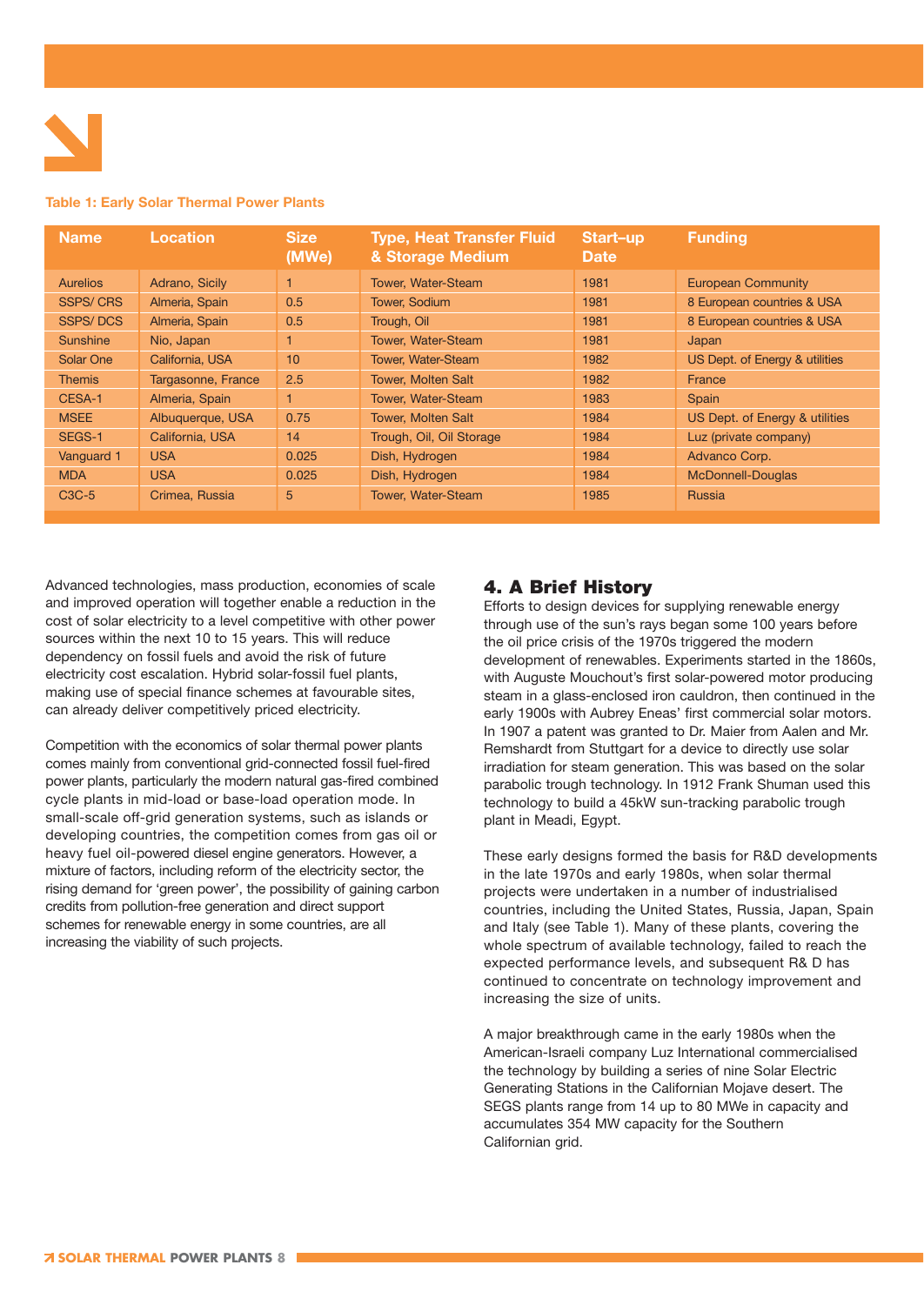

**Arial View of five 30MW SEGS plants in Kramer Junction, California**

# PART2 **SOLAR THERMAL POWER:**

### **TECHNOLOGY, COSTS AND BENEFITS**

#### **1. Technology Overview**

Solar thermal power plants produce electricity in much the same way as conventional power stations. The difference is that they obtain their energy input by concentrating solar radiation and converting it to high temperature steam or gas to drive a turbine or engine. Four main elements are required: a concentrator, a receiver, some form of heat transport media or storage, and power conversion. Many different types of systems are possible, including combinations with other renewable and non-renewable technologies, but the three most promising solar thermal technologies are: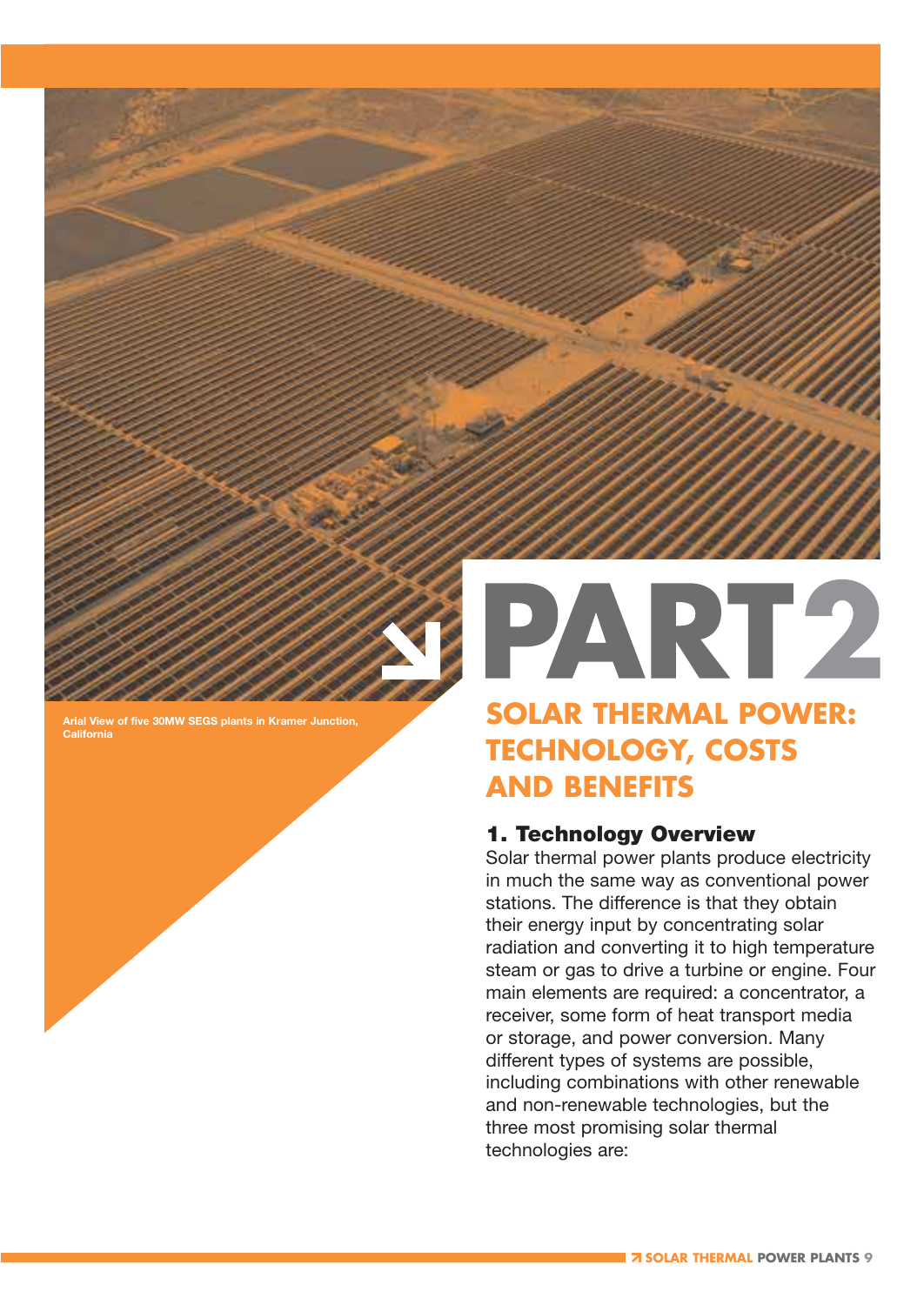

#### **Figure 1: Parabolic Trough**

Parabolic trough-shaped mirror reflectors are used to concentrate sunlight on to thermally efficient receiver tubes placed in the trough focal line. In these tubes a thermal transfer fluid is circulated, such as synthetic thermal oil. Heated to approximately 400°C by the concentrated sun's rays, this oil is then pumped through a series of heat exchangers to produce superheated steam. The steam is converted to electrical energy in a conventional steam turbine generator, which can either be part of a conventional steam cycle or integrated into a combined steam and gas turbine cycle.



#### **Figure 2: Central Receiver/Solar Tower**

A circular array of heliostats (large individually-tracking mirrors) is used to concentrate sunlight on to a central receiver mounted at the top of a tower. A heat transfer medium in this central receiver absorbs the highly concentrated radiation reflected by the heliostats and converts it into thermal energy to be used for the subsequent generation of superheated steam for turbine operation. Heat transfer media so far demonstrated include water/steam, molten salts, liquid sodium and air. If a gas or even air is pressurised in the receiver, it can be used alternatively to drive a gas turbine (instead of producing steam for a steam turbine).





#### **Figure 3: Parabolic Dish**

A parabolic dish-shaped reflector is used to concentrate sunlight on to a receiver located at the focal point of the dish. This absorbs energy reflected by the concentrators, enabling fluid in the receiver to be heated to approximately 750°C. This is then used to generate electricity in a small engine, for instance Stirling engine or a micro turbine, attached to the receiver.

Each technology has its own characteristics, advantages and disadvantages, some of which are shown in Table 2.

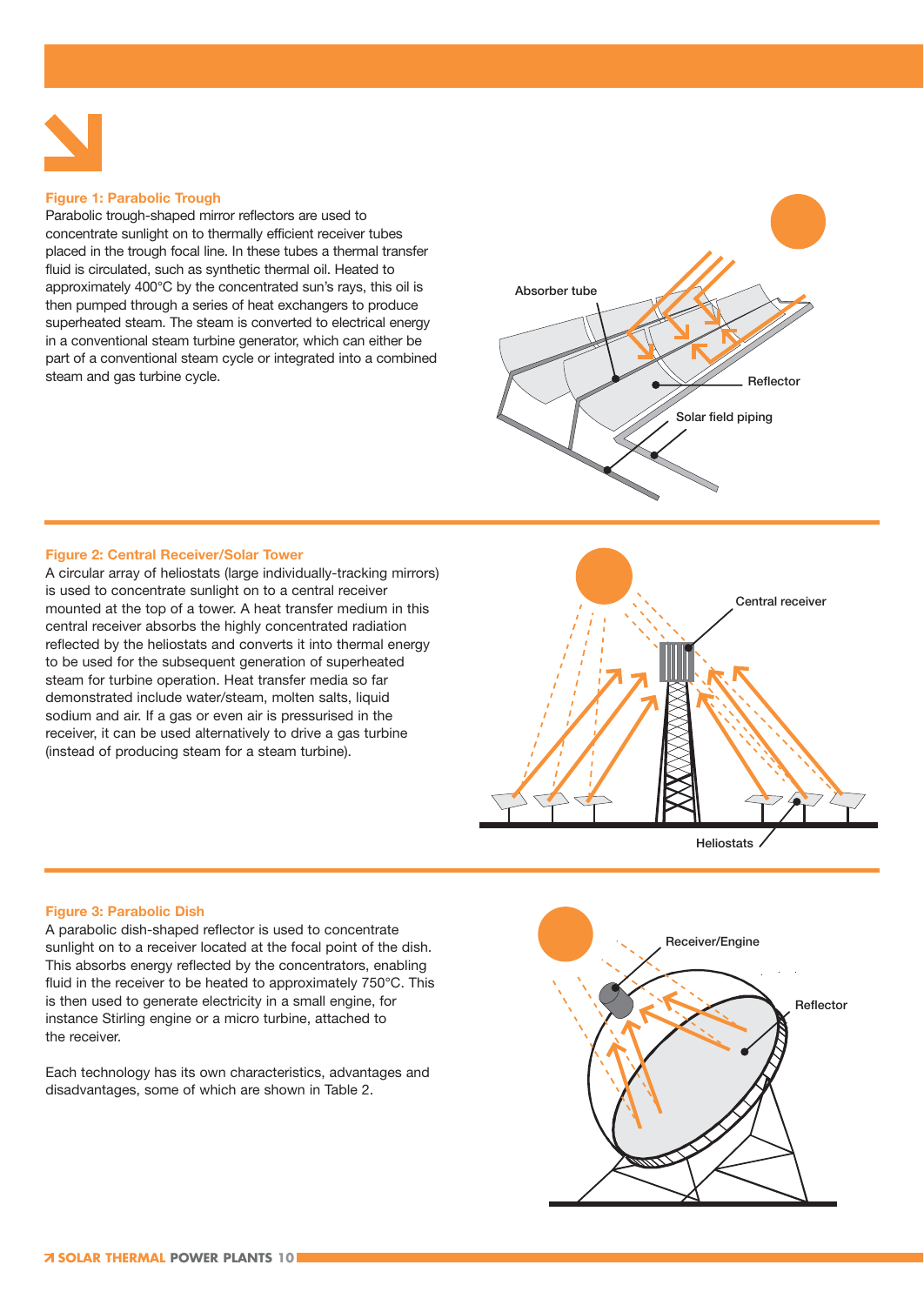

#### **Table 2: Comparison of Solar Thermal Power Technologies**

|                      | <b>Parabolic Trough</b>                                                                                                                                                                                                                                                                                                                                                                                                             | <b>Central Receiver</b>                                                                                                                                                                                                                    | <b>Parabolic Dish</b>                                                                                                                                                                        |
|----------------------|-------------------------------------------------------------------------------------------------------------------------------------------------------------------------------------------------------------------------------------------------------------------------------------------------------------------------------------------------------------------------------------------------------------------------------------|--------------------------------------------------------------------------------------------------------------------------------------------------------------------------------------------------------------------------------------------|----------------------------------------------------------------------------------------------------------------------------------------------------------------------------------------------|
| <b>Applications</b>  | Grid-connected plants,<br>process heat<br>(Highest solar unit size built to<br>date: 80 MWe)                                                                                                                                                                                                                                                                                                                                        | Grid-connected plants, high<br>temperature process heat<br>(Highest solar unit size built to<br>date: 10 MWe)                                                                                                                              | Stand-alone applications or small<br>off-grid power systems<br>(Highest solar unit size built to<br>date: 25 kWe)                                                                            |
| <b>Advantages</b>    | • Commercially available – over<br>10 billion kWh operational<br>experience; operating<br>temperature potential up to<br>500°C (400°C commercially<br>proven)<br>• Commercially proven annual<br>performance of 14% solar to net<br>electrical output<br>• Commercially proven investment<br>and operating costs<br>• Modularity<br>• Best land use<br>• Lowest materials demand<br>• Hybrid concept proven<br>• Storage capability | • Good mid-term prospects for<br>high conversion efficiencies,<br>with solar collection; operating<br>temperature potential up to<br>1000°C (565°C proven at<br>10MW scale)<br>• Storage at high temperatures<br>Hybrid operation possible | • Very high conversion efficiencies<br>- peak solar to electric<br>conversion of about 30%<br>• Modularity<br>• Hybrid operation possible<br>• Operational experience of first<br>prototypes |
| <b>Disadvantages</b> | • The use of oil based heat<br>transfer media restricts<br>operating temperatures to<br>400°C, resulting in moderate<br>steam qualities<br>• Land availability, water demand                                                                                                                                                                                                                                                        | • Projected annual performance<br>values, investment and<br>operating costs still need to be<br>proved in commercial operation                                                                                                             | • Reliability needs to be improved<br>• Projected cost goals of mass<br>production still need to be<br>achieved                                                                              |

#### **2. Parabolic Trough Systems**

#### **Technology Developments**

Parabolic trough systems represent the most mature solar thermal power technology, with 354 MW connected to the Southern California grid since the 1980s and over 2 million square meters of parabolic trough collectors operating with a long term availability of over 99%. Supplying an annual 800 million kWh at a generation cost of about 10 to 12 US cents/kWh, these plants have demonstrated a maximum summer peak efficiency of 21% in terms of conversion of direct solar radiation into grid electricity (see box "The California SEGS Power Plants" on page 14).

But although successful, they by no means represent the end of the learning curve. Advanced structural design will improve optical accuracy and at the same time reduce weight and costs. By increasing the length of the collector units, end losses can be further reduced and savings in drive systems and connection piping achieved. Next generation receiver tubes will also further reduce thermal losses and at the same time increase reliability. Improvements to the heat transfer medium will increase operating temperature and performance. Low cost thermal bulk storage will increase annual operating hours and thereby reduce generation costs. Most important for further significant cost reductions, however, is automated mass production in order to steadily increase market implementation. New structural collector designs are

currently being developed in Europe and the US, whilst work on improved receiver tubes is under way in Israel, Germany and the US.

What promises to be the next generation of parabolic collector technology has been developed at the Plataforma Solar in Spain since 1998 by a European consortium. Known as EuroTrough, this aims to achieve better performance and lower costs by using the same well tried key components – parabolic mirrors and absorber tubes – as in the commercially mature Californian plants, but significantly enhancing the optical accuracy by a completely new design of the trough structure. With funding from the European Union, a 100m and a 150m prototype of the EuroTrough were successfully commissioned in 2000 and 2002 respectively at the Plataforma Solar Research Centre.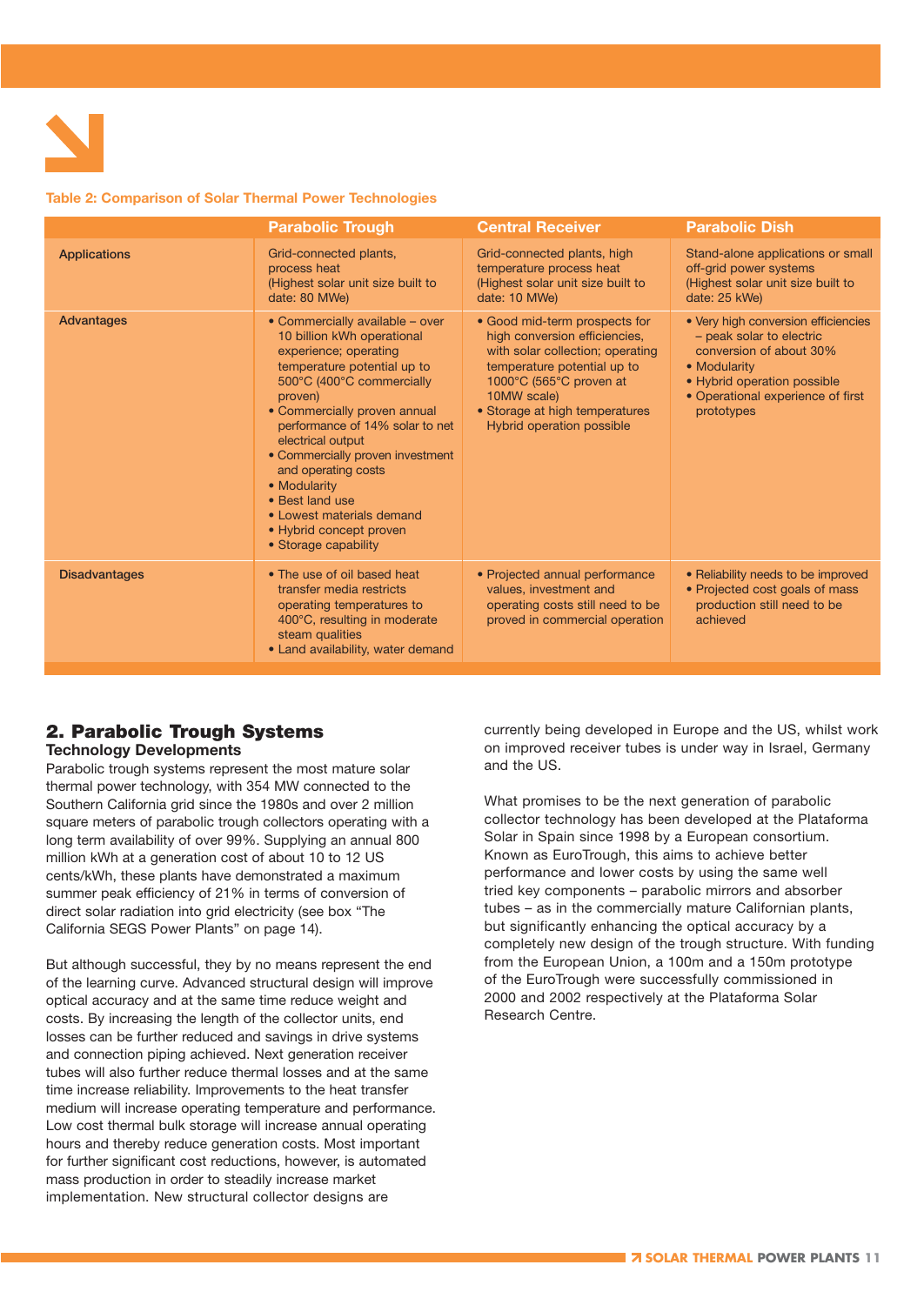

#### **Figure 4: Electricity generation at Californian plants using parabolic trough collectors, 1985 to 2001**







**Drive motor**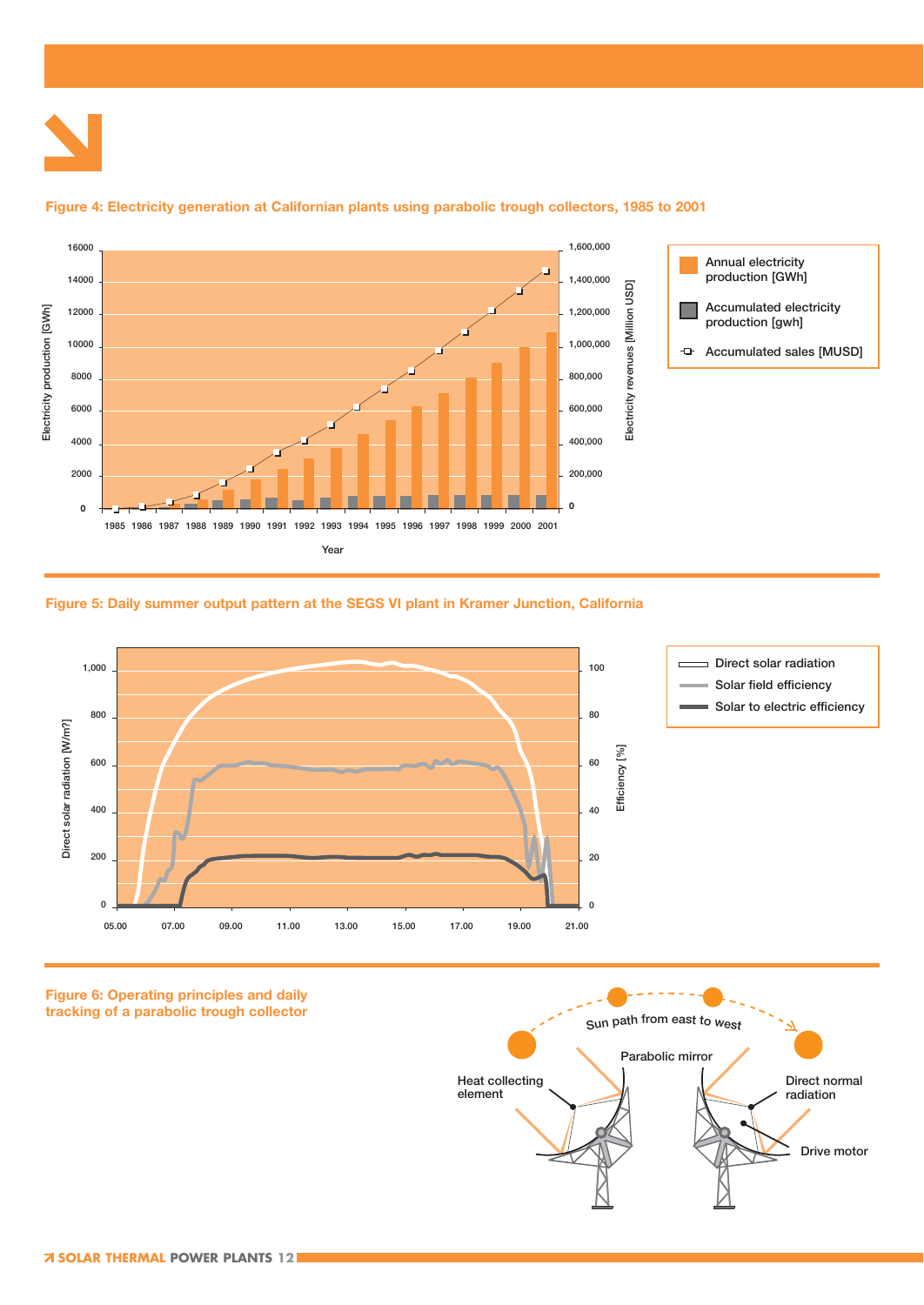#### **Figure 7: Side view of a EuroTrough ET150 collector unit (150m length)**



An extended 4,360m<sup>2</sup> loop of advanced EuroTrough collectors with both 100m and 150m units is now fully commercially operational, as part of the the so-called PARASOL project, at the SEGS V plant in Kramer Junction, California in April 2003. Developed by Solar Millenium AG, Germany this has received financial support from the German Ministry for Environment. Other new designs for parabolic troughs are under development in the US and in Belgium.

While the commercial plants in California use a synthetic oil as the heat transfer fluid, because of its low operating pressure and storability, R&D efforts are under way at the Plataforma Solar – through the DISS (Direct Solar Steam) and INDITEP projects sponsored by the European Commission – to achieve direct steam generation within absorber tubes and to eliminate the need for an intermediate heat transfer. This increases efficiency and could reduce costs by as much as 30%. In the first DISS pilot plant, direct solar steam has been generated at 100bar and 375°C. Following this success, the current R&D effort from the INDITEP project is focused on increasing the steam temperature beyond 400°C. The issue of a feasible phase change storage medium for direct steam systems will be the future focus of R&D activities.

Another potential technology under investigation is a parabolic line focusing concept with segmented mirrors, employing the Fresnel principle (see below). Although this will reduce efficiency, the developers expect a considerable potential for cost reduction, since the closer arrangement of the mirrors requires less land and provides a partially shaded, useful space underneath.

An alternative to mechanical trackers is being developed in Australia, known as Yeoman's Floating Solar Concentrators. These are designed as a low-tech, low-cost solution and use 5m2 concrete flotation modules and strips of low-iron glass mirrors set in the top surface in a Fresnel structured parabolic trough. To protect them from impact damage a simple high-flow irrigation pump can flood the top surface of the modules in minutes, sinking them in half a metre of water. Steam can be produced at high temperatures and pressures at 60% efficiency. Final efficiency will depend on turbine operation and other factors. Full scale ponds are planned to be 110 meters in diameter and contain 340 individual modules. They would have an estimated peak output of 1.5 MW, and an estimated capital cost of AU\$ 1 million/MW.

#### **Fresnel Principle Solar Collectors**

A Linear Fresnel Reflector (LFR) array is a line focus system similar to parabolic troughs in which solar radiation is concentrated on an elevated inverted linear absorber using an array of nearly flat reflectors. With the advantages of low structural support costs, fixed fluid joints, a receiver separated from the reflector system, and long focal lengths allowing the use of conventional glass, LFR collectors have attracted increasing attention. The technology is seen to be a lower cost alternative to trough technology for the production of solar steam for power generation.

An LFR can be designed to have similar thermal performance to that of a parabolic trough per aperture area, but recent designs tend to use less expensive reflector materials and absorber components which reduce optical performance. However, this lower performance is outweighed by lower investment and operation and maintenance costs. Fresnel collectors also have other advantages, such as allowing use of the land below the mirror fields for other economic purposes, such as horticulture.

In 1999 the Belgian Company Solarmundo erected the largest prototype of a Fresnel collector, with a collector width of 24 m and a reflector area of 2500 m<sup>2</sup>. The next step should be a pilot plant to demonstrate the technology in a large scale system under commercial operational conditions. Most convenient and cost-effective would be a plug-in solution of a Fresnel collector connected to an existing power plant. The Australian company Solar Heat and Power is planning a 24,000 m<sup>2</sup> pilot CLFR array for attachment to a coal-fired station in late 2003.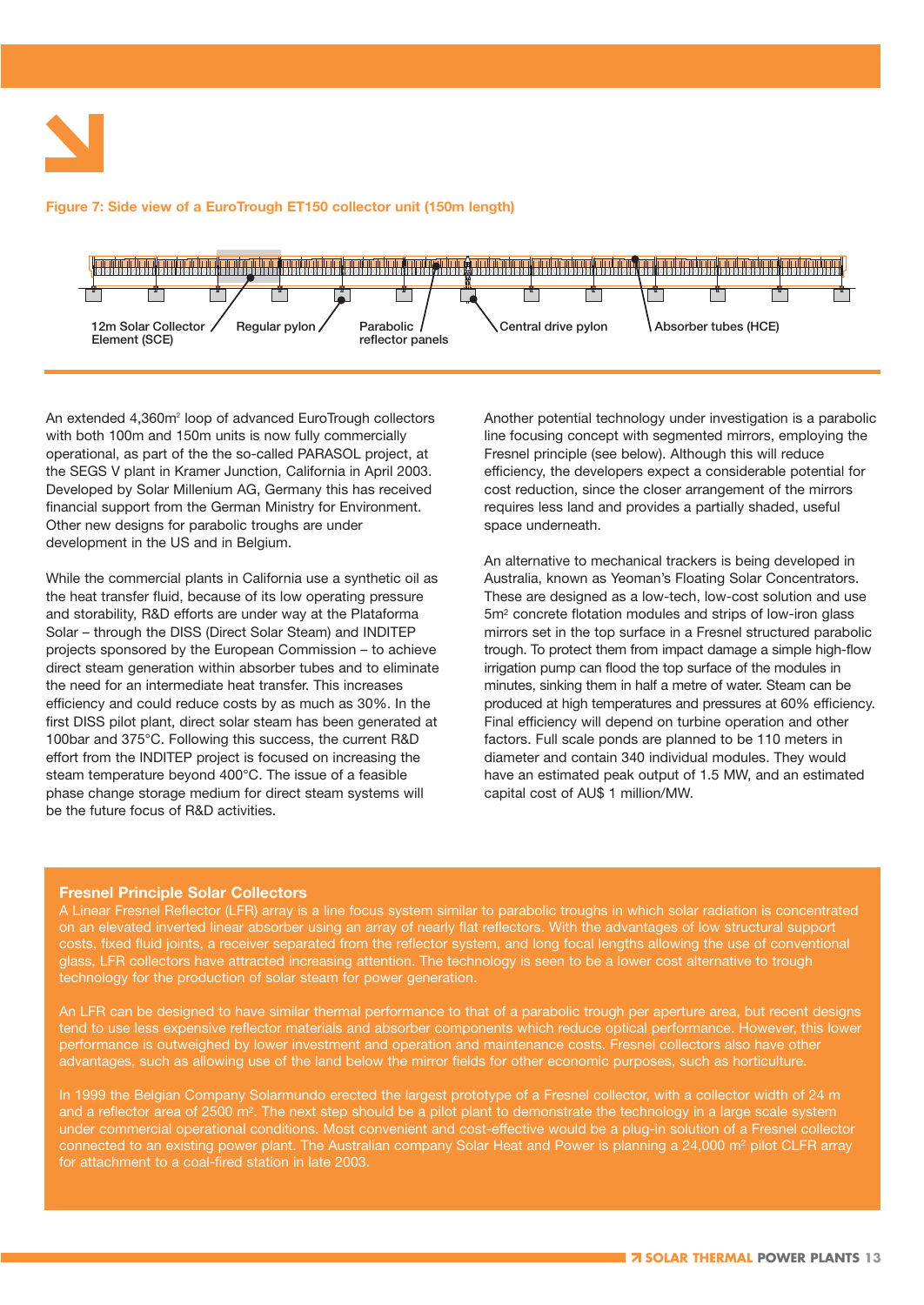

To date, as a result of the regulatory framework prevailing in California during implementation of the SEGS plants (see below), all existing commercial parabolic trough plants use a steam cycle, with a back-up natural gas-fired capability to supplement the solar output during periods of low radiation, up to an annual maximum of 25% of primary thermal heat input. From SEGS-II onwards, however, the SEGS plants can be operated in solar only mode. Parabolic trough plants can be built in unit sizes up to 200 MW.

#### **Current Projects**

Due to its commercial maturity, parabolic trough technology is the preferred choice of industrial bidders and investors in proposed utility scale projects in Europe and the South-western United States (although only pure solar operation is eligible under the renewable electricity incentive programmes of Spain, Greece and Italy), while in the proposed Integrated Solar Combined Cycle Systems being sponsored by the Global Environment Facility in India, Mexico, Morocco and Egypt. The following utility scale parabolic trough projects are currently being planned:

#### **Spain**

Following introduction of a solar thermal incentive premium of 12€cents/kWh in Spain in September 2002, Solar Millennium

AG completed land acquisition and planning for the first two 50 MW AndaSol plants in Andalusia. With 510,120 m<sup>2</sup> of solar field and 6 hours of storage capacity, each plant will feed an annual 157 GWh of solar electricity into the Spanish grid and have an annual efficiency of 14.7%. The EPC-specification documents for the power block have been prepared by Fichtner Solar GmbH. Detailed engineering and permitting documents are being prepared by the German company Flagsol GmbH. The AndaSol-1 project has been granted €5 million financial support from the 5th Framework Programme of the European Union. At the same time, the Spanish EHN group and Duke Solar (now Solargenix Energy) are pursuing a 15 MW parabolic trough project in the region of Navarra.

#### **Egypt**

The Egyptian New and Renewable Energy Agency published a Request for Pre-qualification Statements in March 2000 for a 120 – 140 MW Integrated Solar Combined Cycle System to be built near Kuraymat, 100km south of Cairo, in which the choice of solar technology was left to the bidders. Eighteen of the 20 responding consortia offered parabolic trough technology. In August 2003 the NREA changed the approach to implementation by an EPC cum O&M consortium and assigned Fichtner Solar GmbH with the preparation of the conceptual design and the request for Proposal (RfP).

#### **The California SEGS Power Plants**

Constructed over the period 1984-91, and ranging in size from 14 MWe up to 80 MWe, the nine separate parabolic trough systems in the Californian Mojave desert (with a total capacity of 354 MWe) are known collectively as the Solar Electricity Generating Systems (SEGS). For power generation they use a highly efficient steam turbine fed with steam from the solar field. The gas-fired back-up burners are used to maintain the temperature of the heat transfer fluid in hours of insufficient sunshine. However, the power purchase conditions restrict gas use to an annual maximum of 25% of the total heat input. With more than two million square meters of glass mirrors the plants have generated over 10 billion kWh of solar electricity since 1985.

The five 30HWe raised to build these plants came from private risk capital and, with increasing confidence in the maturity of the technology, from institutional investors. Although backed originally by tax incentives and attractive power purchase contracts, these have since been withdrawn, whilst a fall in fuel prices in the late 1980s led to a 40% reduction in electricity sales revenue. Nonetheless, significant cost reductions were achieved over the construction period through increased size, performance and efficiency. All nine SEGS plants are still in profitable commercial operation.

The 30 MWe SEGS plants at Kramer Junction, with an annual insolation of over 2,700 kWh/m2, have generating costs of 15 US cents/kWh during high-priced daytime slots (mainly for peak load air conditioning), including an allowance to generate up to 25% of the annual output by supplementary natural gas firing. The equivalent pure solar costs would be 20 US cents/ kWh. The 80 MWe SEGS plants at Harper Lake, with the same annual insolation, have generating costs of 12 US cents/kWh. The equivalent pure solar costs would be 16 US cents/ kWh).

In terms of efficiency, the SEGS plants have achieved daily solar-to-electric efficiencies close to 20%, and peak efficiencies up to 21.5%. The annual plant availability has exceeded 98% and the collector field availability more than 99%. The five plants at Kramer Junction have achieved a 30% reduction in operation and maintenance costs between 1995 and 2000.

The improvements gained in the performance of the Kramer Junction SEGS plants have been the result of successful adaptations to the design of the solar collectors, absorber tubes and system integration by a number of companies. Ongoing development work continues in Europe and the US to further reduce costs in a number of areas, including improvements in the collector field, receiver tubes, mirrors and thermal storage.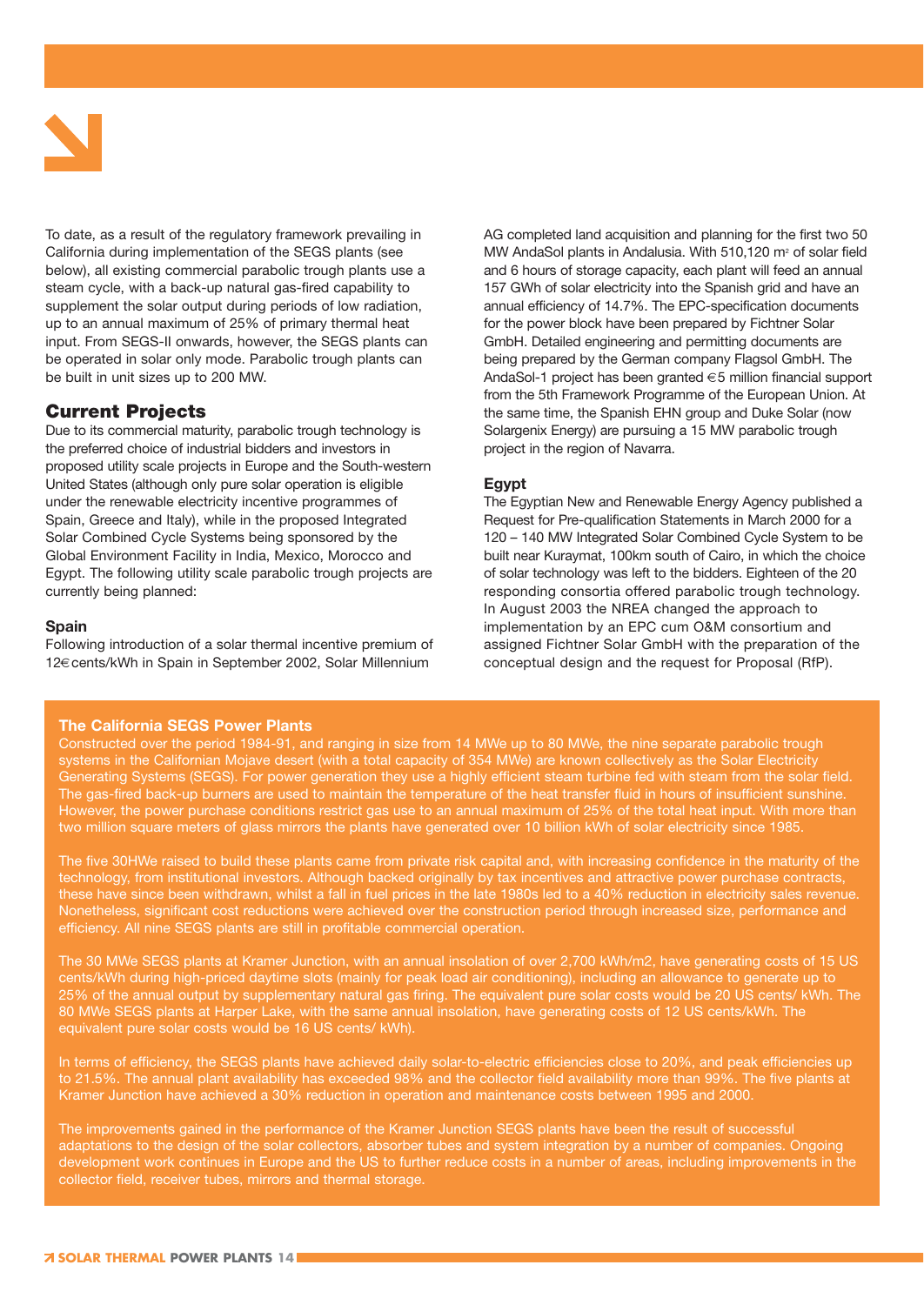

#### **Solar Costs**

"For the current state of technology and at very good sites a solar kWh can be generated for about 15 US cents/kWh. This generation cost will be reduced when more projects will be implemented. The CSP industry anticipates reducing solar power generation costs by 20%, once 400 MWe of new solar capacity has been implemented. Upon reaching 5,000 MWe of new solar capacity, solar electricity generation cost will be fully competitive with fossil-based grid-connected power generation costs."

*Declaration of Berlin, June 2002*

#### **Mexico**

Mexico's Comisión Federal de Electricidad issued a Request for Proposals in March 2002 for a 198 – 242 MW gas-fired combined cycle plant with an optional integrated parabolic trough solar field of at least 25 MW electrical output under design conditions. The additional solar costs will be covered by a grant from the Global Environment Facility.

#### **India**

Rajasthan Renewable Energy Corporation published a Request for Proposals in June 2002 for a combined cycle system of about 140 MW incorporating a parabolic trough solar thermal field with a collection area of  $220,000$  m<sup>2</sup> to support a 35 to 40 MWe solar thermal plant. The additional solar costs will be covered by soft loans from the German KfW bank and grants from India, Rajasthan and the Global Environment Facility. Fichtner Solar GmbH has prepared the initial feasibility study, the conceptual design as well as the Request for Proposal for an EPC cum O&M contract.

The collector size should be changed to: 220 000 m2.

#### **Morocco**

A grant of US\$ 50 million from the Global Environment Facility has been offered to Morocco for a 230 MW ISCC project with 30-50 MW equivalent solar capacity. Fichtner Solar GmbH is now preparing for the national electricity utility ONE the Request for Proposals, with the choice of technology being left to the bidding investors.

#### **Iran**

The government of Iran is interested in the implementation of a 200,000-400,000 m2 parabolic trough field in a 300 MW natural gas-fired combined cycle plant in the Luth desert in the area of Yazd. A detailed feasibility study had been prepared jointly by Fichtner Solar GmbH and Flagsol (formally Pilkington Solar International GmbH).

#### **Israel**

The Israeli Ministry of National Infrastructure, which is also responsible for the energy sector, decided in November 2001 to introduce concentrating solar power as a strategic ingredient in the Israel electricity market from 2005, with an initial parabolic trough plant of 100 MWe. The Israeli company Solel is currently preparing the engineering side of this project.

#### **Italy**

In 2001, the Italian parliament allocated  $\in$  110 million for a CSP development and demonstration programme. Since then, several parabolic trough plants have started development.

#### **United States**

Sierra Pacific Resources announced in January 2003 that its two Nevada-based utility subsidiaries had signed long-term contracts with Solargenix Energy (formerly Duke Solar Energy) to supply 50 MW of electricity generated by solar power using parabolic troughs from a plant to be located in Eldorado Valley, near Boulder City, Nevada.

#### **Algeria**

This is the most recent country to have announced interest in implementing an Integrated Solar Combined Cycle System with parabolic trough technology.

#### **Australia**

A 35 MWe CLFR-based array will be used for pre-heating steam at the large coal-fired 2,000 MW Liddell power station in Hunter Valley, New South Wales. Rather than being a coal replacement technology, this system increases the electrical output for a given coal input. The use of existing infrastructure reduces costs compared to a stand-alone plant. Promoters Solar Heat and Power expect construction to start during 2003.

#### **Cost Trends**

The installed capital costs of the Californian SEGS Rankine-cycle trough systems with on-peak power operation fell from US\$ 4,000/kWe to under US\$ 3,000/kWe between 1984 and 1991, mainly due to the increase in size from 30 to 80 MWe units and series experience.

The investment cost of parabolic trough fields has dropped to €210/m2 for enhanced collectors like the SKALET Euro Trough design with large solar fields and to  $\in$  130-110/m<sup>2</sup> for high production runs in the long term. A 15% reduction in US/European price levels can be expected in developing countries due to lower labour costs.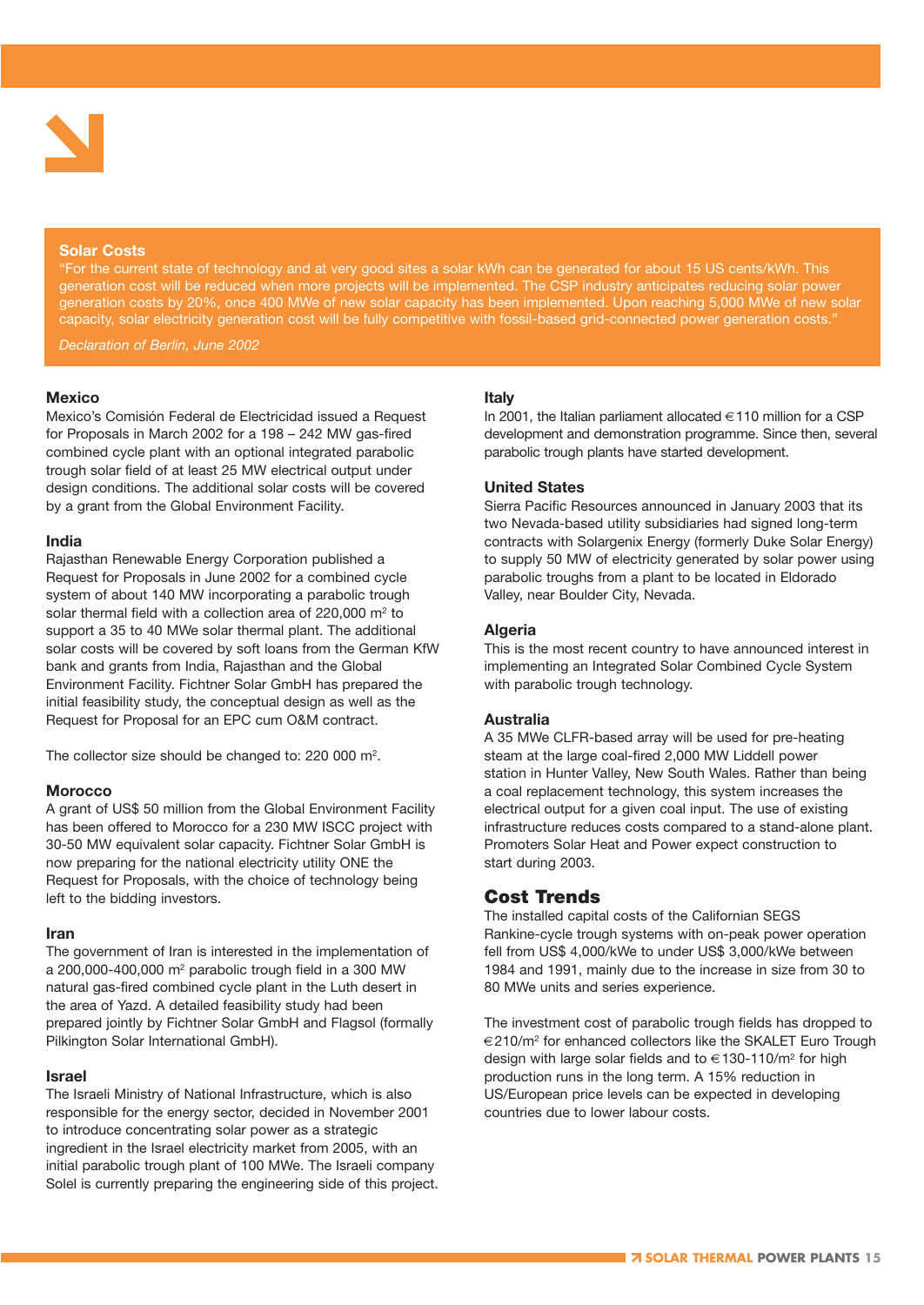

|                                    | <b>Near-Term</b> | <b>Near-Term</b> | <b>Near-Term</b> | <b>Mid-Term</b> | <b>Long-Term</b>      | Long-Term             |
|------------------------------------|------------------|------------------|------------------|-----------------|-----------------------|-----------------------|
|                                    | (Next Plant      | (Next Plant      | (Next Plant      | $(-5$ Years)    | $(-10 \text{ Years})$ | $(-10 \text{ Years})$ |
|                                    |                  |                  |                  |                 |                       |                       |
| <b>Power Cycle</b>                 | Rankine          | Rankine          | <b>ISCC</b>      | <b>Rankine</b>  | Rankine               | Rankine               |
| Solar Field (,000 m <sup>2</sup> ) | 193              | 1210             | 183              | 1151            | 1046                  | 1939                  |
| Storage (hours)                    | $\mathbf{0}$     | $\mathbf{0}$     | $\overline{0}$   | $\overline{0}$  | $\mathbf{0}$          | $9 - 12$              |
| Solar Capacity (MW)                | 30               | 200              | 30               | 200             | 200                   | 200                   |
| <b>Total Capacity (MW)</b>         | 30               | 200              | 130              | 200             | 200                   | 200                   |
| <b>Solar Capacity Factor</b>       | 25%              | 25%              | 25%              | 25%             | 25%                   | 50%                   |
| <b>Annual Solar Efficiency</b>     | 12.5%            | 13.3%            | 13.7%            | 14.0%           | 16.2%                 | 16.6%                 |
| Capital Cost (\$/kW)               |                  |                  |                  |                 |                       |                       |
| <b>US Plant</b>                    | 3500             | 2400             | 3100             | 2100            | 1800                  | 2500                  |
| International                      | 3000             | 2000             | 2600             | 1750            | 1600                  | 2100                  |
| O& M Cost (\$/kWh)                 | 0.023            | 0.011            | 0.011            | 0.009           | 0.007                 | 0.005                 |
| Solar LEC (\$/kWh)                 | 0.166            | 0.101            | 0.148            | 0.080           | 0.060                 | 0.061                 |
|                                    |                  |                  |                  |                 |                       |                       |

#### **Table 3: Cost Reductions in Parabolic Trough Solar Thermal Power Plants**

According to a World Bank assessment of the US/European solar thermal power plant market ("Cost Reduction Study for Solar Thermal Power Plants", Final Report, May 1999), the installed capital costs of near-term trough plants are expected to be in the range of  $\in$  3,500-2,440/kWe for 30-200 MWe Rankine-cycle (SEGS type) plants and about €1,080/kWe for 130 MWe hybrid ISCC plants with 30 MWe equivalent solar capacity. The projected total plant electricity costs range from 10 to 7  $\in$  cents/kWh for SEGS type plants and less than 7 €cents/kWh for ISCC plants.

The expected further fall in the installed capital costs of grid-connected ISCC trough plants should result in electricity costs of  $6 \in \text{cents}/kWh$  in the medium term and  $5 \in \text{cents}/kWh$ in the long term. The promising long term potential is that Rankine-cycle trough plants can compete with conventional peaking Rankine-cycle plants (coal or oil-fired) at good solar sites. The cost reduction potential of direct steam generation trough technology is even greater in the longer term. In Australia, the CLFR total plant electricity costs have been estimated to be about AU\$ 0.045/kWh when used in conjunction with coal fired plant, and AU\$ 0.07/kWh to AU\$ 0.09/kWh as a stand-alone solar thermal plant.

Table 3 shows how substantial cost reductions could be achieved over the next five to ten years, especially for plants with the largest solar fields. Similarly, the analysis shows that projects could be built cheaper outside the developed world. In a pre-feasibility study for a plant in Brazil, for example, it was estimated that the construction cost of a 100 MW Rankine-cycle plant would be US\$ 2,660/kW, 19% lower than in the US, with savings in labour, materials and to some extent equipment. A number of companies interested in building GEF projects have indicated that using local labour and manufacturing

capabilities in India, Egypt, Morocco and Mexico will be key to their bidding at a low cost.

A US initiative called the Parabolic Trough Technology Roadmap, developed jointly by industry and the US Department of Energy's SunLab, identified a number of potential improvements. The initiative suggests that further cost reductions and performance increases of up to 50% are feasible for parabolic trough technology.

#### **3. Central Receiver/Solar Tower Systems Technology Developments**

Concentrating sunlight by up to 600 times, solar tower technology has the potential advantage of delivering high temperature solar heat in utility scale quantities at temperatures from 500°C for steam cycles and beyond 1,000°C for gas turbines and combined cycles power plants.

The technical feasibility of central receiver technology was first proved during the 1980s by the operation of six research power plants ranging from 1 to 5 MWe capacity, and by one demonstration plant with a water/steam receiver, connected to the Southern California grid. Their total net electrical capacity was 21.5 MWe, with an installed heliostat mirror area of about 160,000 m<sup>2</sup>. Commercial solar tower operation has still to be demonstrated, however. After an intermediate scaling up to 30 MW systems, solar tower developers now feel confident that grid-connected tower power plants can be built up to a capacity of 200 MWe solar-only units. Conceptual designs of units with more than 100 MWe have also been drawn up for ISCC plants.

For gas turbine operation, the air to be heated must first pass through a pressurised solar receiver with a solar window. Combined cycle power plants using this method will require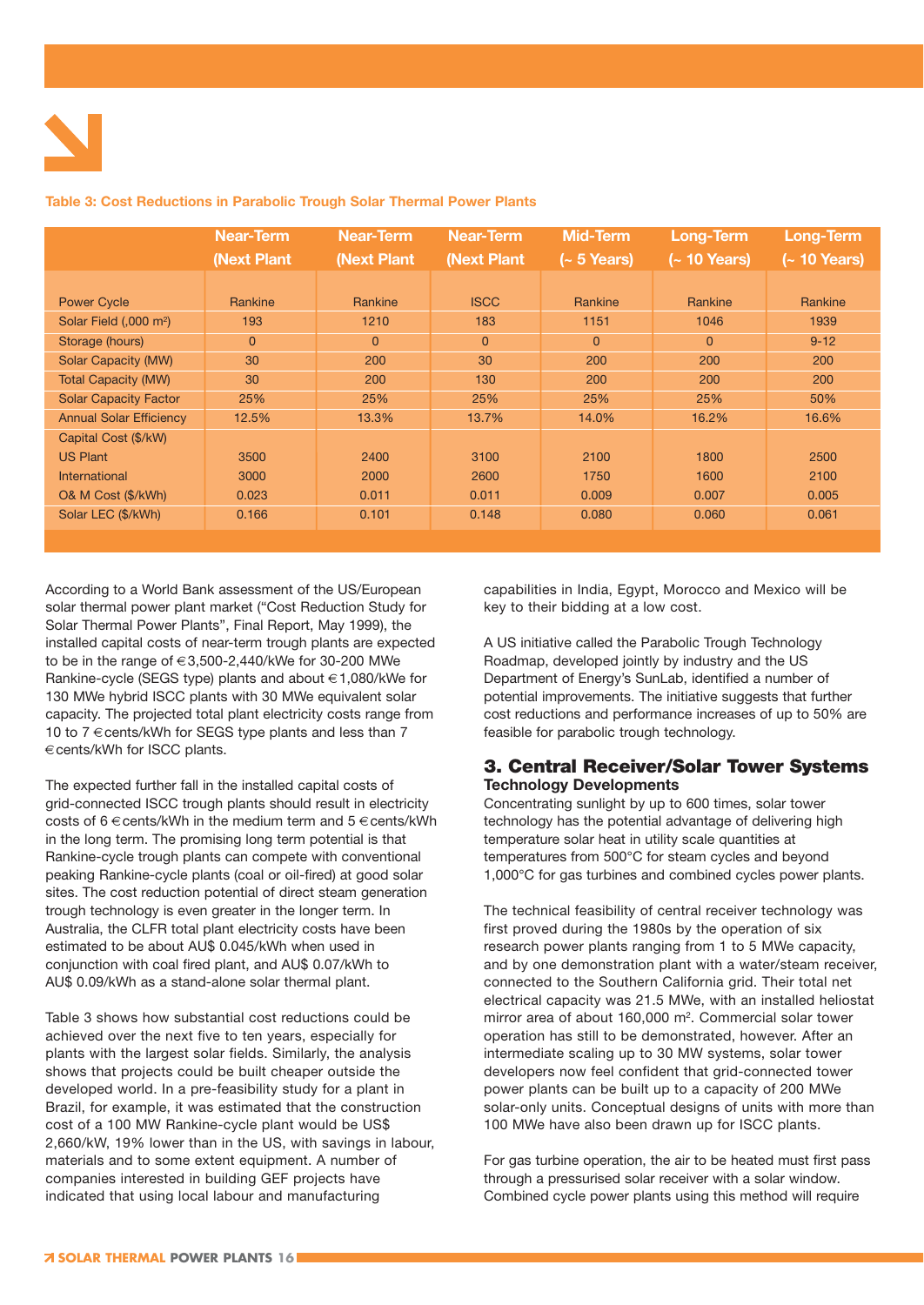**Figure 8: Parabolic Trough Power Plant with Hot and Cold Tank Thermal Storage System and Oil Steam Generator** 



30% less collector area than equivalent steam cycles. At present, a first prototype to demonstrate this concept is being built as part of the European SOLGATE project, with three receiver units coupled to a 250kW gas turbine.

Various central receiver heat transfer media have been investigated, including water/steam, liquid sodium, molten salt and ambient air. The 10 MWe Solar One pilot demonstration plant operated in California from 1982 to 1988 with steam as the heat transfer medium. Rebuilt as the 10 MWe Solar Two plant, it was successfully operated from 1997 to 1999 with a molten salt-in-tube receiver system and a two-tank molten salt storage system, accumulating several thousand hours of operating experience and delivering power to the grid on a regular basis.

As already explained, the molten salt storage system allows solar energy to be collected during daylight hours and dispatched as high value electric power at night or when demanded by the utility. In the sunbelt regions of the US a plant could therefore meet demand for the whole of the summer peak periods (afternoon, due to air conditioners, and evening). In developing countries, this storage capability could be even more important, with peak times occurring only during the evening.

Today, the most promising storage systems are considered to be the European volumetric air technology and the US

molten salt-in-tube technology. The latter is now close to being commercially viable, and a joint venture between Ghersa (Spain) and Bechtel (US), with further subcontracting work from Boeing (US), is hoping to build the first commercial central receiver plant with the help of EU and Spanish grants. This proposed 15 MWe Solar Tres plant in Cordoba, Spain will utilise a 16 hour molten salt storage system to run on a 24-hour basis.

The European system involves irradiating fine wire mesh or ceramic foam structures, transferring the energy by convection at a temperature range of 700-1,200°C. Tests conducted in the joint German/Spanish Phoebus project between 1993 and 1995 with a German 2.5 MWth pilot plant demonstrated the feasibility of the volumetric air receiver system concept with a ceramic energy storage system. Spanish and German companies are now involved in commercialising this technology through the Planta Solar (PS10) 10 MWe project near Seville.

As with parabolic troughs, efforts are underway to develop commercial central receiver plants using solar/ fossil fuel hybrid systems, especially in the ISCC mode. One concept undergoing demonstration in Israel involves a secondary reflector on the tower top which directs solar energy to ground level for collection in a high temperature air receiver for use in a gas turbine. Coupling the output of the high temperature solar system to a gas turbine could allow a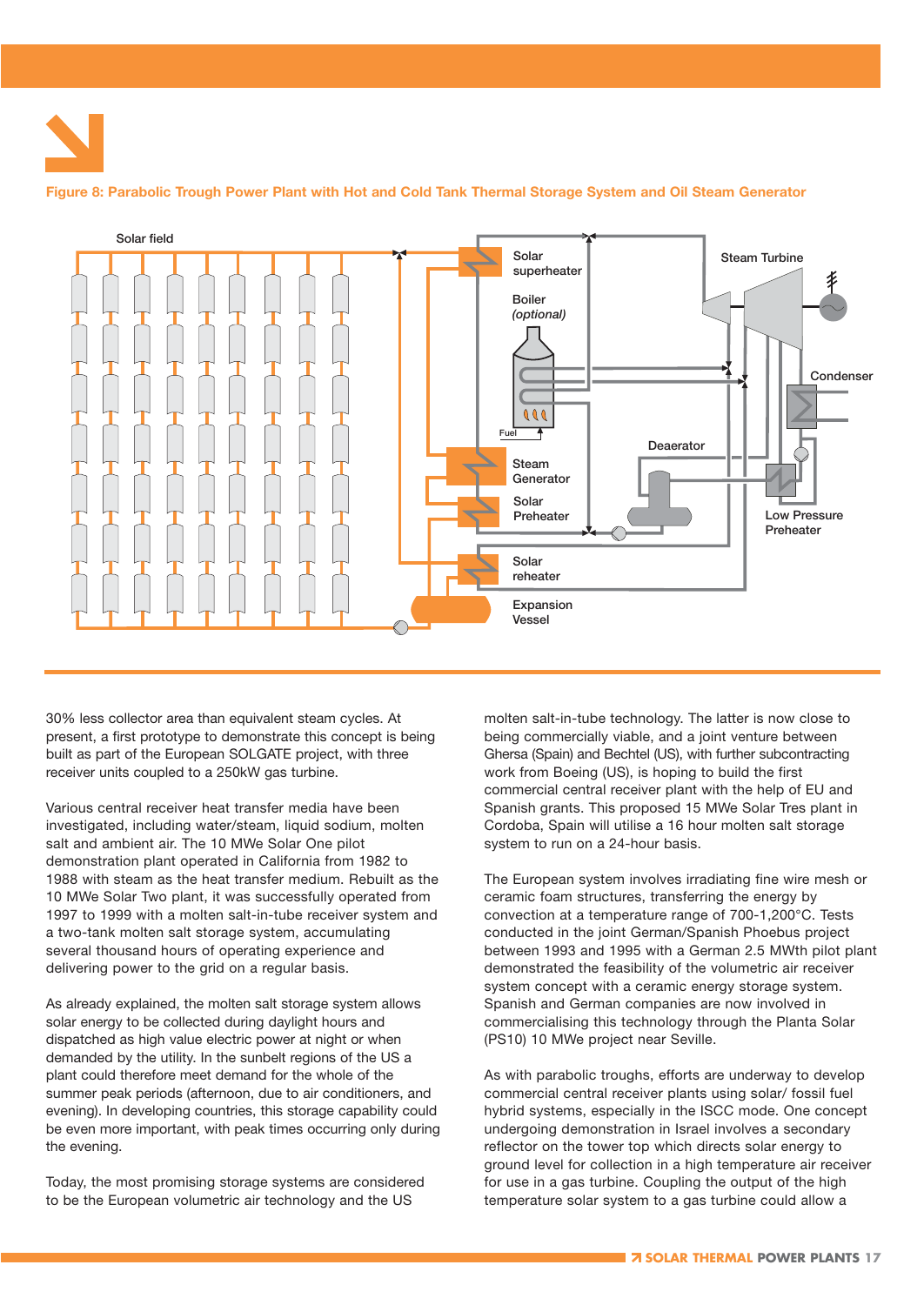



higher efficiency than current steam turbine applications, as well as faster start-up times, lower installation and operating expenses, and perhaps a smaller, more modular system.

Since heliostats represent the largest single capital investment in a central receiver plant, efforts continue to improve their design with better optical properties, lighter structure and better control. Activities include the 150 m<sup>2</sup> heliostat developed by Advanced Thermal Systems (USA), the 170 m<sup>2</sup> heliostat developed by Science Applications International Corporation (USA), the 150 m<sup>2</sup> stretchedmembrane ASM-150 heliostat from Steinmüller (Germany), and the 100 m<sup>2</sup> glass/metal GM-100 heliostat from Spain. Initiatives to develop low cost manufacturing techniques for early commercial low volume builds are also underway, whilst prices for manufacture in a developing country could be roughly 15% below US/European levels. As with many solar thermal components, the price should fall significantly with economies of scale in manufacture.

Although central receiver plants are considered to be further from commercialisation than parabolic trough systems, solar towers have good longer term prospects for high conversion efficiencies. Meanwhile, more scaled-up demonstration projects are needed.

#### **Current Projects Spain**

The first two commercial solar tower plants in the 10-15 MW range are currently being planned within the Spanish feed-in-law for CSP. The Spanish Abengoa group is promoting a 10 MW solar tower with air receiver technology, known as PS-10. With a 90,000 m2 heliostat field, the PS-10 plant will feed an annual 19.2 GWh of solar electricity into the grid and will achieve a 10.5% annual net efficiency. In spite of the high receiver temperatures, the system is handicapped by its small turbine size. The Spanish Ghersa group, together with its US partners Boeing and Bechtel, is planning a 15 MW molten salt system with 16 hours of storage based on the Californian Solar Two model. With its 240,000 m2 heliostat field the Solar Tres plant will feed an estimated annual 80 GWh of electricity into the Spanish grid. Both the PS-10 and Solar Tres projects have each been granted €5 million in financial support from the 5th Framework R&D Programme of the European Union.

#### **South Africa**

The South African national electricity utility ESKOM has taken a strategic decision to assess the feasibility of molten salt solar tower technology within its programme on bulk renewable electricity, considering a possible 100 MW demonstration plant.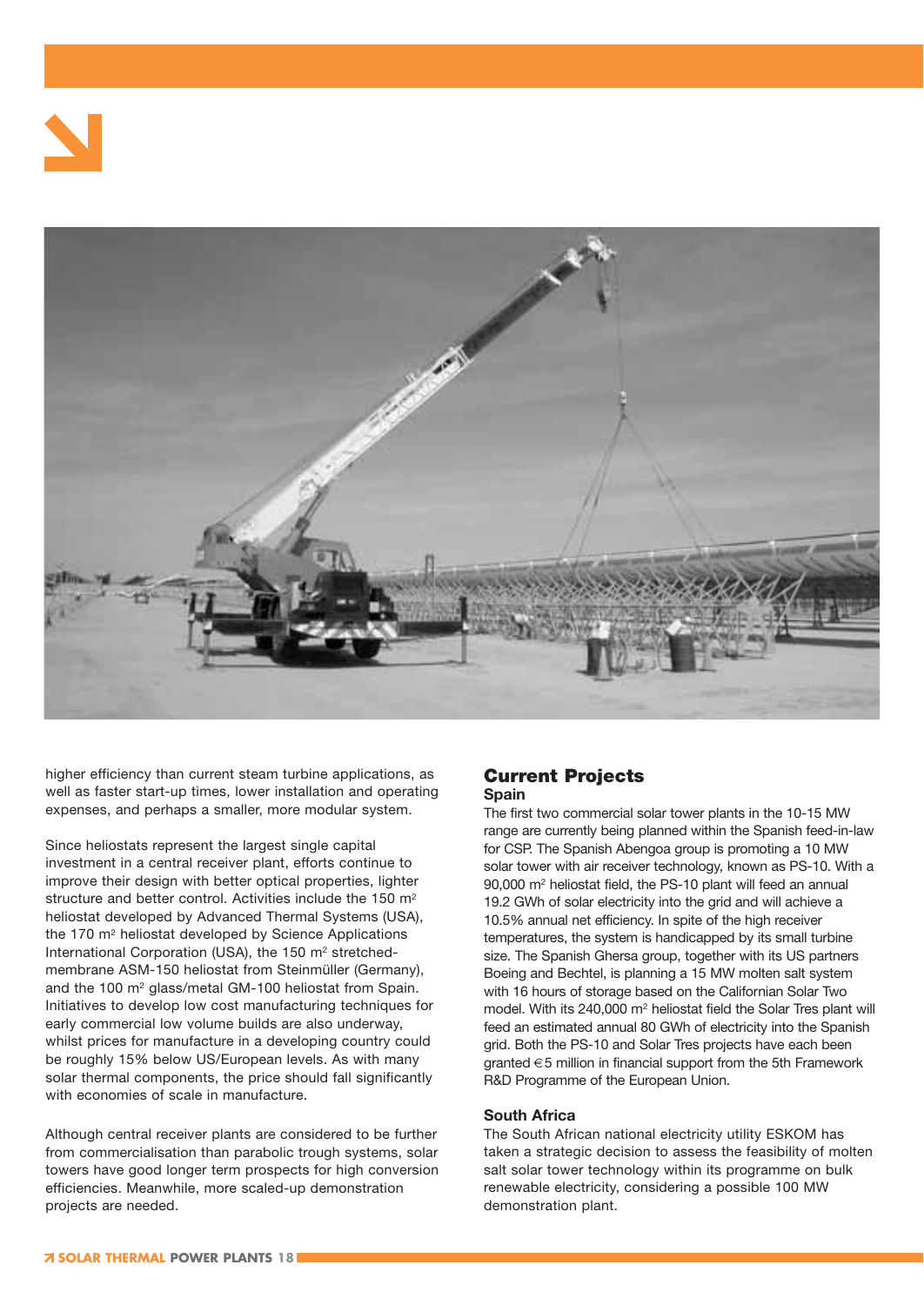



#### **Cost Trends**

Installed capital costs for central receiver pilot plants are still too high, and no electricity generation costs for commercially scaled-up plants are yet available. Central receiver plants can take credit, however, for their potential use with high temperature energy storage systems. This will increase plant performance and capacity factor, although not necessarily reduce electricity costs.

Promoters of new near-term tower projects in Spain, such as the 10 MW PS-10 plant with 3 hours of storage, have indicated their installed plant capital costs to be roughly €2,700/kWe, with Rankine-cycle turbines and a small energy storage system, and with the range of predicted total plant electricity costs from 20 to 14 €cents/kWh. The total capital cost for the 15 MW Solar Tres plant, with 16 hours of storage, is estimated to be €84 million, with annual operating costs of about €2 million.

For installing the heliostat field, expected costs range from €180 to €250/m2 for small production runs in the USA, and from  $\epsilon$ 140 to  $\epsilon$ 220/m<sup>2</sup> in Europe. A 15% discount on the US/ European price level can be projected for developing countries due to lower labour costs. Heliostat field costs are expected to drop below  $\epsilon$ 100/m<sup>2</sup> at high production runs in the long term.

In the future, central receiver plant projects will benefit from similar cost reductions to those expected from parabolic trough plants. The expected evolution of total electricity costs, according to the World Bank, is that they will drop to 8 to 7 €cents/kWh in the medium term (100 MWe Rankine-cycle plant or 100 MWe ISCC, both with storage) and to 5 €cents/kWh in the long term period (200 MWe Rankine-cycle plant with storage) for high insolation sites with an annual DNI of more than 2,700kWh/m2.

#### **4. Parabolic Dish Engines Technology Status**

Parabolic dish concentrators are comparatively small units with a motor-generator at the focal point of the reflector. Overall size typically ranges from 5 to 15 meters in diameter and 5 to 50kW of power output. Like all concentrating systems, they can be additionally powered by natural gas or biogas, providing firm capacity at any time.

Due to their ideal point focusing parabolic optics and their dual axis tracking control, dish collectors achieve the highest solar flux concentration, and therefore the highest performance of all concentrator types. For economic reasons, systems are currently restricted to unit capacities of about 25kWe, but multiple dish arrays can be used in order to accumulate the power output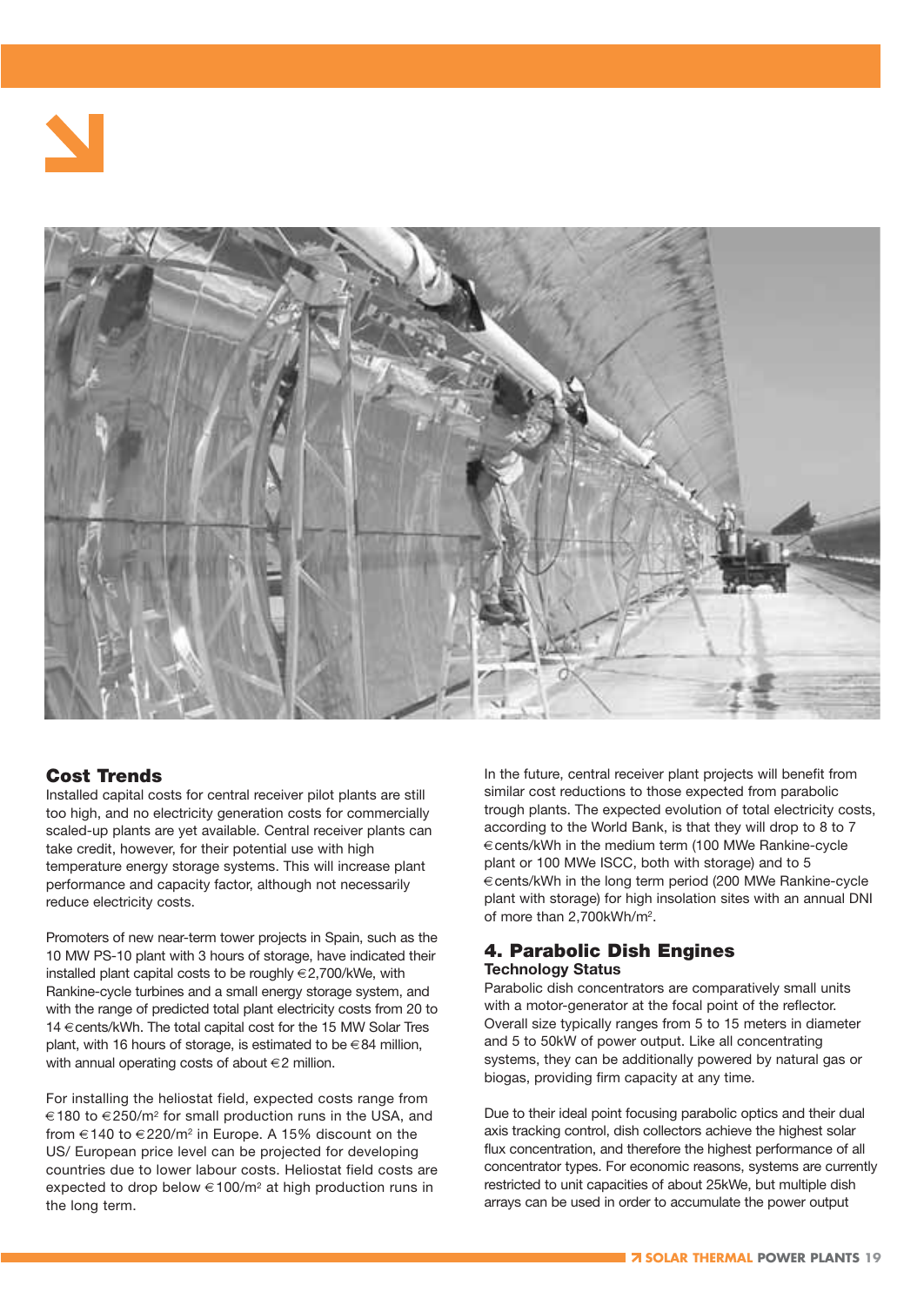**Figure 9: Integrated Solar/Combined Cycle System (ISCC)** 



upwards to the MWe range. Because of its size, the future for dish technology lies primarily in decentralised power supply and remote, stand-alone power systems.

Several small off-grid power systems with parabolic dish units in the range of 5 to 50kWe have proved their technical feasibility in experimental projects around the world since the 1970s. Dish/Stirling engine systems in particular have an excellent potential for high conversion efficiencies because of the high process temperatures in the engine. The record energy yield so far has been from a 25kWe US dish/Stirling system with a solar-to-electric peas efficiency of 30%.

Dish/engine prototypes which have successfully operated over the last 10 years include 7 to 25kW units developed in the United States by Advanco, the McDonnell Douglas Corporation, the Cummins Engine Company and others, although large scale deployment has not yet occurred. In Spain, six units with a 9 to 10kW rating are currently operating successfully. These were developed by the German company Schlaich, Bergermann and Partners (SBP) in collaboration with Mero (suppliers of the collector system) and SOLO Kleinmotoren (Stirling engine). Three of these dishes have been continually operated with great success since 1992, accumulating more than 30,000 hours of operating experience.

The new EuroDish development, supported by the European Union, will advance this technology further. At the same time, two industrial teams working in the United States – Stirling Energy Systems/Boeing Company and Science Applications International Corporation/STM Corp – have installed several second generation 25kW dish/Stirling prototypes for extended testing and evaluation. Finally, WG Associates have demonstrated the first unattended, remote operation of an advanced technology 10kW dish/Stirling prototype. Turnkey dish/Stirling systems, with the option of hybrid operation with gas combustion, are currently under development and expected to be available soon for initial demonstration projects.

#### **Current Projects United States**

In July 2002, the US Department of Energy's Concentrating Solar Power Program issued a request for proposals for a project to deploy 1 MW or more of dish-engine systems at a site in Southern Nevada. This field validation scheme is known as the Nevada Solar Dish Power Project.

#### **Europe**

A demonstration project at the PSA in Spain involves six German dish/Stirling pre-commercial units with 9 to 10kWe capacity. Over 30,000 operating hours have been accumulated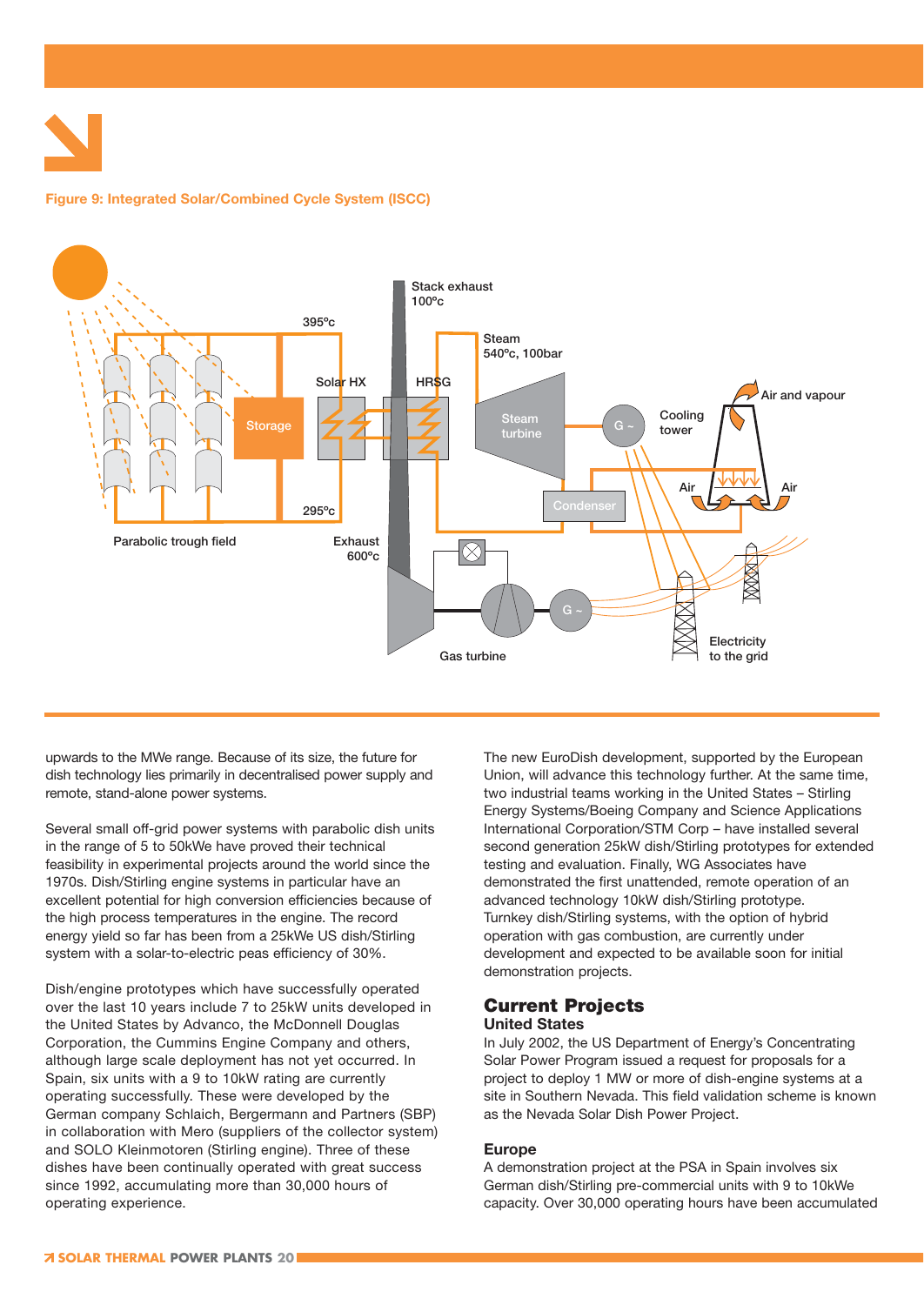

#### **Figure 10: AndaSol Configuration diagramatic scheme of the solar field, storage system and steam cycle at the AndaSol-1 project, southern Spain**



by the earliest system. Promising advanced heat pipe receivers and Stirling engines are currently under development with the aim of reducing costs.

#### **Australia**

The first 400 m2 pilot "big dish" project with a capacity of up to 150kWth has been undergoing testing at the Australian National University since 1994. An alternative to the small unit philosophy, this is designed for power generation using a 50kWe steam engine generator or for co-generation applications with solar steam production.

#### **Cost Trends**

The cost trend for dish collectors has already shown a sharp reduction, from  $\in$ 1,250/m2 in 1982 (40 m<sup>2</sup> array, Shenandoah, USA) to €150/m2 in 1992 (44 m<sup>2</sup> array, German SBP stretched-membrane dish).

Overall installed plant capital costs for a first stand-alone 9 to 10kWe dish/Stirling unit currently range from €10,000 to €14,000/kWe. If a production run of 100 units per year was achieved, this could fall to  $\in 7,100/k$ We. In terms of electricity costs, an attainable near-term goal is a figure of less than 15 €cents/kWh. In the medium to long term, with series production, dish/Stirling systems are expected to see drastically decreasing installed system costs.

The goal of the European EuroDish project is for a reduction from €7,100/kWe, at a production rate of 100 units per year, to €3,700/kWe (1,000 units/year) to €2,400/kWe (3,000 units/year) and eventually to €1,600/kWe (10,000 units/ year). Prices are unlikely to fall below that level due to the inherently highly modular technology. Medium to long-term installed dish collector costs are predicted to be in the range of  $\in$  125 to €105/m2 for high production rates. Advanced dish/Stirling systems are expected to compete in the medium to long term with similar sized diesel generator units at sunny remote sites such as islands.

A 1999 US study on the utility market potential for dish systems concluded that costs will need to fall to between US\$ 2,000 and US\$ 1,200/kWe in order to achieve any significant market uptake. For initial market sectors, such as distributed generation, reliability and O&M costs will be crucial factors. Parabolic dish system commercialisation may well be helped by hybrid operation, although this presents a greater challenge with Stirling engines. Gas turbine based systems may present a more efficient alternative.

#### **5. Future Trends and Costs**

Two broad pathways have opened up for large scale delivery of electricity using solar thermal power. One is to combine the solar collection and heat transfer process with a conventional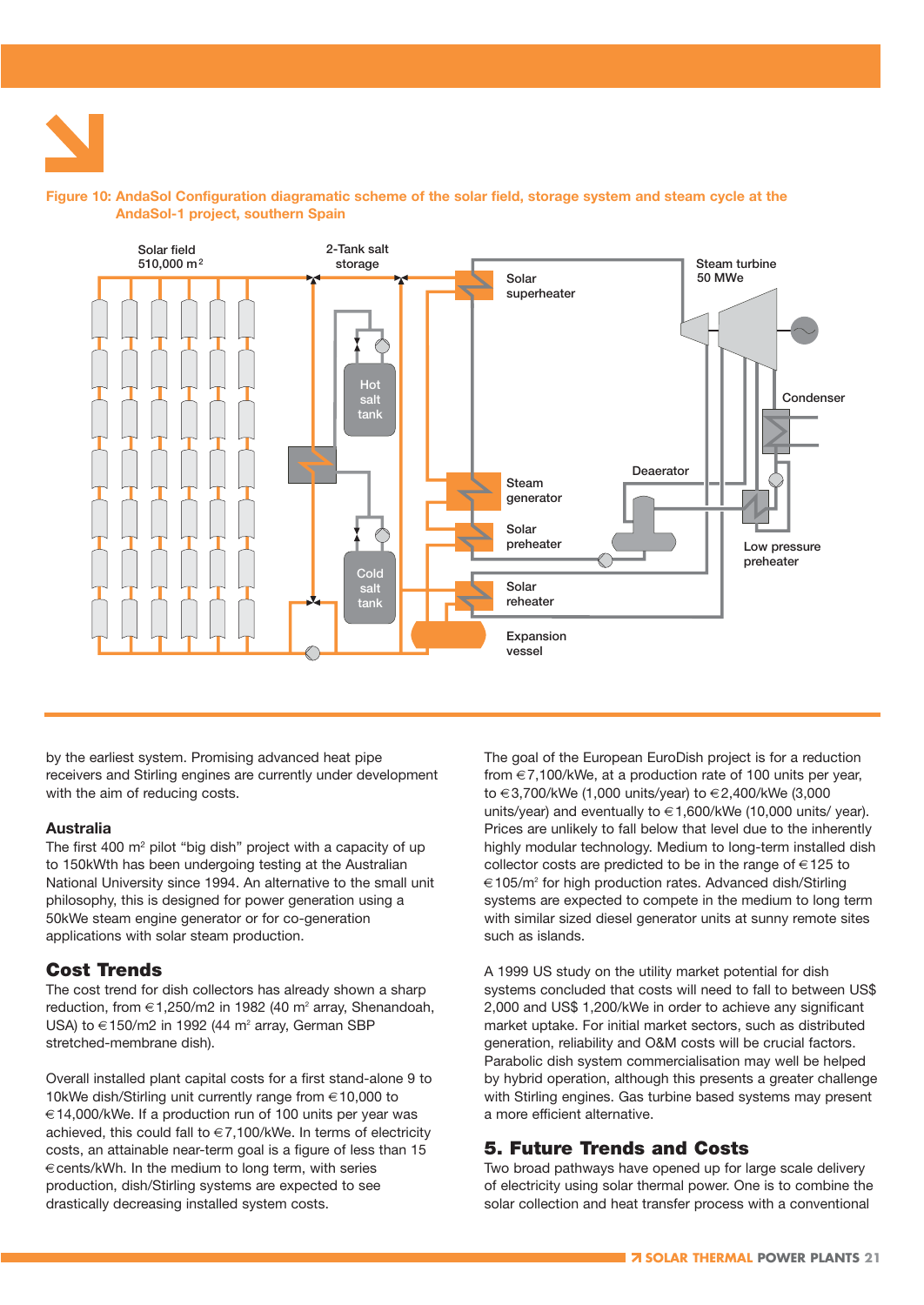

power plant. The most favoured current combination is the Integrated Solar Combined Cycle System (ISCC).

Essentially, the ISCC system uses the CSP element as a solar boiler to supplement the waste heat from a gas turbine in order to augment power generation in the steam Rankine bottoming cycle (see Figure 9). Although yet to be built, studies have shown that efficiency would be improved and operating costs reduced, cutting the overall cost of solar thermal power by as much as 22% compared with a conventional SEGS plant (25% fossil) of similar size.

These systems could still have an equivalent solar capacity of 30 to 40 MWe, and promise to be extremely attractive as a way of introducing the technology to the market. They would also have the advantage of allowing mid-load to base-load operation, as opposed to the peak load use which is the primary market of the SEGS plants.

Increasing attention is being paid, however, to entirely solarbased systems. This is reflected, for instance, in the incentive programmes currently available in both Spain and Nevada, USA, for which only 100% solar operation is eligible, whilst the UN and the World Bank-backed Global Environment Facility, an important source of funding, is focussing on supporting hybrid ISCC systems.

The market for 100% solar only operation will broaden still further with the use of thermal storage as a way of storing the sun's heat until required for power generation. A recent study, part of the USA Trough Initiative, evaluated several thermal storage concepts, with the preferred design using molten salts as the storage medium, as already chosen for the Solar Two pilot plant in California. Such a storage system will also be implemented in the first 50 MW AndaSol plant now being planned in southern Spain.

Solar energy collected by the solar field during the day will be stored in the storage system and then dispatched after sunset. To charge the storage system, the salt is heated up to approx. 384°C, to discharge the system, it is cooled down again to about 291°C. At both temperatures the salt is in a liquid state. Cold and hot salt are stored in separate tanks, giving the system its "two-tank" label. A thermal storage system with separate cold and hot tanks has the advantage that charging and discharging occur at constant temperatures.

Figure 10 shows a process flow diagram of the AndaSol-1 plant, with a two-tank molten salt storage system. In this configuration, hot thermal fluid from the solar field is diverted to a heat exchanger, where its thermal energy passes to the salt flow arriving from the cold tank. This heats up and accumulates in the hot tank. During the night or at times of reduced radiation, the charging process is reversed, and salt from the hot tank is pumped to the heat exchanger, where the salt returns its thermal energy to the cold thermal fluid. The thermal fluid heats up to keep producing steam for the turbine, while the cooled salt accumulates again in the cold tank.

In terms of costs, commercial experience so far has been exclusively from parabolic trough systems, such as the Californian SEGS. For current trough systems with 100% solar operation, costs are in the range of 12-15 US cents/kWh. This could fall to about 8.5 US cents/kWh after 2006 for projects in southern Europe or the Sahara Desert.

#### **6. Environmental Benefits**

Solar thermal power involves none of the polluting emissions or environmental safety concerns associated with conventional generation technologies. There is no pollution in the form of exhaust fumes or noise during operation. Decommissioning a system is unproblematic.

Most importantly, in terms of the wider environment, there are no emissions during the operation of a solar thermal plant of carbon dioxide – the main gas responsible for global climate change (see panel "Climate Change and Fuel Choices"). Although indirect emissions of CO<sub>2</sub> occur at other stages of the life-cycle (construction and decommissioning), these are significantly lower than the avoided emissions.

Solar power can therefore make a substantial contribution towards international commitments to reduce the steady increase in the level of greenhouse gases and their contribution to climate change (see panel "The Climate Change Imperative").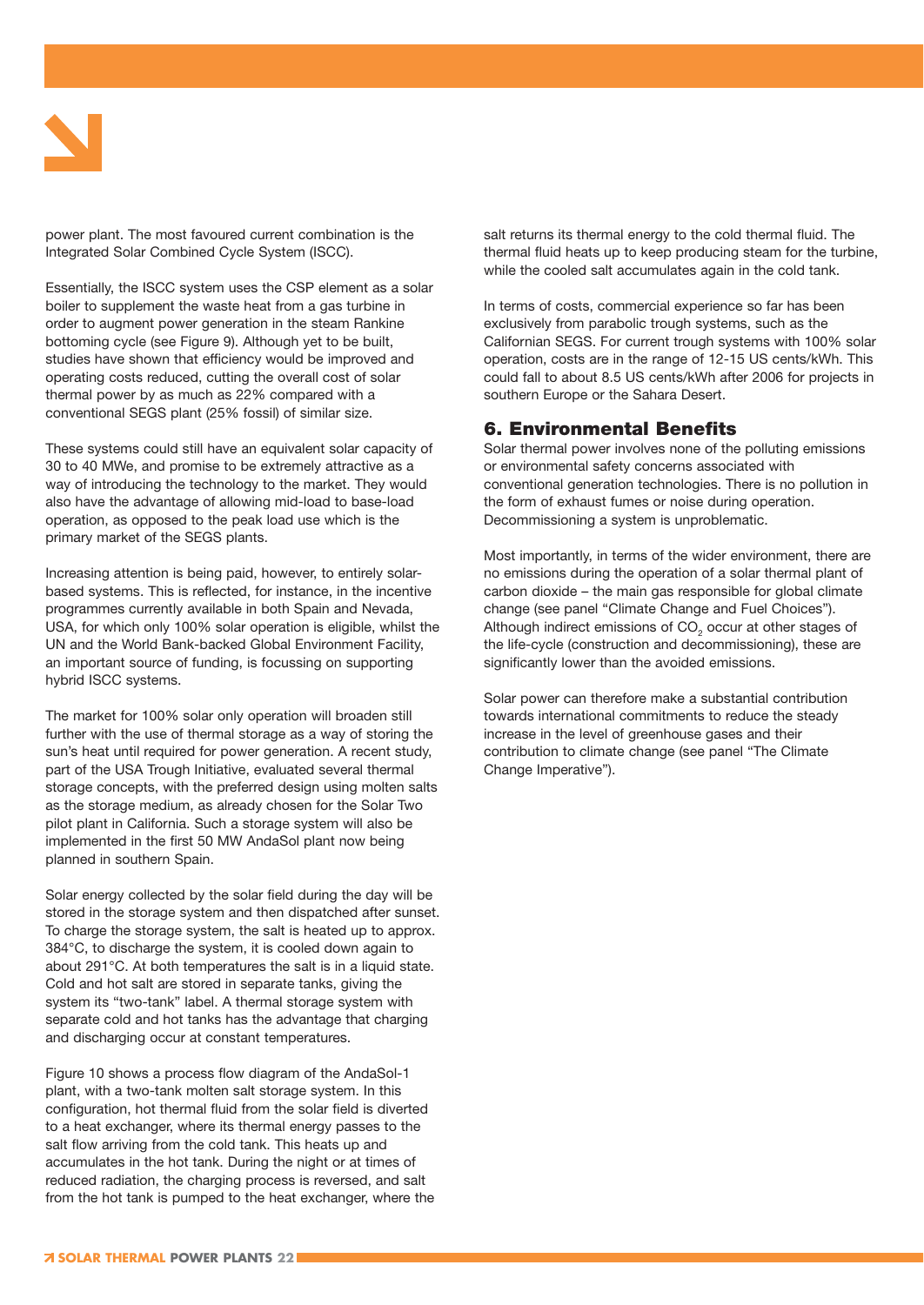

#### **Climate Change and Fuel Choices**

Carbon dioxide is responsible for more than 50% of the man-made greenhouse effect, making it the most important contributor to climate change. It is produced mainly by the burning of fossil fuels. Natural gas is the least dirty of the fossil fuels because it produces roughly half the quantity of carbon dioxide as coal, and less of other polluting gases. Nuclear power produces very little CO<sub>2</sub>, but has other major pollution problems associated with its operation and waste products.

The consequences of climate change already apparent today include:

- The proportion of CO<sub>2</sub> in the atmosphere has risen by about 30% since industrialisation began.
- The number of natural disasters has trebled since the 1960s. The resulting economic damage has increased by a factor of 8.5.
- The seven warmest years over the last 130 were recorded during the past 11 years.
- The mass of inland glaciers has been halved since industrialisation began.
- Rainfall and temperate in northern latitudes has increased by 5% since 1950. Average wind speed has also increased significantly.
- Sea level has risen by 10-20 centimetres in the last 100 years, 9-12 cm of this in the last fifty.

Because of the time lapse between emissions and their effects, the full consequences of developing climate change have still to emerge over the coming decades, bringing increased danger to the stability of the world's ecosystems, economy and lifestyle.

To effectively stem the greenhouse effect, emissions of CO<sub>2</sub> must therefore be greatly reduced. Scientists believe that only a quarter of the fossil fuel reserves which can be developed commercially today ought to be allowed to be burned if ecosystems are not to go beyond the point at which they are able to adapt.

#### **The Climate Change Imperative**

The growing threat of global climate change resulting from the build-up of greenhouse gases in the earth's atmosphere has forced national and international bodies into action. Starting with the agreement of the UN Framework Convention on Climate Change at the Rio Earth Summit in 1992 a series of targets has been set for reducing greenhouse gas emissions and has prompted national and regional measures for increasing the take-up of renewable energy, including solar power.

- The 1997 **Kyoto Protocol**, brokered by the United Nations, committed the world's developed countries to reduce their emissions of greenhouse gases by an average of 5% from their 1990 level. Most of the industrialised nations have taken up this challenge.
- The **European Union** has set a target to double the proportion of energy in the 15 member states provided from renewable sources. The aim is for 12% renewable energy by 2010. A specific target for solar thermal power plants is under discussion.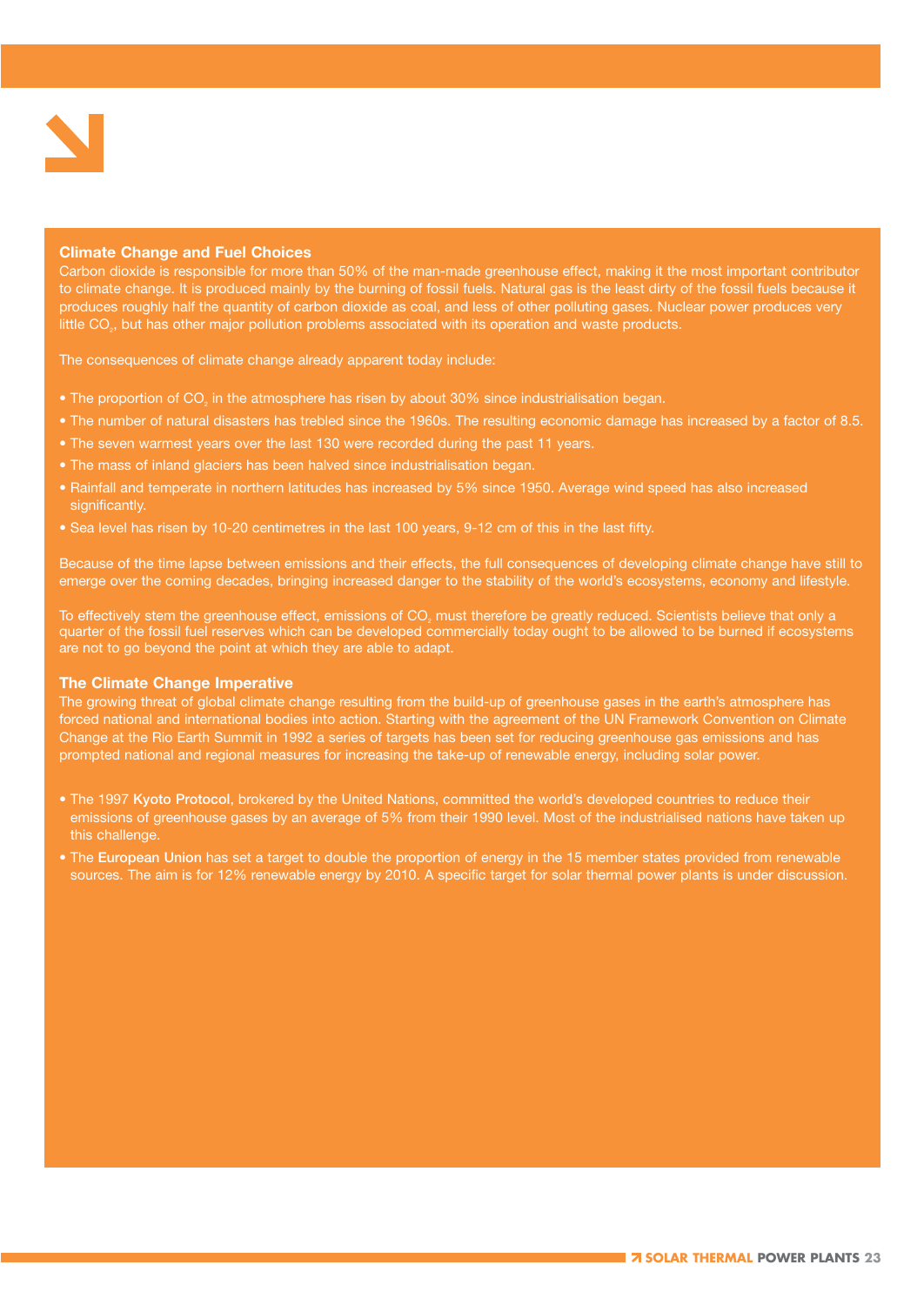## **PART3 THE GLOBAL SOLAR**

### **THERMAL MARKET**

#### **1. International Market Overview**

Despite the success of the nine SEGS operating in California, no new commercial plants have been built since 1991. There are a number of reasons for this, some of which led to the collapse of the technology pioneer and first commercial project developer, LUZ. International, including the steady fall in energy prices during the 1980s and a delay in renewal of California's solar tax credits.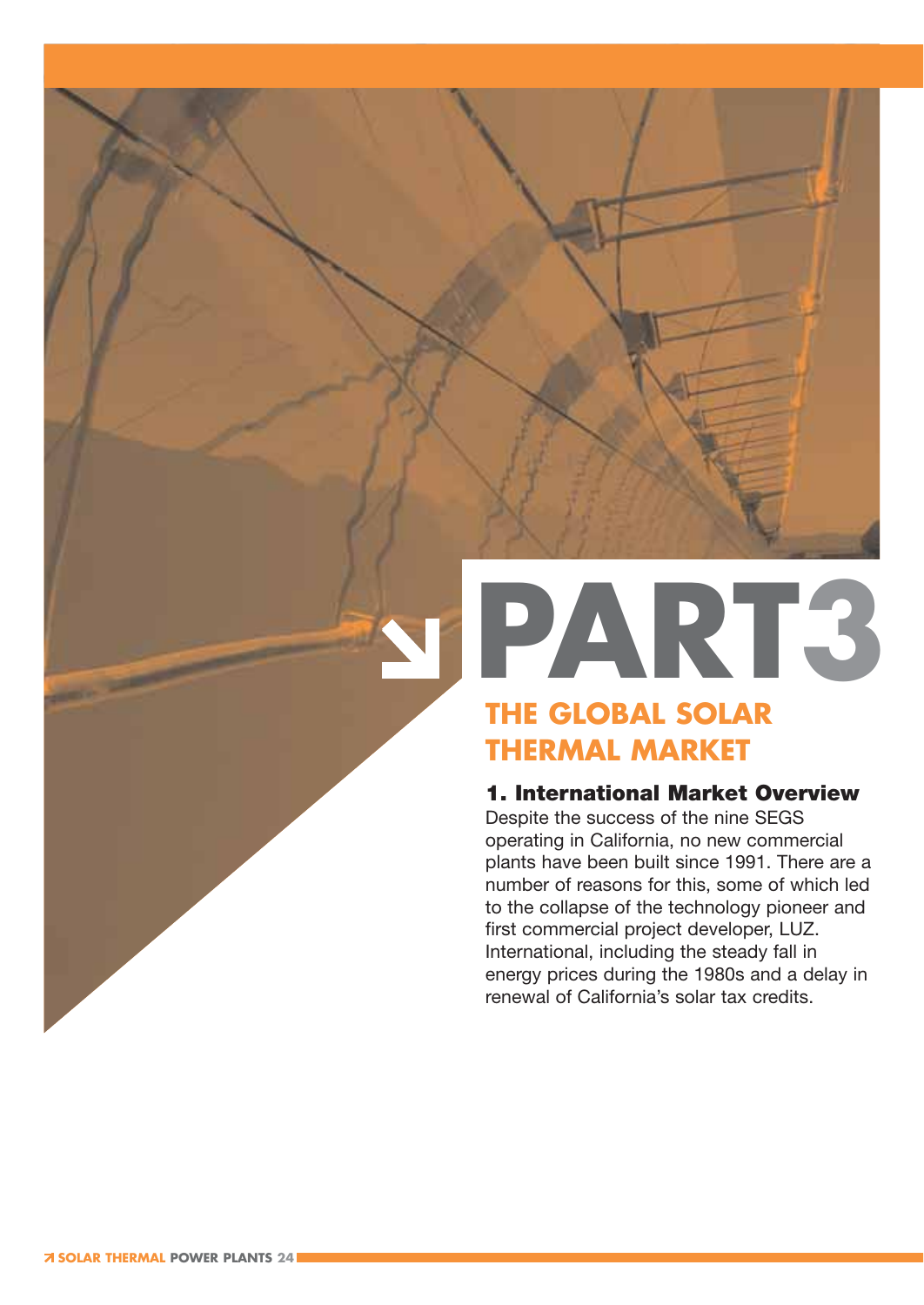

Progress on developing the market has been further hampered by the worldwide liberalisation of the electricity sector. This has significantly affected the viability of large, capital intensive generating plants. Lack of either firm market prices or long-term power purchase agreements has increased uncertainty and shortened the depreciation times for capital investments. The result has been a shift towards low capital cost plant like gas fired combined cycles, with quick build times, installed costs falling to below \$ 500/kW and generation efficiencies of over 50%. In this climate, solar thermal plant will need to scale up to larger unit capacities in order to compete successfully for the generation of bulk electricity.

Against this trend has been the growing pressure from international agreements, often translated into national targets and support mechanisms, for the accelerated development of power systems which do not pollute the environment and produce little or no carbon dioxide emissions. But although 'green power markets' have been advancing in both Europe and North America, with premiums paid by customers or state funds for electricity generated from renewable sources, solar thermal has generally not been included in the list of qualifying technologies.

Even so, new opportunities are opening up as a result of the global search for clean energy solutions. Some of the main sponsors of energy investments in the developing world, including the UN and the World Bank's Global Environment Facility (GEF), the German Kreditanstalt für Wiederaufbau (KfW) and the European Investment Bank (EIB), have recently been convinced of the environmental promise and economic prospects for solar thermal. Funding has also been made available for demonstration and commercialisation projects through the European Union's 5th Framework Programme, with particular interest in the sunbelt northern Mediterranean region. Projects are already planned in Spain, Italy and Greece.

Other national initiatives will significantly advance solar thermal development. Spain, for example, as part of its CO<sub>2</sub> emissions limitation target, intends to install 200 MWe of capacity by 2010. Supported by the Spanish national pricing mechanism (see below), this could generate an annual power production of 628 GWh. Similarly, the Italian government's ENEA energy/environment agency has produced a strategic plan for mass development of solar energy. This recommends bringing thermal-electric solar technology to the market within three years. Commercial ventures would be encouraged through financial incentives to show the advantages of large scale schemes and reduce costs to competitive levels.

Bulk power transmission from high insolation sites (up to 2,750kWh/m2) in southern Mediterranean countries, including Algeria, Libya, Egypt, Morocco and Tunisia, may also offer opportunities for European utilities to finance solar plants for electricity consumption in Europe.

In the United States, the Solar Energy Industry Association (SEIA) and the Department of Energy have helped create Solar Enterprise Zones in sunbelt states. These zones are aimed at assisting private companies to develop large scale solar electric projects of 1,000 MWe over a seven year period. Projects in Nevada (50 MW) and Arizona (10-30 MWe) are in the planning stage and will benefit both from Renewable Portfolio Standards, which require a certain percentage of electricity supply to come from renewable sources, and green pricing. Interest from the Australian government has resulted in Renewable Energy Showcase Grants being provided for two projects being integrated with existing coal-fired plants.

#### **How Spain Supports Solar Thermal Power**

Law 54/1997, which introduced competition into the Spanish electricity sector, also made this principle compatible with the achievement of other objectives such as improving energy efficiency, reducing consumption and protecting the environment, all vital to meet Spanish commitments to reduce greenhouse gases. The Spanish Royal Decree 2818 of 1998 followed this by establishing a special legal framework which allowed for favourable treatment towards energy systems which contributed most efficiently to those objectives. This decree established specific premiums for the electricity generated from different renewable sources, all of them (with the exception of solar PV) of up to 90% of the average electricity price.

In 2000 a further national law allowed for an incentive premium payment to exceed 90% of the average electricity price to be paid for the output from solar thermal installations. The premium for solar thermal plants is currently set at 12 €cents/kWh. This and parallel incentives for other renewable energy sources have been established in order to enable them to contribute to a target for a minimum of 12% of Spanish energy demand to be supplied by renewables in the year 2010.

In the "Plan for Promotion of Renewable Energies in Spain", approved by the Council of Ministers in December 1999, the installation of 200 MW of solar thermal plants is planned by 2010.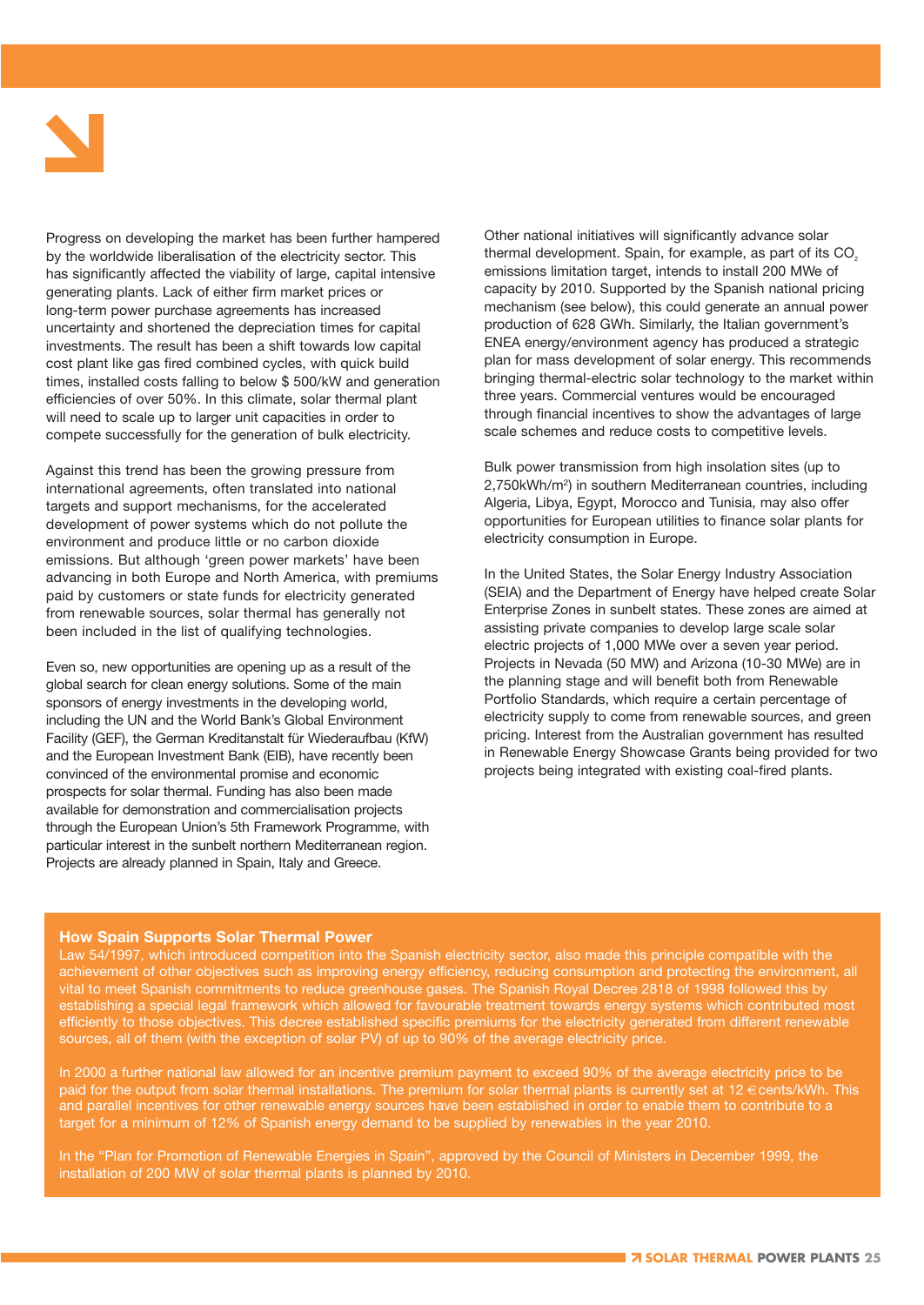

#### **Table 4: Solar Thermal Projects in Development**

| <b>Name/Location</b>                                        | <b>Total Capacity Solar Capacity</b><br>(MWe)<br>(MWe) |      | <b>Cycle</b>                                                   | <b>Companies/ Funding</b>                                                                 |  |
|-------------------------------------------------------------|--------------------------------------------------------|------|----------------------------------------------------------------|-------------------------------------------------------------------------------------------|--|
| <b>Parabolic Troughs</b>                                    |                                                        |      |                                                                |                                                                                           |  |
| Algeria                                                     | 140                                                    | 35   | <b>ISCC</b>                                                    | New Energy Algeria                                                                        |  |
| <b>Stanwell Power Station,</b><br>Queensland, Australia     | 1440                                                   | 35   | <b>Compact Linear</b><br>Fresnel<br>Reflector                  | Austa Energy & Stanwell<br>Corp + Australian<br>government grant                          |  |
| Kuraymat, Egypt                                             | 127                                                    | 29   | <b>ISCC</b>                                                    | Open for IPP bids<br><b>GEF</b> grant                                                     |  |
| <b>THESEUS - Crete, Greece</b>                              | 50                                                     | 50   | Steam cycle                                                    | <b>Solar Millennium</b><br><b>Fichtner Solar,</b><br>OADYK, EU FP5 grant                  |  |
| Mathania, India                                             | 140                                                    | 35   | <b>ISCC</b>                                                    | Open for IPP bids<br>GEF grant, KfW loan                                                  |  |
| <b>Israel</b>                                               | 100                                                    | 100  | Steam Cycle with hybrid<br>fossil firing                       | <b>Israeli Ministry of National</b><br><b>Infrastructure Solel</b>                        |  |
| <b>Italy</b>                                                | 40                                                     | 40   | <b>Steam Cycle</b>                                             | <b>ENEA</b>                                                                               |  |
| Baja California Norte, Mexico                               | 300                                                    | 29   | <b>ISCC</b>                                                    | Open for IPP bids<br><b>GEF</b> grant                                                     |  |
| Ain Beni Mathar, Morocco                                    | 230                                                    | 26   | <b>ISCC</b>                                                    | Open for IPP bids<br><b>GEF</b> grant                                                     |  |
| <b>ANDASOL1 and ANDASOL-</b><br>2 - Granada Province, Spain | 2x50                                                   | 2x50 | Steam Cycle with 6h storage<br>for solar only operation        | Solar Millennium Group<br>Spanish premium<br>EU FP5 grant                                 |  |
| Navarra, Spain                                              | 15                                                     | 15   | <b>SEGS</b>                                                    | <b>EHN and Duke Solar</b><br>Spanish premium<br>Navarra Government's<br>fiscal allowances |  |
| Nevada, USA                                                 | 50                                                     | 50   | <b>SEGS</b>                                                    | Solargenix (formerly<br>Duke Solar) Solar Port<br>ofolio - Nevada                         |  |
| <b>Central Receivers</b>                                    |                                                        |      |                                                                |                                                                                           |  |
| Planta Solar (PS-10),<br>Seville, Spain                     | 10                                                     | 10   | Volumetric air receiver/<br>small energy storage               | Abengoa (Spain) group<br>EU/ Spanish premium<br>grants/ subsidy                           |  |
| Solar Tres, Cordoba, Spain                                  | 15                                                     | 15   | Molten-salt/ direct-steam<br>with 12-16h storage<br>solar only | Ghersa (Spain) and Bechtel/<br>Boeing (US) EU/<br>Spanish premium grant/ subsidy          |  |
| <b>Parabolic Dishes</b>                                     |                                                        |      |                                                                |                                                                                           |  |
| SunCal 2000, Huntingdon<br>Beach, California, USA           | 0.4                                                    | 0.4  | 8-dish/ Stirling system                                        | <b>Stirling Energy Systems</b>                                                            |  |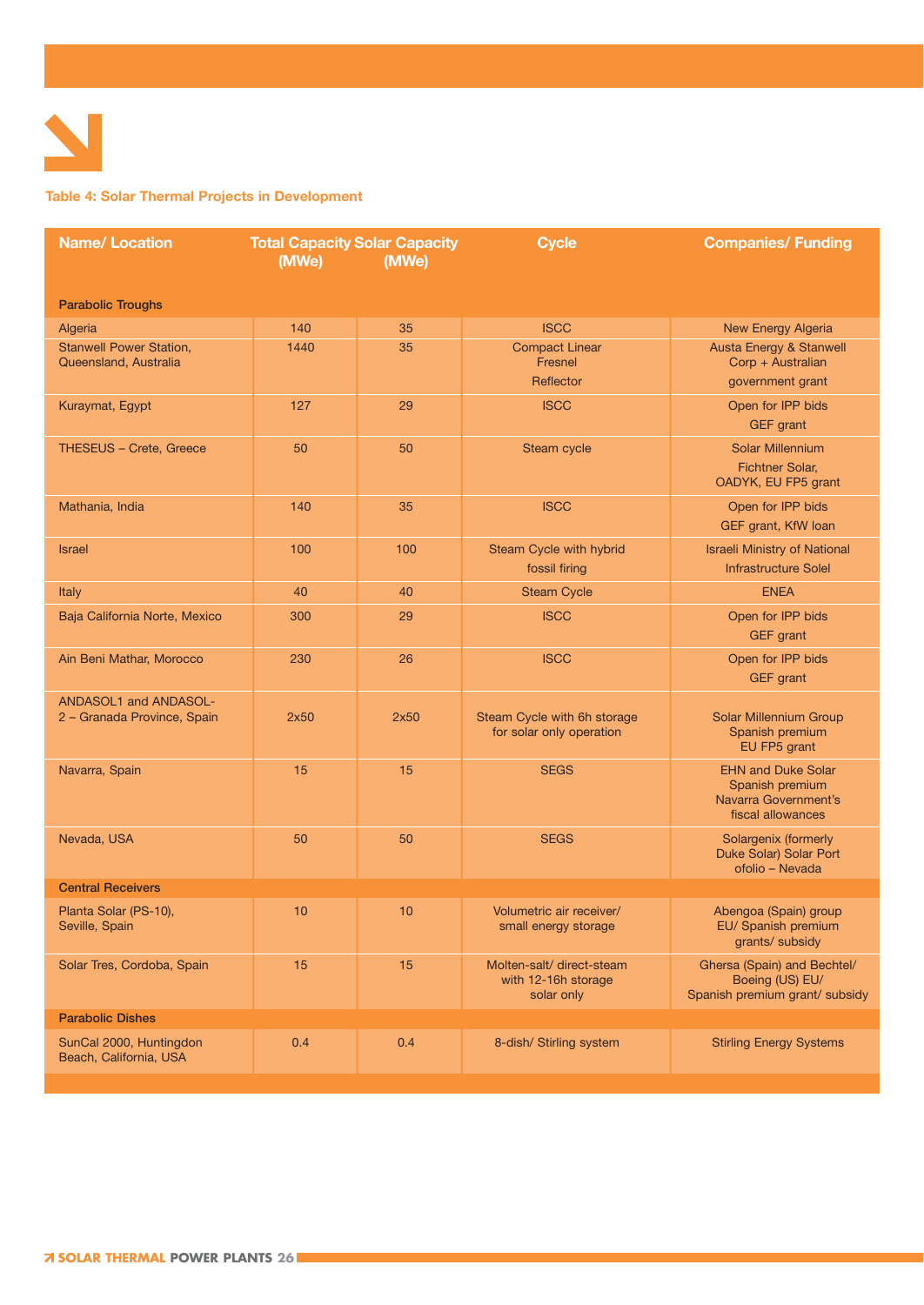

In other countries with a large solar thermal potential, especially in the Middle East, Southern Africa and South America, interest is being shown by both governments and national utilities. The attraction comes both from the availability of post-Kyoto clean energy funding and, for countries with oil-based electricity production, the desire to exploit indigenous renewable resources. Apart from the four countries which have received GEF grants (see Table 5), a number of technology assessments and feasibility studies have been carried out in Brazil, South Africa, Namibia, Jordan, Malta and Iran. Many of these countries are currently undergoing electricity sector reform, in the process encouraging independent power producers, seen as the most appropriate vehicle for solar thermal projects.

These factors have led to recent but significant interest in constructing plants in the sunbelt regions from private sector turnkey suppliers. In addition, interest rates and capital costs have drastically fallen worldwide, increasing the viability of capital intensive renewable projects.

Overall, it is clear that parabolic trough plants are the most economic and most mature solar thermal technology available today, although there are still significant areas for improvement and cost cutting. Central receivers, with low cost and efficient thermal storage, promise to offer dispatchable, high capacity factor solar-only plants in the near future, and are very close to commercialisation. Whilst the modular nature of parabolic dish systems will allow them to be used in smaller high value and off-grid remote applications for deployment in the medium to long term, further development and field testing is still needed, but with significant potential for cost cutting through mass production.

Upscaling of the size of projects will also produce economies of scale. Studies have shown that doubling the size of a plant reduces the capital cost by approximately 12-14%, both through increased manufacturing volume and reduced O& M costs. A number of projects are now in various stages of development (see Table 4) which, if successful, will give valuable learning experience and a clear indication of the potential for cost reduction in the next generation.

#### **2. Market Breakthrough: The Race to be First India**

After many years of planning, a 140 MW ISCC plant using parabolic trough collectors is now scheduled to be constructed at Mathania village near Jodhpur in Rajasthan, north-west India. Funding has come from a mixture of development agency (GEF and KfW) and state finance. Unlike other GEF supported projects, which are IPPs, the plant is being commissioned by the Rajasthan State Power Corporation.

The technical feasibility of a 35 MW demonstration project was first established in the early 1990s by German engineering consultants Fichtner, with assistance from the KfW. Following a full feasibility study completed in 1995 by Engineers India Ltd, EIL and Fichtner came up with the option of integrating the solar thermal unit with a fossil fuel based combined cycle power plant with a total capacity of 140 MW. The cost was estimated at US\$ 200 million.

Eventually, an agreement was reached between the World Bank/GEF and the German KfW development bank to co-fund the project. The GEF commitment is US\$ 49 million, KfW's a US\$ 150 million loan, whilst the Indian government will contribute about \$10 million.

#### **Morocco**

This project has been developing rapidly following a four year pre-feasibility study by Pilkington Solar International. Funded by the EU, this provided an economic analysis of 11 designs at different sites.

The eventual design involves the construction and operation of a solar/fossil fuel hybrid station of around 230 MW, with the site expected to be Ain Beni Mathar, in the north-eastern Jerada province. A parabolic trough collector field will be integrated with a natural gas-fired combined cycle plant, and sited close to the new gas pipeline from Algeria to Spain.

The Moroccan state utility Office National de l'Electricite has assigned Fichtner Solar to conduct the bidding, and negotiations of the power purchase, fuel supply and implementation agreements with the selected Independent Power Producer (IPP). The IPP will be secured through either a Build Own Operate Transfer (BOOT) or Build Own Operate (BOO) contract, with the final design and choice of technology left relatively open. For a BOOT contract, takeover costs for the whole power plant are required, for a BOO contract a fixed tariff is needed for a number of years. The exact configuration and size will be chosen by the project sponsors after competitive bidding. This should help to ensure that the resulting design is more likely to be replicated by the private sector in the future.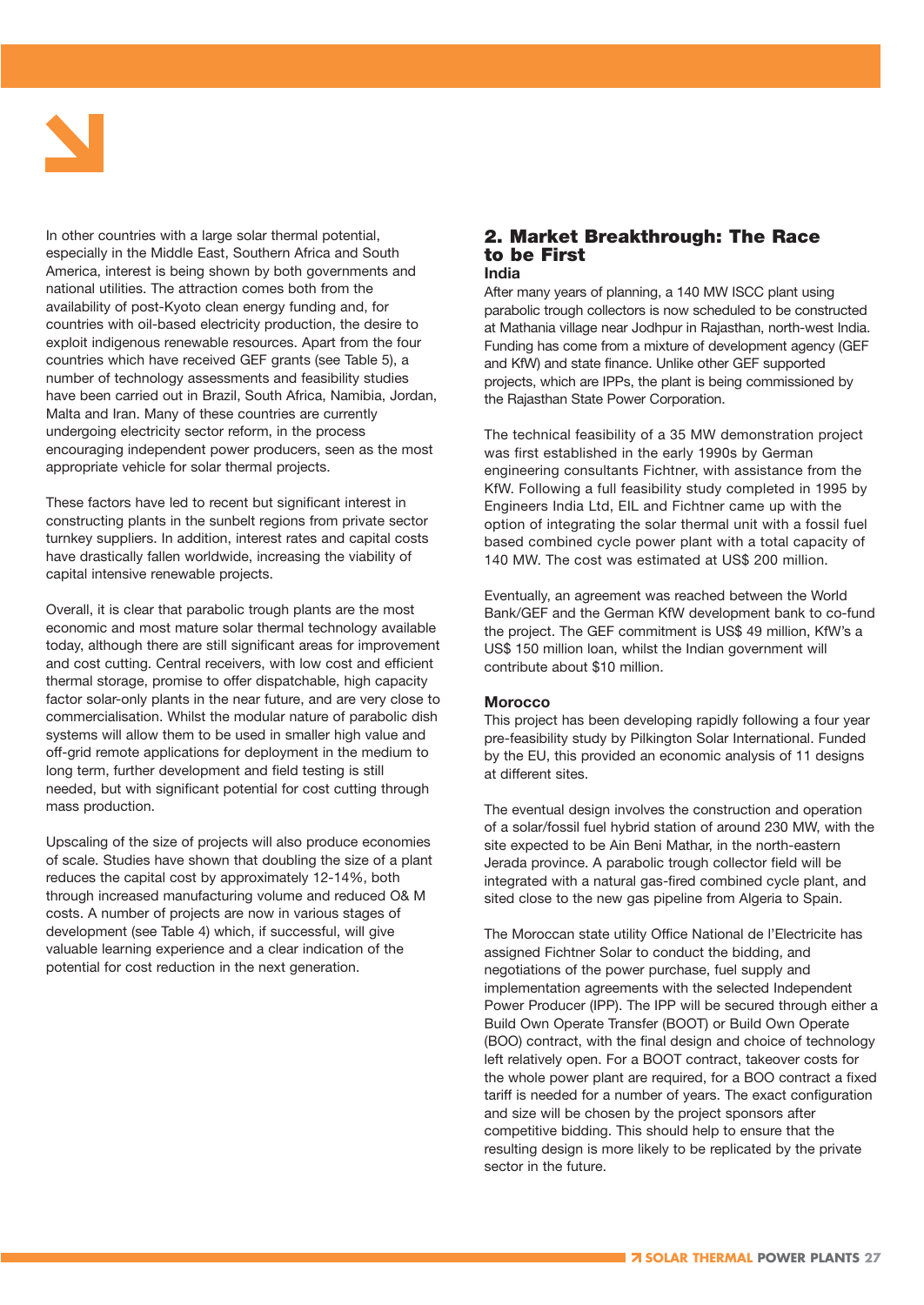#### **Table 5: GEF Supported Solar Thermal Power Projects**

| <b>Location</b>                    | <b>Expected</b><br><b>Technology</b>                                         | <b>Size</b>                                                                 | <b>Project Type</b>                             | Cost (US\$)                                                                                                  | Status-<br><b>Aug 2003</b>                                                | <b>Anticipated</b><br>date of<br>commissioning |
|------------------------------------|------------------------------------------------------------------------------|-----------------------------------------------------------------------------|-------------------------------------------------|--------------------------------------------------------------------------------------------------------------|---------------------------------------------------------------------------|------------------------------------------------|
| Mathania, India                    | Natural gas-<br>fired ISCC with<br><b>Parabolic Trough</b><br>solar field    | <b>140 MW</b><br>Solar component:<br>35 MW,<br>Solar field:<br>$220000 m^2$ | Greenfield: EPC<br>cum O&M<br>$(5 \text{ yrs})$ | Total 200 million:<br>49.75 m (GEF);<br>125 m Ioan (KfW);<br>26 m<br>(Indian and<br>Rajasthan<br>government) | <b>GEF</b> grant<br>approved,<br><b>RFP</b> published<br><b>June 2002</b> | 2006                                           |
| Ain Beni Mathar,<br><b>Morocco</b> | Natural gas-fired<br><b>ISCC: Technology</b><br>choice left to<br>bidder     | 180 MW. Solar<br>component:<br>35 MW                                        | Merchant IPP:<br><b>BOO/ BOOT</b>               | Total 220 million:<br>43.9 m (GEF);<br><b>Balance from</b><br>private IPP                                    | GEF grant<br>approved,<br><b>RFP</b> under<br>preparation                 | 2006                                           |
| Kuraymat,<br>Egypt                 | Natural gas-<br>fired ISCC:<br><b>Technology</b><br>choice left<br>to bidder | 120-140 MW. Solar<br>component: 29<br><b>MW</b>                             | Merchant IPP:<br><b>BOO/ BOOT</b>               | Total 228 million<br>41 m (GEF);<br>balance from<br>private<br>IPP; risk<br>guarantee - IRBD                 | <b>GEF</b> grant<br>approved                                              | 2006                                           |
| Baja California<br>Norte, Mexico   | Natural gas-<br>fired ISCC with<br>Trough solar<br>field                     | 300 MW. Solar<br>component: 29<br><b>MW</b>                                 | Merchant IPP:<br><b>BOO</b>                     | Total 178 million:<br>50<br>m (GEF); balance<br>from private IPP                                             | <b>GEF</b> grant<br>approved; RFP<br>published March<br>2002              | 2006                                           |

The power output from the solar-based component of this project will be monitored by expert consultants throughout the project life.

#### **Egypt**

The Egyptian government has endorsed the National Renewable Energy Authority's long-term solar thermal programme, with planning underway for two subsequent 300 MW hybrid solar/fossil plants following from an initial 137 MW plant (see Table 5). These are expected to be on line in 2007 and 2009. Key to the success of these projects so far has been the firm commitment of NREA and the support of the Egyptian Electrical Authority (EEA) and Ministry of Energy. NREA has successfully conducted a series of studies investigating the national solar thermal potential, technology capacity and industrial resources, and their implications for the national energy plan, as well as the support of international development agencies. In August 2003 the NREA changed the approach for the Kuraymat Solar Hybrid Power Plant to implementation by an EPC cum O&M consortium and has assigned Fichtner Solar GmbH with the preparation of the conceptual design and the Request for Proposal (RfP).

#### **Mexico**

A solar thermal project is being considered as part of an expansion plan proposed by the national Comisión Federal de Electricidad. This would involve construction of up to 500 MW of hybrid solar/combined cycle gas turbines spread across two sites, either Laguna or Hermosillio during 2004, followed by Cerro Prieto in 2005.

Spencer Management Associates, working on behalf of the World Bank and CFE, have since conducted a study on the economic viability and technical feasibility of integrating a solar parabolic trough with a Combined Cycle Plant at the Cerro Prieto, Baja California Norte site owned by CFE. This has resulted in approval of GEF part funding for the scheme. The project has been delayed, however, both by restructuring of the power sector in Mexico and changes in the national government, putting political support for the project at risk.

In March 2002, however, CFE issued a Request for Proposals (RFP) for a 198 – 242 MW gas-fired combined cycle with an optional integrated parabolic trough solar field of at least 25 MW electrical output under design conditions. The additional solar costs are covered by a grant from the Global Environment Facility.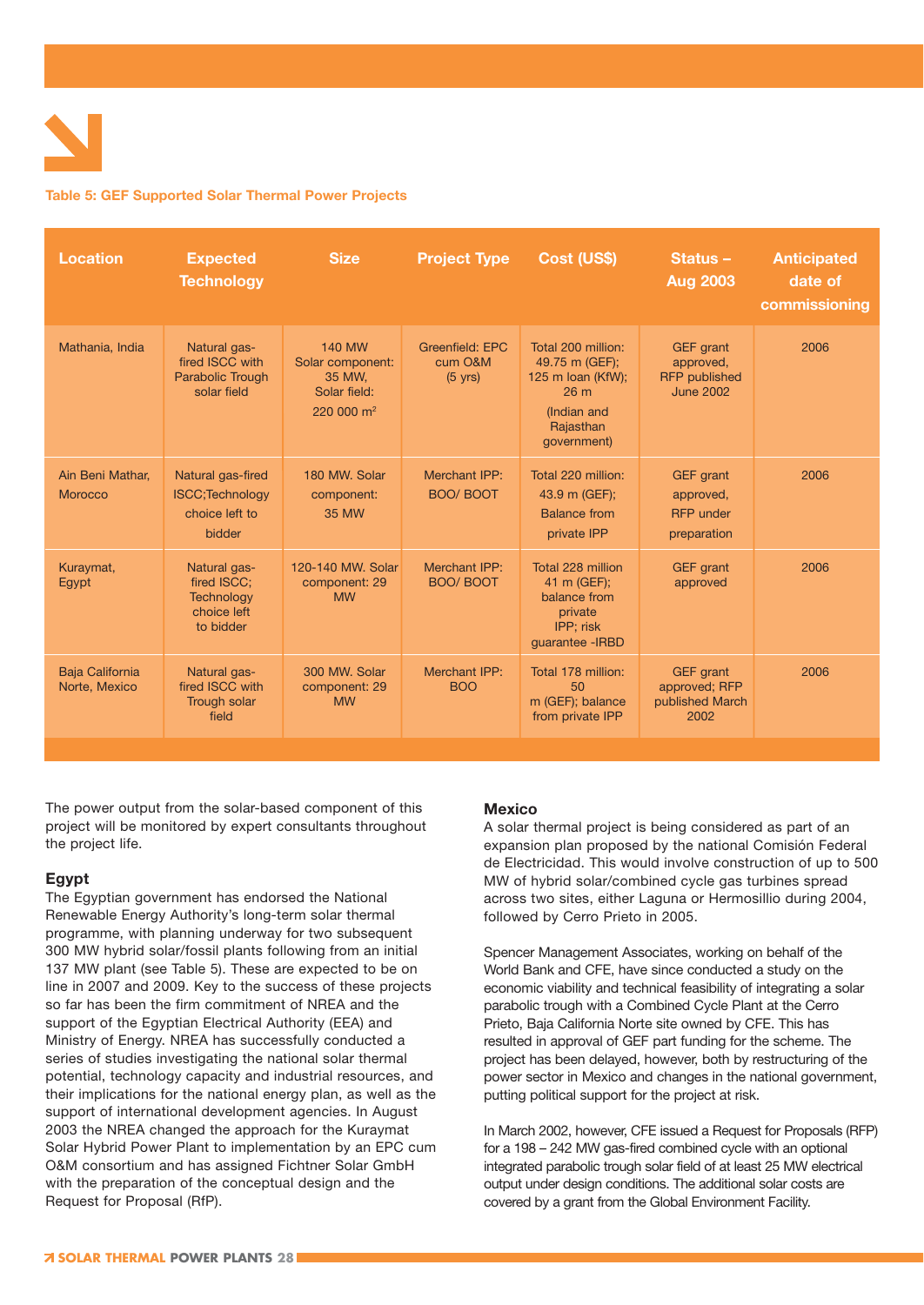#### **Table 6: Solar Thermal Power Targets in Spain by Region**

| Solar Thermal power targets in Spain by Regions |                                                    |                                                 |                                               |  |  |  |  |
|-------------------------------------------------|----------------------------------------------------|-------------------------------------------------|-----------------------------------------------|--|--|--|--|
| <b>Regions</b>                                  | <b>Government's</b><br><b>Plan by 2010</b><br>(MW) | <b>Existing plans</b><br>from companies<br>(MW) | <b>Greenpeace</b><br>scenario by 2010<br>(MW) |  |  |  |  |
| Andalusia                                       | 50                                                 | 125                                             | 125                                           |  |  |  |  |
| <b>Balearic Islands</b>                         | $\overline{0}$                                     | $\overline{\phantom{a}}$                        | 10                                            |  |  |  |  |
| <b>Canary Islands</b>                           | 25                                                 | ٠                                               | 25                                            |  |  |  |  |
| Castilla-La Mancha                              | 50                                                 | $\overline{\phantom{a}}$                        | 50                                            |  |  |  |  |
| Extremadura                                     | 25                                                 | ٠                                               | 25                                            |  |  |  |  |
| <b>Madrid</b>                                   | 25                                                 | ٠                                               | 25                                            |  |  |  |  |
| <b>Murcia</b>                                   | 25                                                 | ٠                                               | 25                                            |  |  |  |  |
| <b>Navarra</b>                                  | $\mathbf{0}$                                       | 15                                              | 15                                            |  |  |  |  |
| <b>Total</b>                                    | 200                                                | 140                                             | 300                                           |  |  |  |  |

One advantage of this project is that Mexico has a well developed industrial base and skilled labour force with the potential to manufacture domestically most of the plant's equipment and components. This would lower the total cost and possibly develop an industry supplying solar thermal components for other plants around the world. Mexican companies have already been manufacturing parabolic collectors for US installations and have demonstrated their ability to meet international quality standards.

#### **Spain**

In September 2002, Spain was the first European country to introduce a "feed-in tariff" funding system for solar thermal power. This means that the generation output from solar thermal plants is quaranteed a premium payment of 12 $\in$ cents/kWh on top of the electricity pool price which oscillated between 2-8 cents per kilowatt hour. The official target is to connect 200 MW of solar thermal power to the grid by 2010.

On this basis, several solar thermal project developments have been proposed in Spain, the most prominent being:

- 10 MWe solar-only power tower plant project **Planta Solar** (PS-10) at Sanlúcar near Sevilla promoted by Solucar S.A., part of the Abengoa Group. The PS-10 project has received a €5 million grant from the 5th Framework Programme of the European Union. All permits had been received by late 2002 and negotiations started with the financing banks.
- 15 MWe solar-only power tower plant **Solar Tres** project in the province of Cordoba promoted by the Spanish company Ghersa and Bechtel/Boeing employing US molten-salt technologies for receiver and energy storage. Together with Ghersa, Nexant and Boeing have formed a company called Solar Tres to finance and build a fully commercial 15 MWe solar power tower plant that can deliver this power around

the clock. The Solar Tres project has received  $a \in 5$  million grant from the EU's 5th Framework Programme.

- 15 MWe solar trough power plant **EuroSEGS** at Montes de Cierzo near Pamplona promoted by the Spanish EHN group in cooperation with SOLARGENIX (former Duke solar), USA.
- Two 50 MWe solar trough power plants, **AndaSol-1 and 2**, are being promoted by the Millennium Solar AG group and its industrial partners in the region of Andalucia with a 510,120 m<sup>2</sup> SKALET solar collector field and six hours thermal storage. The AndaSol-1 project has received a  $\in$  5 million grant from the EU's 5th Framework Programme and financial support from the German Ministry for Environment. All permitting documents had been submitted by the end of 2002.

Table 6 shows the Spanish government's plans (by region) for solar thermal power development, together with current plans from private companies. The third column shows a very conservative Greenpeace scenario where all proposed private projects succeed (and thus surpass the official targets for those regions) and the remaining regional governments stick to their respective targets; a new target is added for the Balearic Islands. This Greenpeace scenario can be met, provided there is political will both to support private initiatives and to meet public targets. In fact, Greenpeace considers that a more ambitious target of 1,000 MW by 2010 is feasible and necessary, and thus the modest existing target should be raised, leading to a new more active policy of legislative, economic and fiscal measures in support of solar thermal power.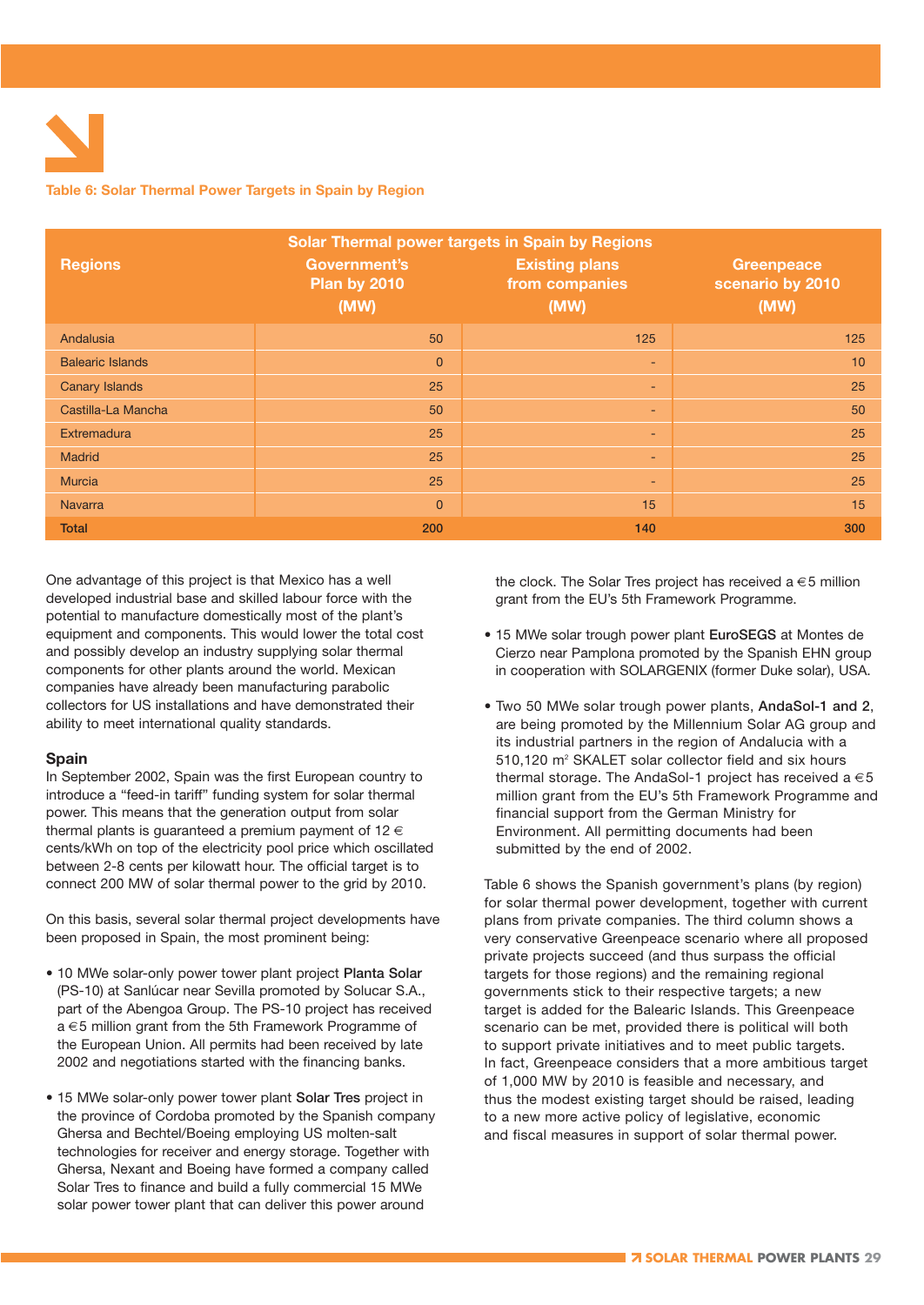

#### **Iran**

With a rapidly expanding population, an urgent need to increase the production of electricity, and concern about the build-up of greenhouse gases in the atmosphere, the Islamic Republic of Iran has shown a growing interest in renewable energy technology, including solar power. Keen to exploit its abundant solar resource, specifically by means of CSP technology, the government also wants to diversify its power production away from the country's oil and natural gas reserves.

In 1997, the Iranian Power Development Company contracted the Electric Power Research Centre (now the NIROO Research Institute), Pilkington Solar International (now Flagsol) and Fichtner (now Fichtner Solar) to execute a comprehensive feasibility study on an Integrated Solar Combined Cycle with trough technology. The best regions for installing solar thermal power plants in Iran are Esfahan, Fars, Kerman and Yazd, but Yazd was eventually selected for implementing the first plant. The entire high plateau of the Yazd region is characterised by an annual direct normal radiation of 2,511kWh/m2.

The government of Iran is now discussing potential funding with the Global Environment Facility.

#### **Israel**

The Israeli Ministry of National Infrastructure, which is also responsible for the energy sector, decided in 2001 to make CSP technology a strategic element in the Israel electricity market in the period up to 2005, with an initial aim for a unit of 100 MWe. There is an option to increase the CSP contribution up to 500 MWe at a later stage, after the successful operation of the first unit.

The investment cost of the first unit is expected to be US\$ 200 million, with an estimated production cost of 9 ¢/kWh for the electricity output, and an expected reduction to 7 ¢/kWh when the 500 MWe unit is completed. Construction and operation of the first unit will create around 1,000 jobs during the construction period and 120 permanent jobs in operation and maintenance. The Ministry of National Infrastructure has now designated a team to locate a suitable site, with the likely location in the Yamin Plain near Arad in the south of the country. The technology will probably be parabolic troughs, although a final decision may depend on the company which builds the plant.

Construction of a 100 MWe solar power plant at a cost of US\$ 250 million was officially agreed by the Israel Electric Company (IEC) in February 2002, with the option to increase the capacity up to 500 MWe. The IEC approved establishment of the plant on the condition that the Israel Electric Authority takes account of the higher cost of the electricity through its national tariff policy. This will mean a slight increase in the price of electricity to the public.

#### **Jordan**

Jordan has a long-standing interest in large-scale solar thermal power generation. Nearly ten years ago a European-based industrial consortium known as Phoebus proposed the construction of a 30 MW volumetric-type solar power tower. The consortium carried out site and feasibility studies, collected weather data and identified financing. Further project development, however, was delayed by the onset of the Gulf war. In 1997 a START (Solar Thermal Analysis, Review and Training) team composed of IEA/SolarPACES representatives from Egypt, Germany, Israel, Spain, Switzerland and the US, with guest observers from the European Union, also visited Jordan, with the mission hosted by the Jordanian National Electric Power Company.

In 2001, a request for solar plant proposals was published by the government. Solar Millennium AG (Germany) submitted a proposal to build a solar hybrid plant in the Quwairah area of southern Jordan (35km north of Aqaba) to generate 100-150 MW of electricity and to be implemented on a Build, Own and Operate (BOO) basis. The solar element will be backed up by gas or heavy fuel generation. The project will create at least 100 jobs in Quwairah, and will be linked to the national electricity grid. The Jordan government now intends to conduct a detailed feasibility study and seeks for financial sources.

#### **South Africa**

By 2007, South African power utility Eskom could be operating the world's largest CSP plant. Eskom is currently in the final stages of a feasibility assessment of the molten salt central receiver technology The study included the possibility of manufacturing key components locally. Ultimately, a decision will be made on a variety of factors, including cost, and which plant can be constructed with the largest local content.

#### **United States**

Several paths towards CSP market development have gained momentum over the last year, all focused on projects in the US South-west states, and encouraged by both the excellent direct beam solar resource and growing demand for power.

In 2002, the US Congress asked the Department of Energy (DOE) to develop and scope out an initiative to fulfil the goal of having 1,000 MW of new parabolic trough, power tower and dish/engine solar capacity supplying the south-western United States by 2006. The US CSP industry and SunLab collaborated on development of this report.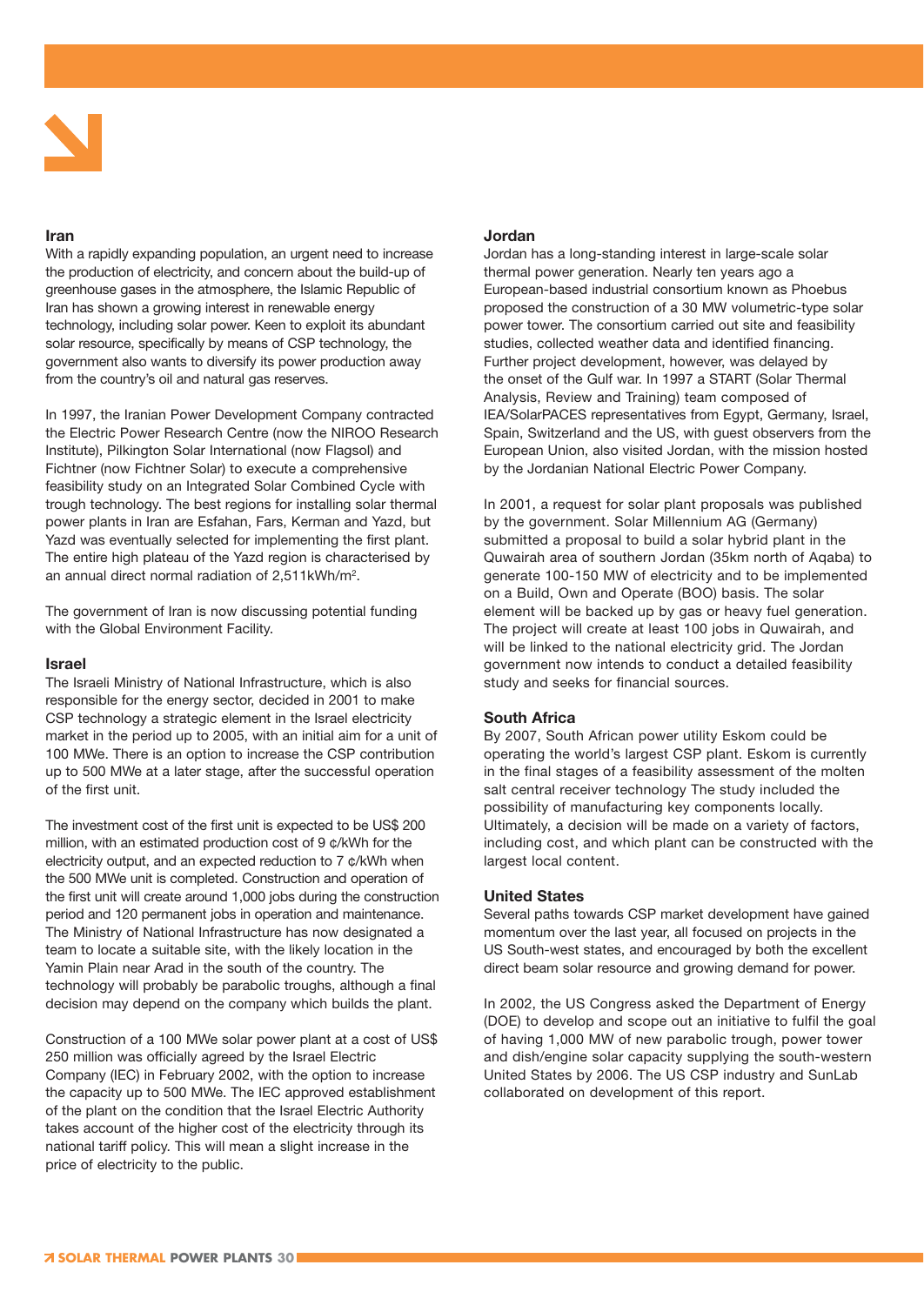

The key findings were:

- The solar resource in the US South-west is comparable in scale to the hydropower resource of the North-west.
- CSP is clean, large-scale power that could provide a very significant contribution to South-west US electricity needs.
- CSP could be scaled up rapidly, although it might take 6-8 years to achieve 1,000 MW because of initial project development time.
- CSP costs are not yet competitive with conventional power, requiring financial support for the first 1,000 MW.
- Overall cost of a programme would be \$1.8 billion, equivalent to \$1.40/watt installed for troughs, \$2.00/watt installed for towers and \$2.60/watt installed for dishes.

Solargenix Solar is now carrying out a planning project funded by the California Energy Commission, and in cooperation with Californian municipal utilities. This aims to develop the reference PPA terms and conditions for 1,000 MW of trough plants over ten years which will satisfy municipal utility goals as well as industry needs. The project will also identify sites, transmission line issues, the resource mix for utilities and the expected cost of electricity.

Two other projects are meanwhile progressing in Nevada. A 50 MW plant using parabolic trough technology is to be built in Eldorado Valley by SOLARGENIX, with its output supplied to utility subsidiaries of Sierra Pacific Resources. This was made possible by legislation requiring utilities to supply a percentage of electricity from renewable sources. Contracts are also being finalised for the Nevada Solar Dish Power Project, a 1 MW demonstration plant (funded by the US Department of Energy's Concentrating Solar Power Program) designed to validate the operation of a dish-engine system. A project for a 1 MW parabolic trough using an ORC engine is also in progress in Arizona. This is being implemented by Solargenix.

A recent technical evaluation of US solar thermal power by Sargent and Lundy, commissioned by the Department of Energy, the most thorough technical analysis to date, shows a declining cost curve towards 3.5-6 US cents perkWh – based on continued technology improvements, mass production efficiencies and larger plant sizes.

#### **Algeria**

As Algeria takes its place within the IEA/SolarPACES programme, the country's emerging interest in CSP technology could lead to exciting developments in the future – including solar power exports to Europe.

The trigger which has provided the framework for new investment opportunities is liberalisation of the Algerian power market, created following a new law passed in February 2002. Two major objectives, to be achieved by 2010, are to build a number of power plants with a total capacity of 2,000 MW, and secondly, to construct two power export cables (Algeria-Spain and Algeria-Italy) with an export capacity of 1,200 MW. Meanwhile, both the Algerian government and the private sector are aware of Europe's commitment to renewable energy sources, in particular the European Union's aim to have 12% of renewable energy by 2010.

Algeria has now taken on its own domestic commitment, with the aim of increasing the solar percentage in its energy mix to 5% by 2010. But beyond this Algeria is looking for a close partnership with the European Union so that Algerian plants can help deliver the green energy needed for Europe to meet its targets. To bring these plans to reality, and to enhance the participation of the private sector – both local and international – a new company has been created. New Energy Algeria (NEAL) brings together Sonatrach, the Algerian hydrocarbon producer, Sonelgaz, the Algerian power producer and distributor, and SIM, a privately owned company.

NEAL is to promote renewables in Algeria by helping to develop firstly, cost effective power plants which will enable access to energy for the whole population, secondly, the technical, economic and financial support for plant development, and thirdly, more efficient use of the country's gas reserves. NEAL's specific interest in solar thermal power is the result of an analysis of national strengths, since Algeria benefits not only from abundant solar radiation but also a ready gas supply.

NEAL's first initiative is to build a new 140 MW ISCC power plant with 30 MW of solar output. With the expected political support, the aim is to have this ready for operation by 2006. But while preparing for the near-term supply of solar thermal power, NEAL is also working closely with the Ministry of Energy to have a law adopted that will provide proper incentives for renewable energy sources, underpinning their economic viability. Part of this will involve establishing a green certificate market.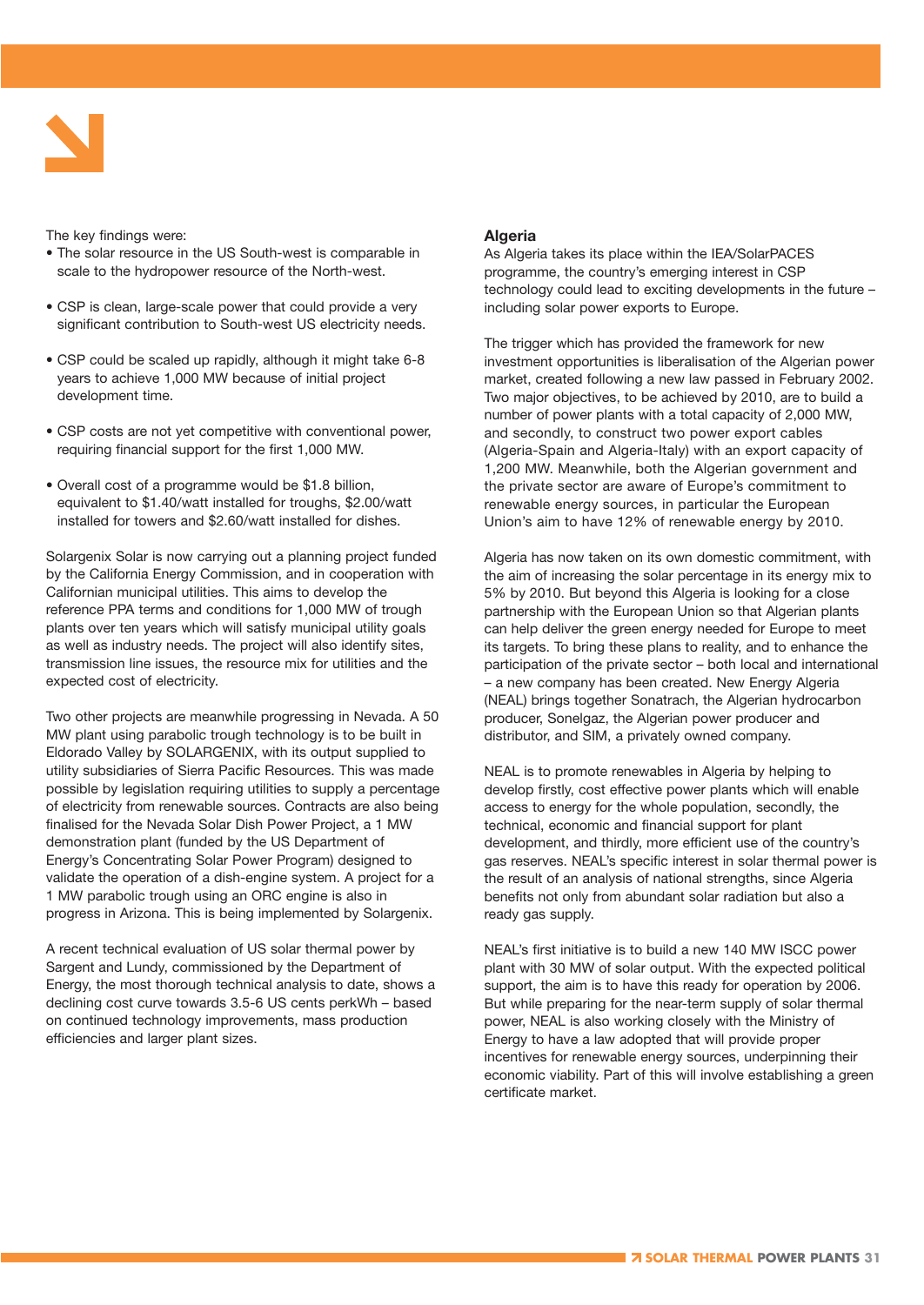

#### **US Policy Priorities**

Three trends are giving solar thermal power some market momentum in the US. Firstly, a deregulated power generation system has inspired state-mandated Renewable Energy Portfolio Standards, the right of interconnection and the sale of green power. Secondly, concerns about implementing the Clean Air Act and implementing climate change emissions reductions are driving use of cleaner technologies, including renewable energy. And thirdly, the private sector has been advancing solar thermal technologies on its own, with a bare minimum of federal support and some at a state and local government level.

Emerging technologies need sustained orderly development, however, to attract further private capital, scale-up manufacturing and establish installation and service capabilities to meet expanding market demand. Six policies are required to expand the market for solar thermal and to achieve the economies-of-scale required in manufacturing, system integration and deployment.

- **1**. National or Regional Solar Portfolio Standard Establishing minimum set asides based on relative renewable energy resource availability, including solar thermal power alongside other clean distributed generation, is an essential tool to create market based mechanisms.
- **2**. Production and investment tax credits With energy costs slightly higher than geothermal and wind, solar thermal power needs investment credits for its first two years of initial plant construction (with accelerated depreciation) and then production credits (1.8 cents per kWh) for the following eight years, with waivers for investors from the Alternative Minimum Tax (AMT).
- **3**. Encouragement for solar electric power can come via mandated green power purchases for federal agencies and other public and municipal bodies.
- **4**. Expanded federal support for a solar thermal power R&D program is required to support the market expansion envisaged for the Southwestern United States. A recent study by Sargent & Lundy concluded that further technology improvements will result in approximately a 50% reduction in the cost of electricity from trough plants and 25% from power tower plants.
- **5**. Federal loan guarantees As proposed for emerging coal and nuclear technologies, these should first be applied to CSP installations to "prove out" these federal tools in the cleanest, lowest emission technology available to displace higher cost, higher emissions midday peak power.
- **6**. Formal federal support to existing federal-to-state programs could yield a significant number of megawatts in both larger central CSP generating facilities and distributed CSP generation.

There is no question that the United States has some of the world's best high-value solar radiation, which is optimal for concentrated solar power. There now exists a critical mass of private companies and private investment along with a range of technologies that could play a meaningful role in the US and global markets. Policy trends relating to deregulation and environmental protection bode well for establishing a maturing industry.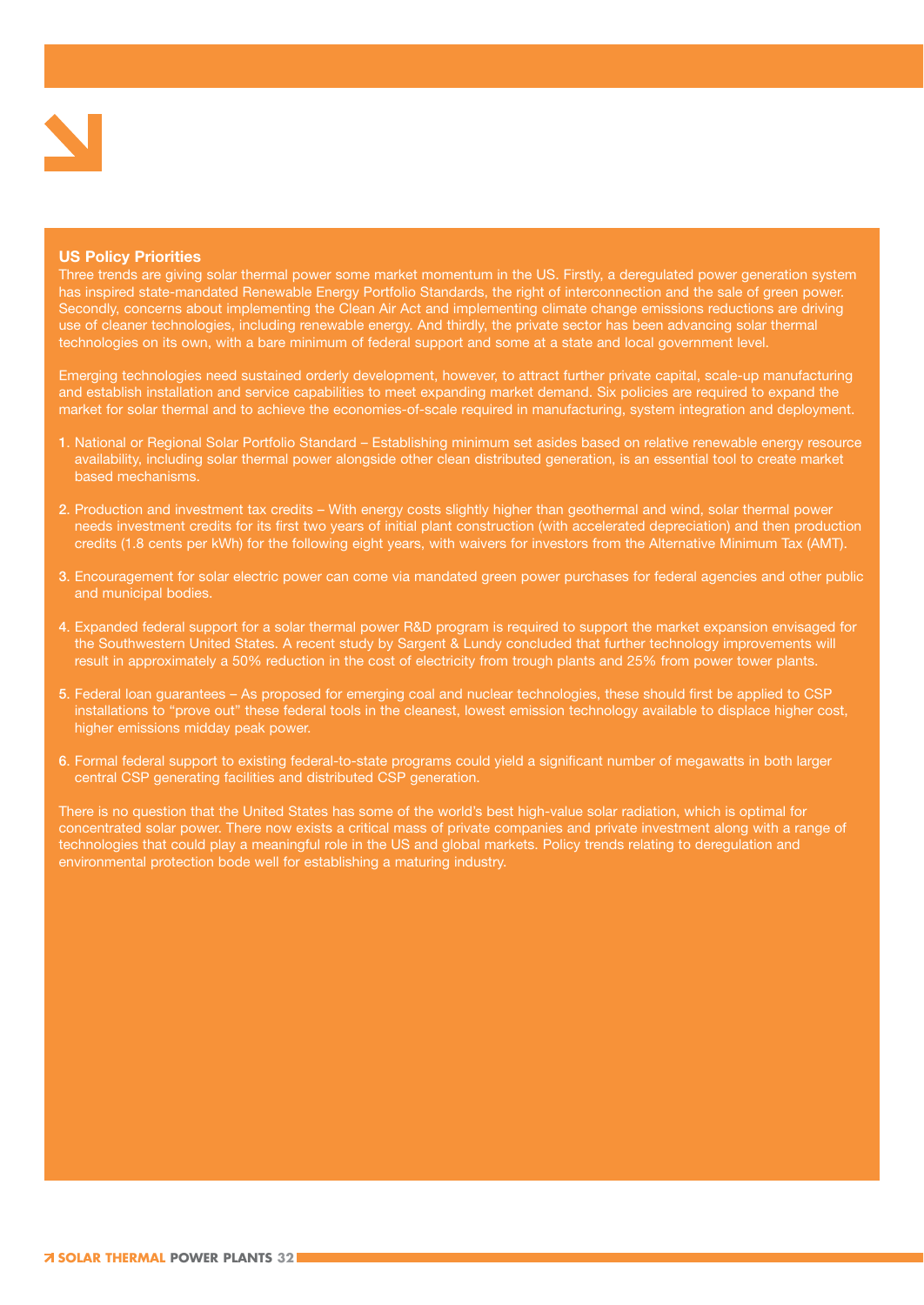

#### **Italy**

In 2001, the Italian parliament allocated  $\in$  110 million for a CSP development and demonstration programme. Since then, several parabolic trough plant concepts have been under development.

#### **Brazil**

Brazil applied in 1997 through the UNDP for a GEF-supported Project Development Fund to conduct a study on "Reducing the Long-term Cost of Solar Thermal Power Generation". The application was approved by GEF in early 1998 and an implementation agreement signed with UNDP. After a period of project reorganisation, work was started by CEPEL in December 2001. The study is due to be published in 2003.

#### **Australia**

There are three main areas of solar thermal electricity generation in Australia. The most commercially advanced of these is the 35 MW CLFR system to be incorporated into an existing coal-fired power station, with construction already underway. The initial plant is being constructed by the company Solar Heat and Power for approximately US\$ 500 per kWe (peak) without direct subsidy. This low cost is achieved because the project uses existing turbines and electrical infrastructure. It has no storage and a relatively low capacity factors, but it is approximately competitive with advanced wind generation. Further CLFR plant proposals using storage are now being discussed with utilities having an annual output equal to 4% of the NSW electricity supply. Including storage for a 56% capacity factor and using a moderate pressure turbine and generator, these will cost about US\$1400 per kWe peak according to SHP. Other analysis suggests that large systems such as CLFR plants will be more cost effective with a much more rapid uptake over the early years. However, unlike trough technology, the CLFR technology will have to be proven and thus represents a more optimistic scenario than the European Solar Thermal Power Industry Association approach.

The next most developed system is the 50kW parabolic dish prototype at the Australian National University, but although the dish is being refurbished, there is as yet no commercial project announced. A 1.5 MW version of the Yeoman?s Floating Solar Concentrator is currently being built. Research is also being conducted into MTSA beam splitting technology that would both power a photovoltaic array and provide heat to operate a Brayton cycle micro-turbine, and a single tower prototype is being proposed by a consortium the CSIRO, the University of Sydney, and SHP Pty Ltd.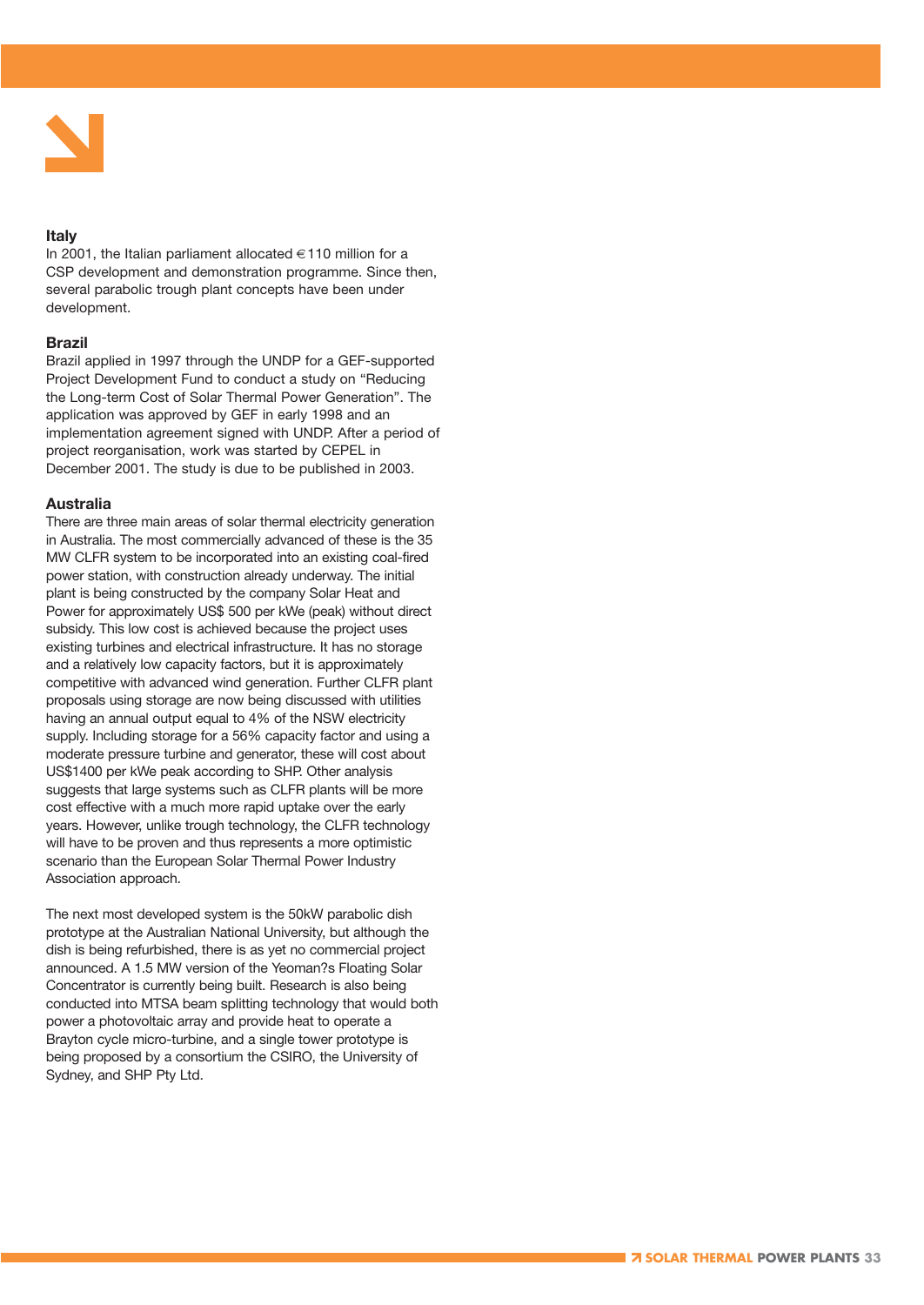

## PART4 **THE FUTURE FOR SOLAR**

### **THERMAL POWER**

#### **The Greenpeace – ESTIA Scenario for 2020 and Projection to 2040**

This scenario was prepared by Greenpeace International and the European Solar Thermal Power Industry Association in order to project what could be achieved given the right market conditions. Its core assessment looks forward 18 years from the base year of 2002 to the end of the second decade of the 21st century. It is not a prediction, but a scenario based on expected advances in solar thermal technology coupled with the growing number of countries which are supporting CSP projects in order to achieve both climate change and power demand objectives.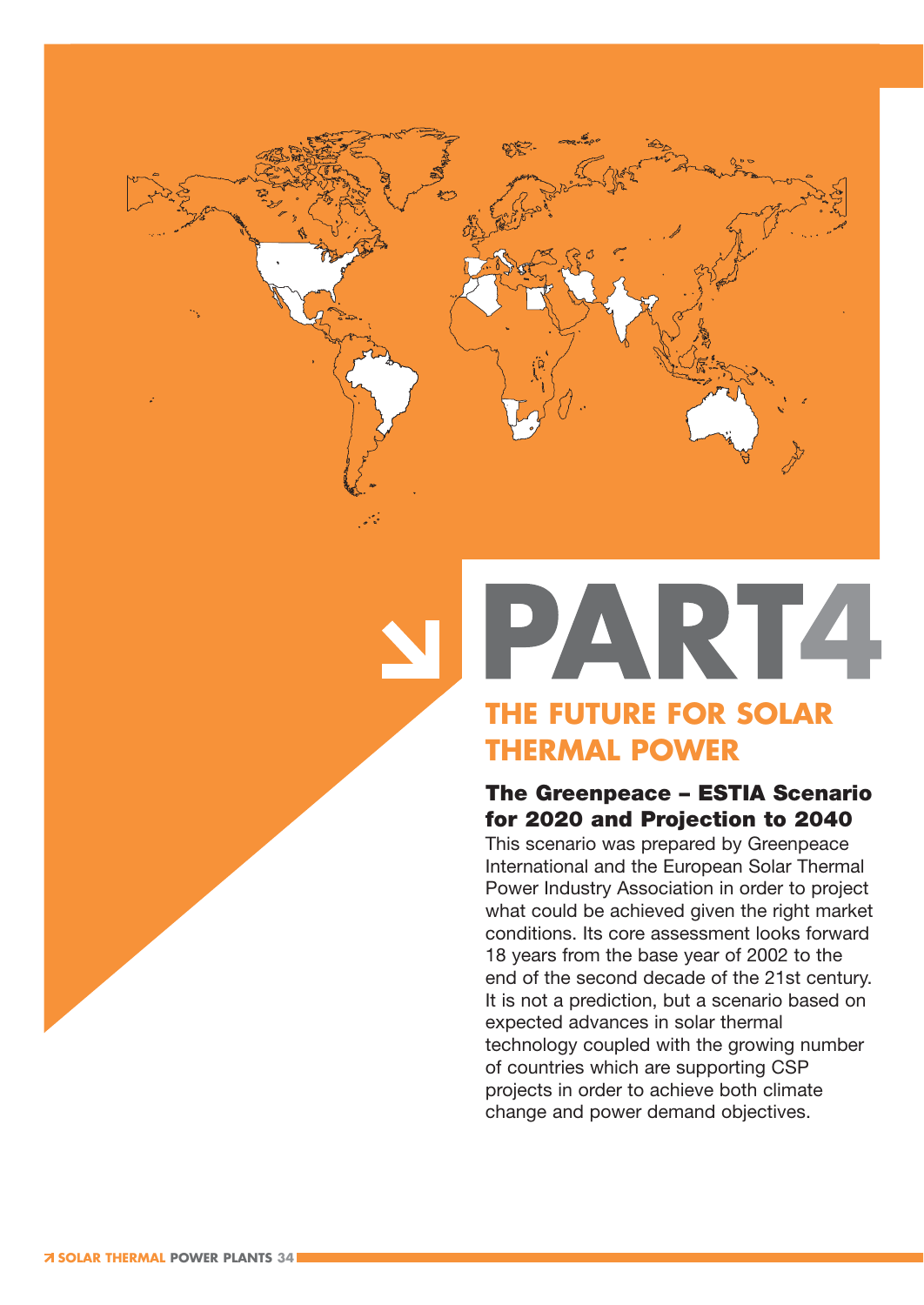

#### **KEY RESULTS FROM GREENPEACE-ESTIA SCENARIO 2002-2020**

| <b>Capacity of Solar Thermal Power in 2020</b>     | 21,540 MW                           |
|----------------------------------------------------|-------------------------------------|
| <b>Electricity Production in 2020</b>              | 54.6 TWh                            |
| <b>Cumulative Investment in Plant Construction</b> | 41.8 billion                        |
| <b>Employment Generated</b>                        | 200,000 jobs                        |
| Carbon Emissions Avoided 2002 - 2020               | 154 million tonnes CO <sub>2</sub>  |
| Carbon Emissions Avoided in 2020                   | 32.7 million tonnes CO <sub>2</sub> |
| Projection 2021 to 2040                            |                                     |
| <b>Capacity of Solar Thermal Power in 2040</b>     | 630,000 MW                          |
| <b>Electricity Production in 2040</b>              | 1573 TWh                            |
| <b>Percentage of Global Demand</b>                 | 5%                                  |
|                                                    |                                     |

Over the period of the scenario, solar thermal technology will have emerged from a relatively marginal position in the hierarchy of renewable energy sources to achieve a substantial status alongside the current market leaders such as hydro and wind power. From a current level of just 354 MW, by 2015 the total installed capacity of solar thermal power plants will have passed 5,000 MW. By 2020 additional capacity would be rising at a level of almost 4,500 MW each year.

#### **At the end of the scenario period, the total installed capacity around the world will have reached the impressive figure of 21,540 MW**.

The scenario also shows how much electricity would be produced by solar thermal power plants. This is based on the assumption that 1 MW of capacity produces 2,500 MW hours of electricity per annum.

#### **By 2020 solar thermal power will have achieved an annual output of more than 54,000,000 MWh, or 54 TWh.**

In terms of capital investment, it is assumed in the scenario that during the initial years, solar field investment costs are at a level of US\$ 2,500/kW installed, slightly lower but close to the US\$ 3,000/kW level of the SEGS plants in California during the early 1990s. These specific investment costs then fall gradually over the timescale of the scenario, and are cut by half in 2020. This means that the investment volume in solar thermal power plants will rise from US\$ 375 million in 2005 to almost US\$ 7.6 billion in 2020.

#### **The total investment over the scenario period would amount to more than US\$ 41.8 bn.**

A substantial level of employment would be an important by-product of this expansion in the solar thermal power industry. At the end of the scenario period, more than 20,000 highly qualified jobs will have been created just in plant operation and maintenance. More than 40,000 jobs would be created in plant construction, and a further 40,000 in plant component manufacture.

#### **By 2020, about 200,000 people will be permanently employed in the solar thermal power industry worldwide.**

The final benefit from realisation of the Greenpeace-ESTIA scenario would be to the environment.

**Over the period up to 2020 a total of 154 million tonnes of carbon dioxide would be saved from being emitted into the atmosphere, making a substantial contribution to international climate change targets.**

The assumption here is that 1 MWh of installed solar thermal power capacity results in the saving of 600 kilograms of carbon dioxide. The total annual savings of 32.7 million tonnes CO<sub>2</sub> in 2020 is equivalent to 20 coal fired power plants.

The scenario is also broken down by region of the world and into the main country markets. By 2020, the leading regions will be Europe. The most promising countries according to the scenario, each with more than 1,000 MW of solar thermal projects expected by 2020, are Spain, the United States, Mexico, Australia and South Africa.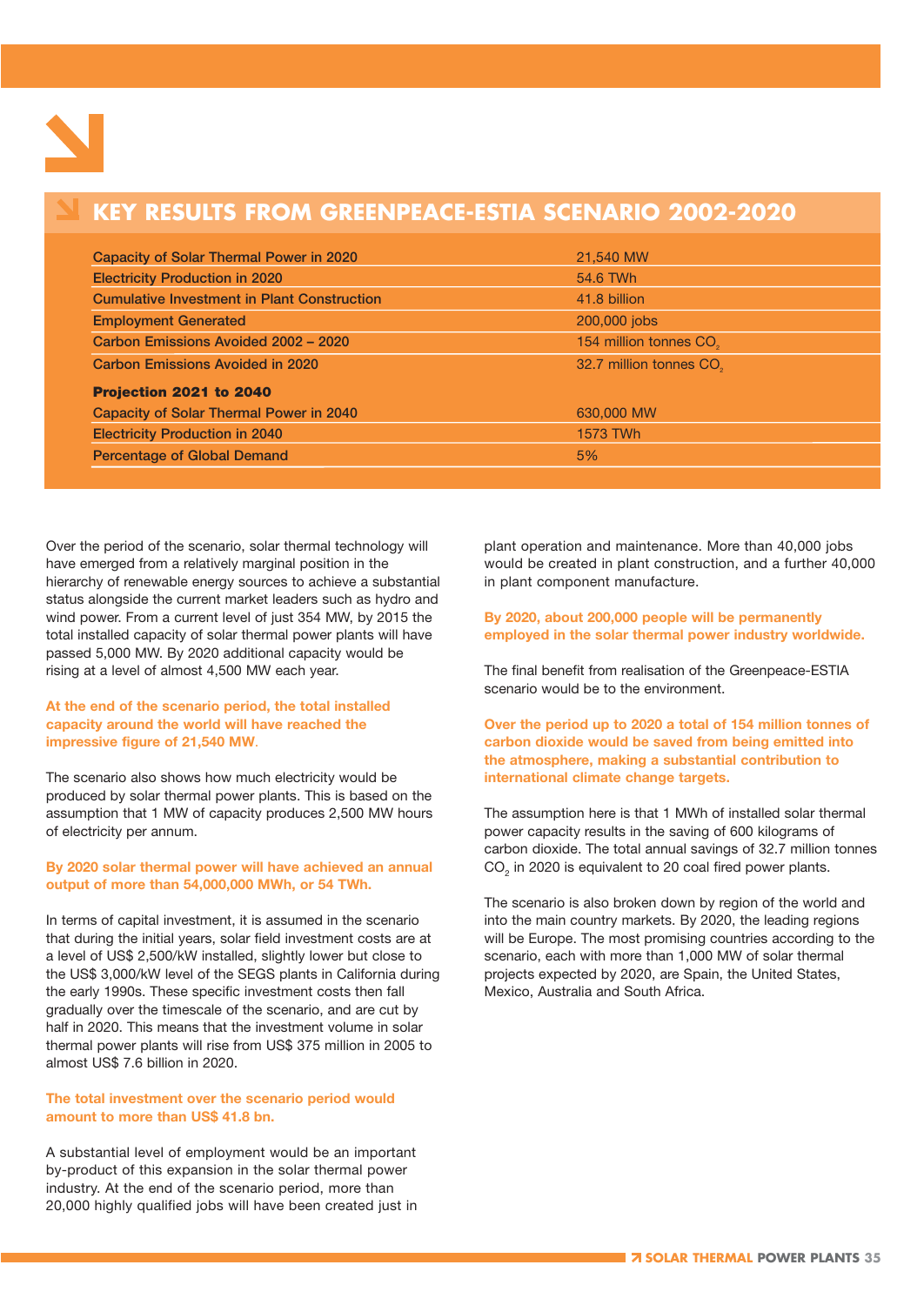

#### **Table 7: Solar Thermal Power – Global Projection 2002 to 2020**

| Year                      | <b>Total</b><br><b>MW</b> | <b>Total</b><br><b>MWh</b> | <b>Total</b><br>tCO <sub>2</sub> | <b>Total</b><br>investment | <b>Total</b><br><b>Jobs</b> |
|---------------------------|---------------------------|----------------------------|----------------------------------|----------------------------|-----------------------------|
| 2002                      | 354                       | 708,000                    | 424,800                          | $\overline{0}$             | $\overline{0}$              |
| 2005                      | 505                       | 1,058,000                  | 634,800                          | 375                        | 9,900                       |
| 2010                      | 1,550                     | 6,095,500                  | 3,657,300                        | 1,280                      | 11,929                      |
| 2015                      | 5,990                     | 15,208,000                 | 9,124,800                        | 2,056                      | 72,294                      |
| 2020                      | 21,540                    | 54,583,000                 | 32,749,800                       | 7,687                      | 198,774                     |
| <b>Total 2000 to 2020</b> |                           |                            | 154,003,500                      | 40,804                     |                             |

Finally, a further projection is made for the potential expansion of the solar thermal power market over another two decades up to 2040. This shows that by 2030 the worldwide capacity will have reached 106,000 MW, and by 2040 a level of almost 630,000 MW. Increased availability of plant because of the greater use of efficient storage technology will also increase the amount of electricity generated from a given installed capacity.

**This means that by 2040 the proportion of global electricity demand which could be satisfied by solar thermal power will have reached a share of 5%. This is on the assumption that global electricity demand doubles by that time, as projected by the International Energy Agency. Long before that point, however, solar thermal power will already be a mature, well-established and marketorientated source of electricity supply.**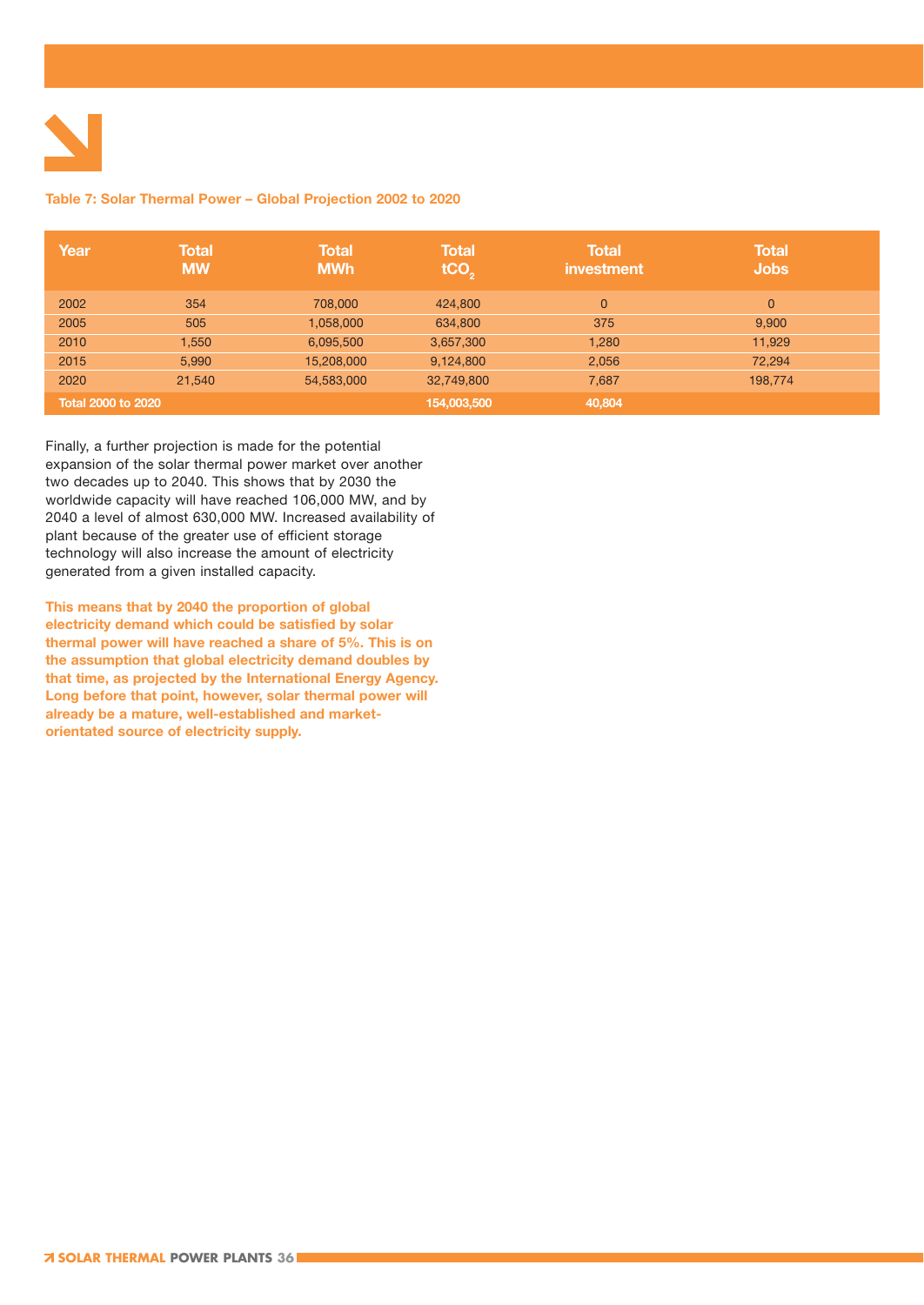

#### **Table 8: Solar Thermal Power by 2020 – Key Results by Region: OECD Europe**

| Year                      | <b>OECD-Europe</b><br><b>MW</b> | <b>MWh</b>     | tCO <sub>2</sub> | <b>Market volume</b><br>in MUS\$ | Jobs excl.<br><b>Manufaction</b> |
|---------------------------|---------------------------------|----------------|------------------|----------------------------------|----------------------------------|
| 2002                      | $\Omega$                        | $\overline{0}$ | $\overline{0}$   | $\overline{0}$                   | $\overline{0}$                   |
| 2005                      | 100                             | 250,000        | 150,000          | 250                              | 1.300                            |
| 2010                      | 470                             | 1,800,000      | 1,080,000        | 310                              | 1,950                            |
| 2015                      | 1,620                           | 4,050,000      | 2,430,000        | 426                              | 3.250                            |
| 2020                      | 3.970                           | 9,925,000      | 5,955,000        | 775                              | 7,150                            |
| <b>Total 2000 to 2020</b> |                                 |                |                  | 6,834                            |                                  |

#### **Table 9: Case Study: Greece**

| Year                      | Greece<br><b>MW</b> | <b>MWh</b>     | tCO <sub>2</sub> | <b>Market volume</b><br>in MUS\$ | Jobs excl.<br>Manufaction |
|---------------------------|---------------------|----------------|------------------|----------------------------------|---------------------------|
| 2002                      | $\Omega$            | $\Omega$       | $\Omega$         | $\overline{0}$                   | $\Omega$                  |
| 2005                      | $\mathbf{0}$        | $\overline{0}$ | $\Omega$         | $\overline{0}$                   | 0                         |
| 2010                      | 100                 | 375,000        | 225,000          | 103                              | 650                       |
| 2015                      | 250                 | 625,000        | 375,000          | 164                              | 1,300                     |
| 2020                      | 750                 | 1,875,000      | 1,125,000        | 141                              | 1,300                     |
| <b>Total 2000 to 2020</b> |                     |                |                  | 1,272                            |                           |

#### **Table 10: Case Study: Spain**

| Year                      | <b>Spain</b>   | <b>MWh</b>     | tCO <sub>2</sub> | <b>Market volume</b><br>in MUS\$ | Jobs excl.<br><b>Manufaction</b> |
|---------------------------|----------------|----------------|------------------|----------------------------------|----------------------------------|
|                           | <b>MW</b>      |                |                  | Ο,                               |                                  |
| 2002                      | $\overline{0}$ | $\overline{0}$ | $\overline{0}$   | $\overline{0}$                   | $\overline{0}$                   |
| 2005                      | 60             | 150,000        | 90,000           | 150                              | 780                              |
| 2010                      | 335            | 1,237,500      | 742,500          | 207                              | 1,300                            |
| 2015                      | 1,145          | 2,862,500      | 17,175,500       | 341                              | 2,600                            |
| 2020                      | 2,645          | 6,612,500      | 3,967,500        | 423                              | 3,900                            |
| <b>Total 2000 to 2020</b> |                |                |                  | 4,579                            |                                  |

#### **Table 11: Solar Thermal Power by 2020 – Key Results by Region: OECD North America**

| Year                      | OECD-N-America<br><b>MW</b> | <b>MWh</b> | tCO <sub>2</sub> | <b>Market volume</b><br>in MUS\$ | Jobs excl.<br><b>Manufaction</b> |
|---------------------------|-----------------------------|------------|------------------|----------------------------------|----------------------------------|
| 2002                      | 354                         | 708,000    | 424,800          | $\overline{0}$                   | $\overline{0}$                   |
| 2005                      | 405                         | 808,000    | 484,800          | 125                              | 5,265                            |
| 2010                      | 1.350                       | 2,258,000  | 1,354,800        | 413                              | 2,600                            |
| 2015                      | 2,400                       | 6,483,000  | 3,889,800        | 853                              | 6,500                            |
| 2020                      | 6.400                       | 16,983,000 | 10,189,800       | 1,409                            | 13,000                           |
| <b>Total 2000 to 2020</b> |                             |            |                  | 9,646                            |                                  |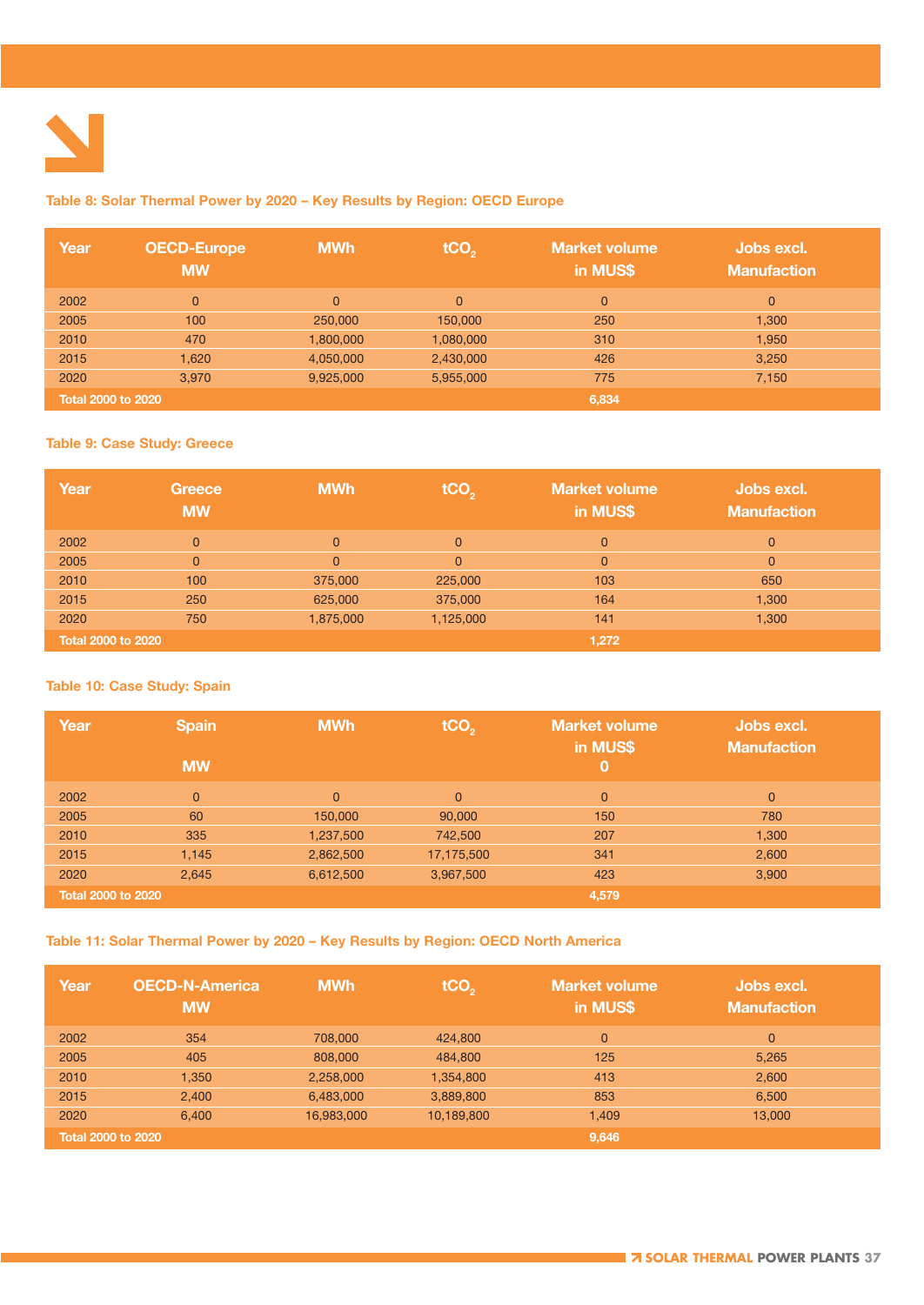

#### **Table 12: Case Study: USA**

| Year                      | <b>USA</b><br><b>MW</b> | <b>MWh</b> | tCO <sub>2</sub> | <b>Market volume</b><br>in MUS\$ | Jobs excl.<br><b>Manufaction</b> |
|---------------------------|-------------------------|------------|------------------|----------------------------------|----------------------------------|
| 2002                      | $\overline{0}$          | 708,000    | 424,800          | $\overline{0}$                   | $\overline{0}$                   |
| 2005                      | 50                      | 808,000    | 484,800          | 125                              | 650                              |
| 2010                      | 350                     | 1,908,000  | 1,144,800        | 413                              | 2,600                            |
| 2015                      | 2,400                   | 5,508,000  | 3,304,800        | 853                              | 6,500                            |
| 2020                      | 6.400                   | 13,508,000 | 8,104,800        | 1,409                            | 13,000                           |
| <b>Total 2000 to 2020</b> |                         |            |                  | 10,631                           |                                  |

#### **Table 13: Case Study: Mexico**

| Year                      | <b>MEXICO</b><br><b>MW</b> | <b>MWh</b> | tCO <sub>2</sub> | <b>Market volume</b><br>in MUS\$ | Jobs excl.<br><b>Manufaction</b> |
|---------------------------|----------------------------|------------|------------------|----------------------------------|----------------------------------|
| 2002                      | $\Omega$                   | $\Omega$   | $\Omega$         | 0                                | $\Omega$                         |
| 2005                      | $\Omega$                   | $\Omega$   | $\Omega$         | $\overline{0}$                   | $\Omega$                         |
| 2010                      | 90                         | 350,000    | 210,000          | 103                              | 33,800                           |
| 2015                      | 1,290                      | 975,000    | 585,000          | 85                               | 84,500                           |
| 2020                      | 1,390                      | 3,475,000  | 2,085,000        | 423                              | 169,000                          |
| <b>Total 2000 to 2020</b> |                            |            |                  | 2,255                            |                                  |

#### **Table 14: OECD-Pacific**

| Year                      | <b>OECD-Pacific</b><br><b>MW</b> | <b>MWh</b> | tCO <sub>2</sub> | <b>Market volume</b><br>in MUS\$ | Jobs excl.<br><b>Manufaction</b> |
|---------------------------|----------------------------------|------------|------------------|----------------------------------|----------------------------------|
| 2002                      | $\Omega$                         | $\Omega$   | $\Omega$         | $\Omega$                         | $\Omega$                         |
| 2005                      | $\Omega$                         | $\Omega$   | $\Omega$         | 0                                | $\Omega$                         |
| 2010                      | 50                               | 125,000    | 75,000           | 107                              | 650                              |
| 2015                      | 250                              | 625,000    | 375,000          | 177                              | 1,300                            |
| 2020                      | 2,250                            | 5,625,000  | 3,375,000        | 845                              | 7,800                            |
| <b>Total 2000 to 2020</b> |                                  |            |                  | 3,472                            |                                  |

#### **Table 15: Case Study: Australia**

| Year                      | <b>Australia</b><br><b>MW</b> | <b>MWh</b>     | tCO <sub>2</sub> | <b>Market volume</b><br>in MUS\$ | Jobs excl.<br><b>Manufaction</b> |
|---------------------------|-------------------------------|----------------|------------------|----------------------------------|----------------------------------|
| 2002                      | $\Omega$                      | $\overline{0}$ | $\Omega$         | $\overline{0}$                   | $\Omega$                         |
| 2005                      | $\Omega$                      | $\mathbf{0}$   | $\Omega$         | $\overline{0}$                   | $\mathbf{0}$                     |
| 2010                      | 50                            | 125,000        | 75,000           | 107                              | 650                              |
| 2015                      | 250                           | 625,000        | 375,000          | 177                              | 1,300                            |
| 2020                      | 2,250                         | 5,625,000      | 3,375,000        | 845                              | 7,800                            |
| <b>Total 2000 to 2020</b> |                               |                |                  | 3,472                            |                                  |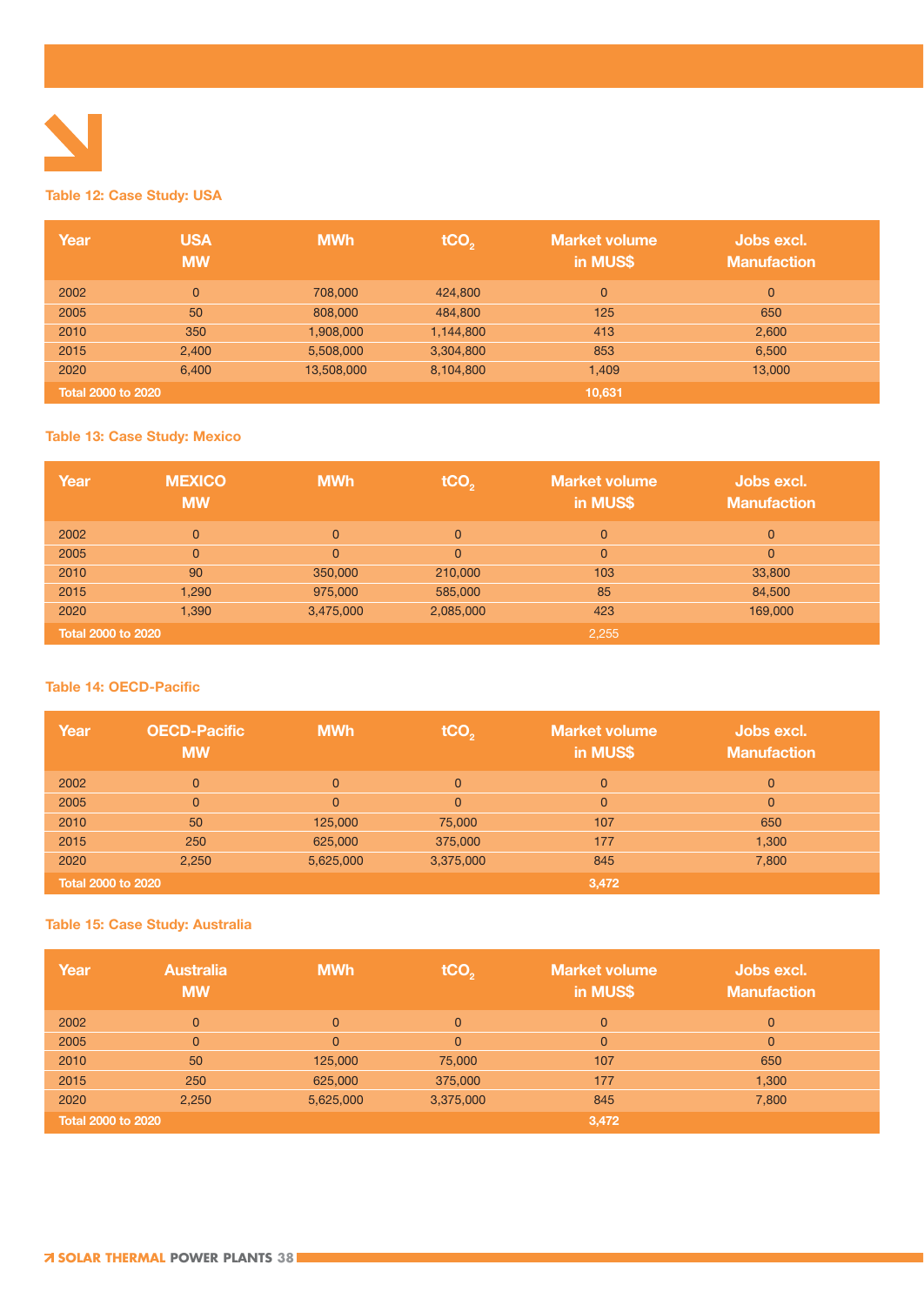

#### **Table 16: Latin America**

| Year | <b>OECD-Latin America</b><br><b>MW</b> | <b>MWh</b>     | tCO <sub>2</sub> | <b>Market volume</b><br>in MUS\$ | Jobs excl.<br><b>Manufaction</b> |
|------|----------------------------------------|----------------|------------------|----------------------------------|----------------------------------|
| 2002 | $\Omega$                               | $\overline{0}$ | $\Omega$         | $\overline{0}$                   | $\Omega$                         |
| 2005 | $\Omega$                               | $\Omega$       | $\Omega$         | $\overline{0}$                   | $\Omega$                         |
| 2010 | 90                                     | 350,000        | 210,000          | 103                              | 650                              |
| 2015 | 390                                    | 975,000        | 585,000          | 85                               | 650                              |
| 2020 | 1.940                                  | 4,850,000      | 2,910,000        | 705                              | 6,500                            |
|      | <b>Total 2000 to 2020</b>              |                |                  | 3,070                            |                                  |

#### **Table 17: Case Study: Brazil**

| Year                      | <b>Brazil</b><br><b>MW</b> | <b>MWh</b> | tCO <sub>2</sub> | <b>Market volume</b><br>in MUS\$ | Jobs excl.<br><b>Manufaction</b> |
|---------------------------|----------------------------|------------|------------------|----------------------------------|----------------------------------|
| 2002                      | $\Omega$                   | $\Omega$   | $\Omega$         | $\overline{0}$                   | $\overline{0}$                   |
| 2005                      | $\Omega$                   | 0          | $\Omega$         | $\overline{0}$                   | 0                                |
| 2010                      | 45                         | 175,000    | 105,000          | 52                               | 325                              |
| 2015                      | 195                        | 487,500    | 292,500          | 43                               | 325                              |
| 2020                      | 970                        | 2,425,000  | 1,455,000        | 352                              | 3,250                            |
| <b>Total 2000 to 2020</b> |                            |            |                  | 1,535                            |                                  |

#### **Table 18: Case Study: Chile**

| Year                      | <b>Chile</b><br><b>MW</b> | <b>MWh</b> | tCO <sub>2</sub> | <b>Market volume</b><br>in MUS\$ | Jobs excl.<br><b>Manufaction</b> |
|---------------------------|---------------------------|------------|------------------|----------------------------------|----------------------------------|
| 2002                      | $\Omega$                  | $\Omega$   | $\Omega$         | $\overline{0}$                   | $\Omega$                         |
| 2005                      | $\Omega$                  | $\Omega$   | $\Omega$         | $\overline{0}$                   | $\Omega$                         |
| 2010                      | 45                        | 175,000    | 105,000          | 52 <sub>5</sub>                  | 325                              |
| 2015                      | 195                       | 487,500    | 292,500          | 43                               | 325                              |
| 2020                      | 970                       | 2,425,000  | 1,455,000        | 352                              | 3,250                            |
| <b>Total 2000 to 2020</b> |                           |            |                  | 1,535                            |                                  |

#### **Table 19: Case Study: Russia**

| Year | <b>OECD-Russia (south)</b><br><b>MW</b> | <b>MWh</b> | tCO <sub>2</sub> | <b>Market volume</b><br>in MUS\$ | Jobs excl.<br><b>Manufaction</b> |
|------|-----------------------------------------|------------|------------------|----------------------------------|----------------------------------|
| 2002 | $\Omega$                                | $\Omega$   | $\Omega$         | 0                                | $\Omega$                         |
| 2005 | $\Omega$                                | 0          | $\Omega$         | 0                                | $\Omega$                         |
| 2010 | $\Omega$                                | 0          | $\Omega$         | 0                                | 0                                |
| 2015 | 0                                       | 0          | $\Omega$         | 0                                | 0                                |
| 2020 | 250                                     | 625,000    | 375,000          | 141                              | 1,300                            |
|      | Total 2000 to 2020                      |            |                  | 371                              |                                  |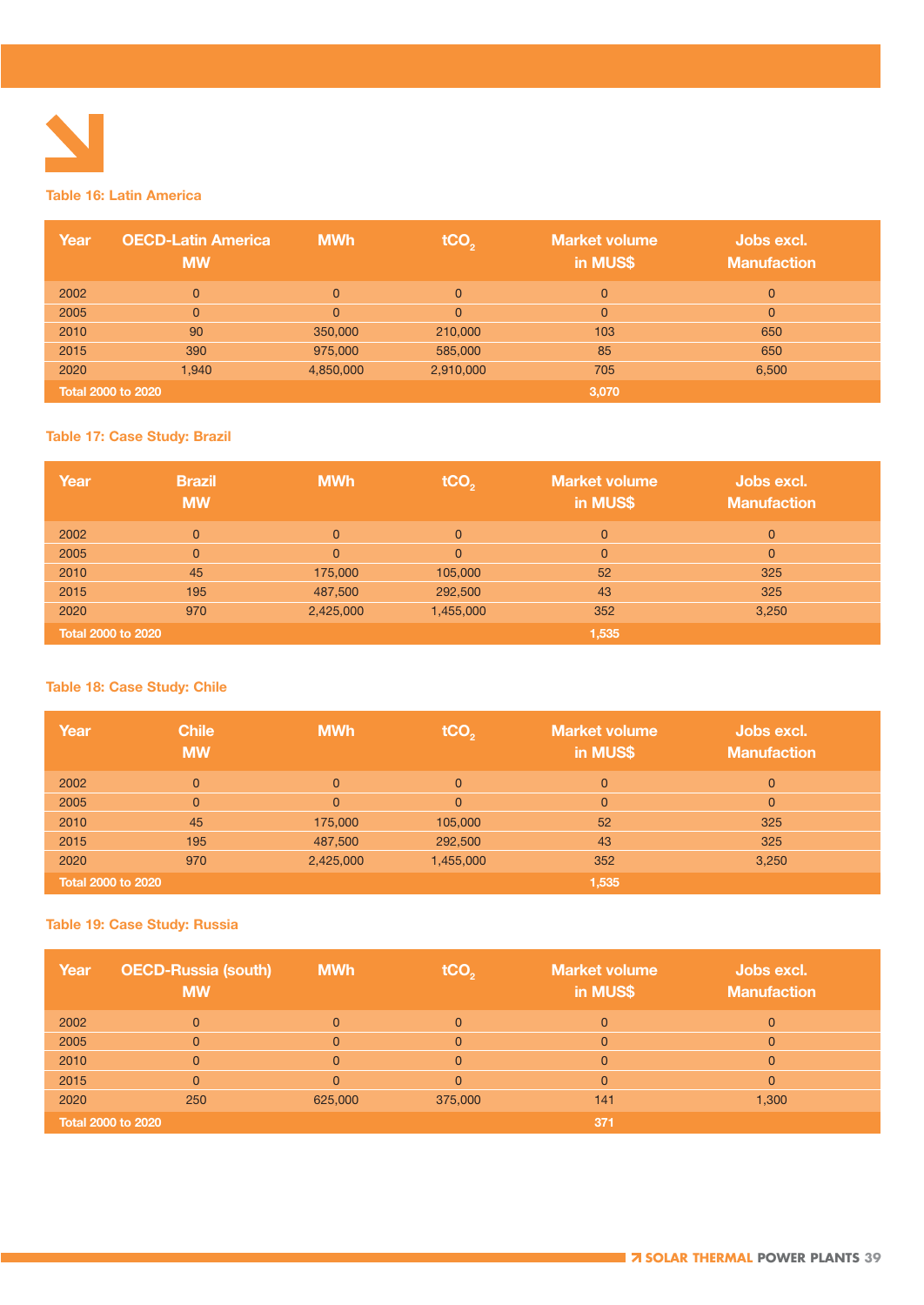

#### **Table 20: South Asia (Pakistan and India)**

| Year                      | <b>OECD-South Asia</b><br><b>MW</b> | <b>MWh</b> | tCO <sub>2</sub> | <b>Market volume</b><br>in MUS\$ | Jobs excl.<br><b>Manufaction</b> |
|---------------------------|-------------------------------------|------------|------------------|----------------------------------|----------------------------------|
| 2002                      | $\Omega$                            | $\Omega$   | $\Omega$         | $\overline{0}$                   | $\Omega$                         |
| 2005                      | $\Omega$                            | $\Omega$   | $\Omega$         | $\overline{0}$                   | $\Omega$                         |
| 2010                      | 70                                  | 300,000    | 180,000          | 103                              | 650                              |
| 2015                      | 420                                 | 1,050,000  | 630,000          | 171                              | 1,300                            |
| 2020                      | 1,670                               | 4,175,000  | 2,505,000        | 493                              | 4,550                            |
| <b>Total 2000 to 2020</b> |                                     |            |                  | 2,684                            |                                  |

#### **Table 21: Case Study: India**

| Year                      | <b>India</b><br><b>MW</b> | <b>MWh</b> | tCO <sub>2</sub> | <b>Market volume</b><br>in MUS\$ | Jobs excl.<br><b>Manufaction</b> |
|---------------------------|---------------------------|------------|------------------|----------------------------------|----------------------------------|
| 2002                      | $\mathbf{0}$              | $\Omega$   | $\Omega$         | $\overline{0}$                   | $\Omega$                         |
| 2005                      | $\Omega$                  | $\Omega$   | $\Omega$         | $\overline{0}$                   | $\Omega$                         |
| 2010                      | 35                        | 212,500    | 127,500          | 103                              | 650                              |
| 2015                      | 335                       | 837,500    | 502,500          | 85                               | 650                              |
| 2020                      | 1,335                     | 3,337,500  | 2,002,500        | 423                              | 3,900                            |
| <b>Total 2000 to 2020</b> |                           |            |                  | 2,143                            |                                  |

#### **Table 22: Case Study: China**

| Year               | <b>OECD-China</b><br><b>MW</b> | <b>MWh</b>     | tCO <sub>2</sub> | <b>Market volume</b><br>in MUS\$ | Jobs excl.<br><b>Manufaction</b> |
|--------------------|--------------------------------|----------------|------------------|----------------------------------|----------------------------------|
| 2002               | $\Omega$                       | $\Omega$       | $\Omega$         | $\overline{0}$                   | $\Omega$                         |
| 2005               | $\Omega$                       | $\overline{0}$ | $\overline{0}$   | $\overline{0}$                   | $\mathbf{0}$                     |
| 2010               | 50                             | 125,000        | 75,000           | 103                              | 650                              |
| 2015               | 100                            | 250,000        | 150,000          | 164                              | 1,300                            |
| 2020               | 1,100                          | 2,750,000      | 1,650,000        | 423                              | 3,900                            |
| Total 2000 to 2020 |                                |                | 1,690            |                                  |                                  |

#### **Table 23: Middle East**

| Year                      | <b>OECD-Middle East</b><br><b>MW</b> | <b>MWh</b>     | tCO <sub>2</sub> | <b>Market volume</b><br>in MUS\$ | Jobs excl.<br><b>Manufaction</b> |
|---------------------------|--------------------------------------|----------------|------------------|----------------------------------|----------------------------------|
| 2002                      | $\Omega$                             | $\overline{0}$ | $\Omega$         | $\overline{0}$                   | $\Omega$                         |
| 2005                      | $\Omega$                             | $\mathbf{0}$   | $\Omega$         | $\overline{0}$                   | $\mathbf{0}$                     |
| 2010                      | 335                                  | 837,500        | 502,500          | 215                              | 1,300                            |
| 2015                      | 405                                  | 1,012,500      | 607,500          | 62                               | 455                              |
| 2020                      | 2,455                                | 6,137,500      | 3,682,500        | 916                              | 8,450                            |
| <b>Total 2000 to 2020</b> |                                      |                |                  | 3,947                            |                                  |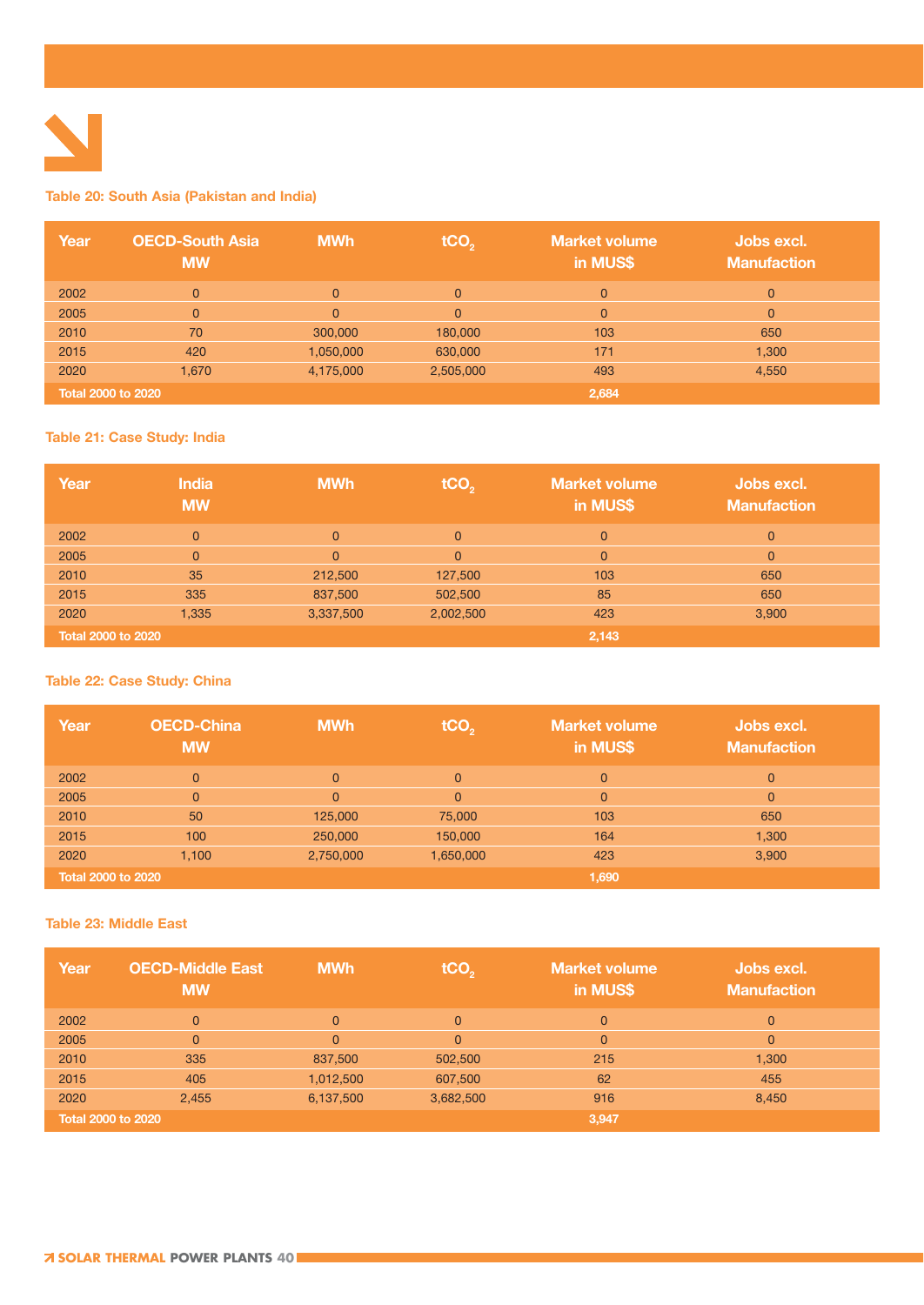

#### **Table 24: Case Study: Israel**

| Year                      | <b>Israel</b><br><b>MW</b> | <b>MWh</b>     | tCO <sub>2</sub> | Market volume<br>in MUS\$ | Jobs excl.<br><b>Manufaction</b> |
|---------------------------|----------------------------|----------------|------------------|---------------------------|----------------------------------|
| 2002                      | $\Omega$                   | $\Omega$       | $\Omega$         | $\mathbf{0}$              | $\overline{0}$                   |
| 2005                      | $\overline{0}$             | $\overline{0}$ | $\overline{0}$   | $\overline{0}$            | $\overline{0}$                   |
| 2010                      | 100                        | 125,000        | 75,000           | 114                       | 195                              |
| 2015                      | 130                        | 200,000        | 120,000          | 27                        | 195                              |
| 2020                      | 705                        | 1,637,500      | 982,500          | 282                       | 2,600                            |
| <b>Total 2000 to 2020</b> |                            |                | 1,024            |                           |                                  |

#### **Table 25: Africa**

| Year                      | <b>OECD-Africa</b><br><b>MW</b> | <b>MWh</b>     | tCO <sub>2</sub> | <b>Market volume</b><br>in MUS\$ | Jobs excl.<br><b>Manufaction</b> |
|---------------------------|---------------------------------|----------------|------------------|----------------------------------|----------------------------------|
| 2002                      | $\Omega$                        | $\overline{0}$ | $\Omega$         | $\mathbf{0}$                     | $\mathbf{0}$                     |
| 2005                      | $\overline{0}$                  | $\Omega$       | $\overline{0}$   | $\overline{0}$                   | $\overline{0}$                   |
| 2010                      | 185                             | 300,000        | 180,000          | 248                              | 455                              |
| 2015                      | 405                             | 762,500        | 457,500          | 520                              | 455                              |
| 2020                      | 1,505                           | 3,512,500      | 2,107,500        | 1,980                            | 3,250                            |
| <b>Total 2000 to 2020</b> |                                 |                |                  | 2,532                            |                                  |

#### **Table 26: Case Study: Morocco**

| Year                      | <b>Morocco</b><br><b>MW</b> | <b>MWh</b>     | tCO <sub>2</sub> | <b>Market volume</b><br>in MUS\$ | Jobs excl.<br><b>Manufaction</b> |
|---------------------------|-----------------------------|----------------|------------------|----------------------------------|----------------------------------|
| 2002                      | $\overline{0}$              | $\overline{0}$ | $\Omega$         | $\overline{0}$                   | $\overline{0}$                   |
| 2005                      | $\overline{0}$              | $\overline{0}$ | $\Omega$         | $\overline{0}$                   | $\overline{0}$                   |
| 2010                      | 50                          | 125,000        | 75,000           | 107                              | 650                              |
| 2015                      | 100                         | 250,000        | 150,000          | 89                               | 650                              |
| 2020                      | 250                         | 625,000        | 375,000          | 146                              | 1,300                            |
| <b>Total 2000 to 2020</b> |                             |                |                  | 421                              |                                  |

#### **Table 27: Case Study: South Africa**

| Year                      | <b>South Africa</b><br><b>MW</b> | <b>MWh</b>     | tCO <sub>2</sub> | <b>Market volume</b><br>in MUS\$ | Jobs excl.<br><b>Manufaction</b> |
|---------------------------|----------------------------------|----------------|------------------|----------------------------------|----------------------------------|
| 2002                      | $\Omega$                         | $\Omega$       | $\Omega$         | $\overline{0}$                   | $\Omega$                         |
| 2005                      | $\Omega$                         | $\overline{0}$ | $\Omega$         | $\overline{0}$                   | $\Omega$                         |
| 2010                      | $\Omega$                         | $\Omega$       | $\Omega$         | $\overline{0}$                   | $\Omega$                         |
| 2015                      | 125                              | 125,000        | 75,000           | 96                               | 650                              |
| 2020                      | 325                              | 625,000        | 375,000          | 146                              | 1,300                            |
| <b>Total 2000 to 2020</b> |                                  |                |                  | 403                              |                                  |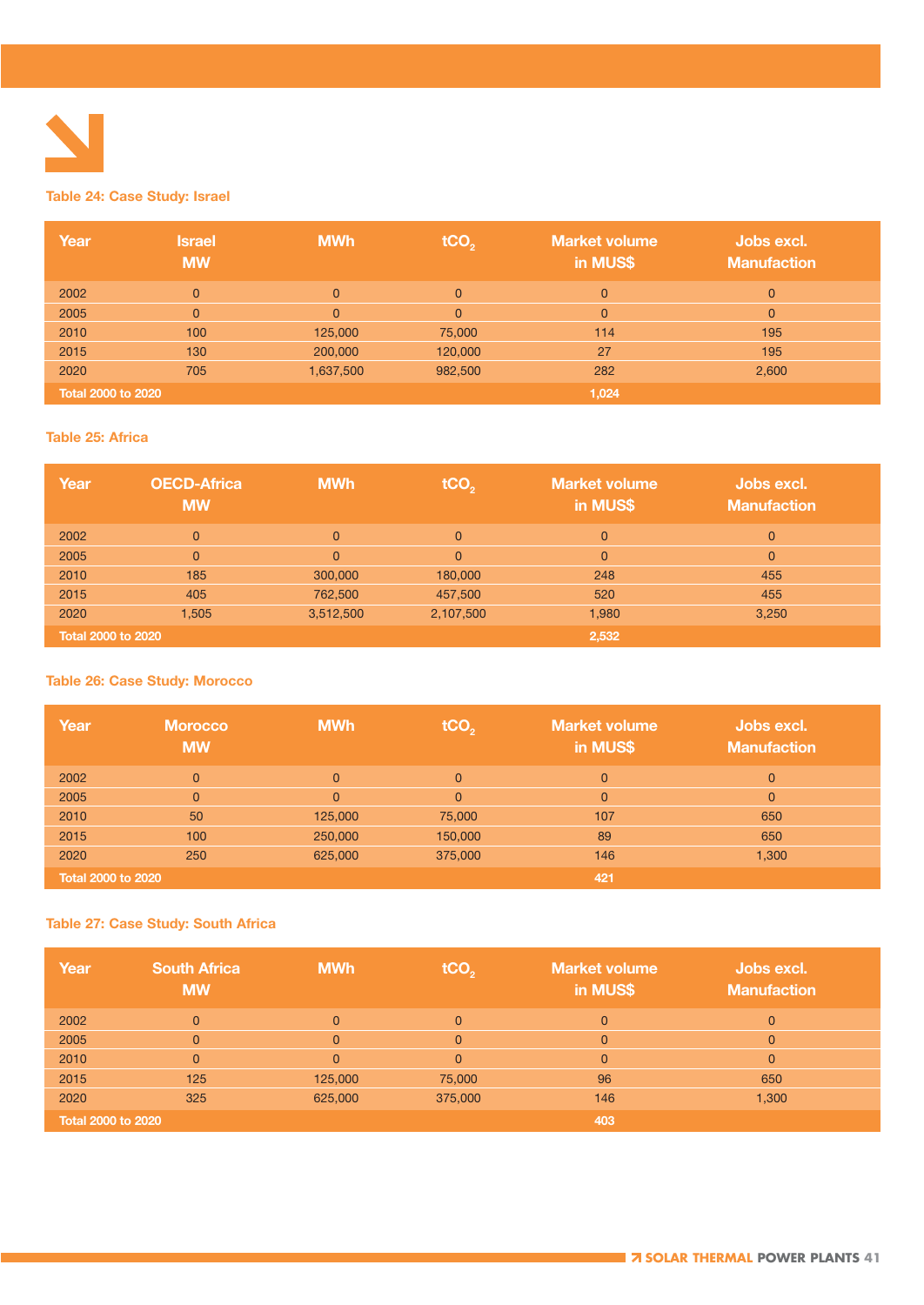### **PART5 POLICY RECOMMENDATIONS**

#### **1. The Political Challenge**

Energy is considered to be a vital ingredient for any economic development. The history of industrialisation in today's developed nations is also a history of massive fossil energy exploitation, with its associated benefits of rapid availability, high energy density, and – at least initially – low generation costs. Over the past three decades, however, the harmful environmental impact of fossil fuels on the regional and global climate has been brought into sharp focus.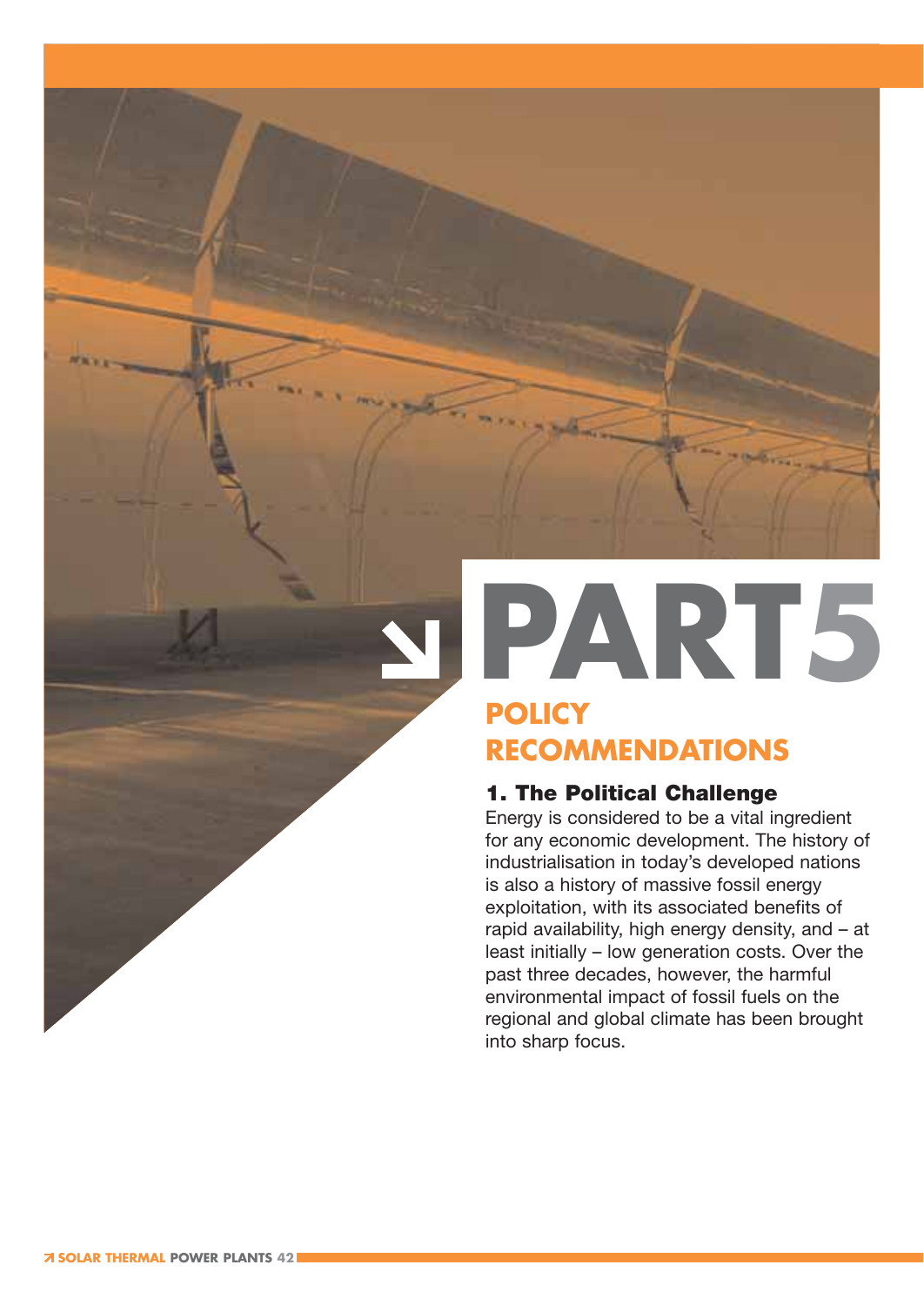

For those nations still in development, energy is even more vital as they have to make up for, and keep pace with, the mature energy infrastructure of the industrialised nations in an increasingly globalised economy. Furthermore, it is widely accepted in the developing world that these countries should not just copy the historical energy patterns of the developed world, but should consider building up a sustainable energy infrastructure which avoida long term detriments.

Although history has shown that building up such an infrastructure is most efficiently managed by the private sector, governments do have a public responsibility to ensure fair market rules, level playing fields for the market participants and, most importantly, sustainability of living conditions for the generations to come. Hence they face many challenges in formulating current and future energy policies. They have to respond to the need for security of energy supply, economic growth, sustainable development, employment and technological development and to combat the growing effects of climate change. Renewable energy technologies are considered to have a positive impact on all these parameters.

This study clearly demonstrates that solar thermal power plants, up to now not widely known as an energy technology, are one of the most promising renewable sources – capable of meeting 5% of future global electricity demand by the year 2040. The developing world in particular, with its abundant and evenly distributed solar resource, can contribute in a cost-effective way to the bulk power supply of mega-cities, where decentralised or fluctuating power supply would be inadequate. This strategic power supply advantage has already motivated development banks, such as the World Bank, European Investment Bank and the German Kreditanstalt für Wiederaufbau to support the implementation of solar thermal power plants.

Without initial political and financial support, however, solar thermal power remains at a competitive disadvantage, largely because of inadequate price information in the world's electricity markets resulting from decades of massive financial and structural support to traditional polluting fuels and power plant technologies.

Solar thermal power plants have to compete in a well established, very competitive energy market segment where older nuclear and fossil fuel power stations produce electricity at marginal cost because the interest payments and depreciation on their investment costs have already been paid by consumers and taxpayers. Political action is therefore needed to overcome those distortions and create a level playing field in which the economic and environmental benefits of solar thermal power can be fully exploited.

#### **2. Successful Market Creation Policy Measures**

A clear, visible market for solar thermal power must be defined in order for a project developer to seriously consider getting involved. Just as with any other investment, the lower the risk to the investor, the lower the costs can be for supplying the product. The most important measures for establishing new solar power markets are therefore those where the market for solar electricity is clearly embedded in national laws, providing a stable and long term investment environment with relatively low investor risks and sufficient returns.

As already outlined, a key benefit of a growing solar thermal energy market is job creation. It is estimated that direct and indirect employment in the industry worldwide, not including the production of components and equipment, could rise to about 100,000 jobs by 2020. In order to attract solar thermal power plant suppliers to establish manufacturing facilities, markets need to be strong, stable and reliable, with a clear commitment to long term expansion.

#### **• Legally Binding Targets for Renewable Electricity in the EU and US**

In recent years an increasing number of countries have established targets for renewable energy as part of their greenhouse gas reduction policies. These are either expressed as specific quantities of installed capacity or as a percentage of energy consumption.

Renewable energy targets are most effective if they are based on a percentage of a nation's total electricity consumption. This creates an incentive to optimise renewable technologies in the supply mix, and provides a guide to where immediate policy changes are required in order to achieve the anticipated targets. But targets have little value if they are not accompanied by policies to achieve a level playing field in electricity markets, to eliminate market barriers and to create an economic framework environment that will attract investment.

The most ambitious target has been set by the European Union. In 2001 the European Council and the European Parliament adopted a Renewable Energy Directive establishing national targets for each member state. Although these are not at present legally binding, the Directive aims at doubling the share of renewable energy sources in the primary energy mix from 6% to 12% by 2010, equivalent to 22% of Europe's total electricity consumption. If this non-binding approach appears not to be working, then the Directive allows the European Commission to submit proposals to the European Parliament and Council for mandatory renewable energy targets.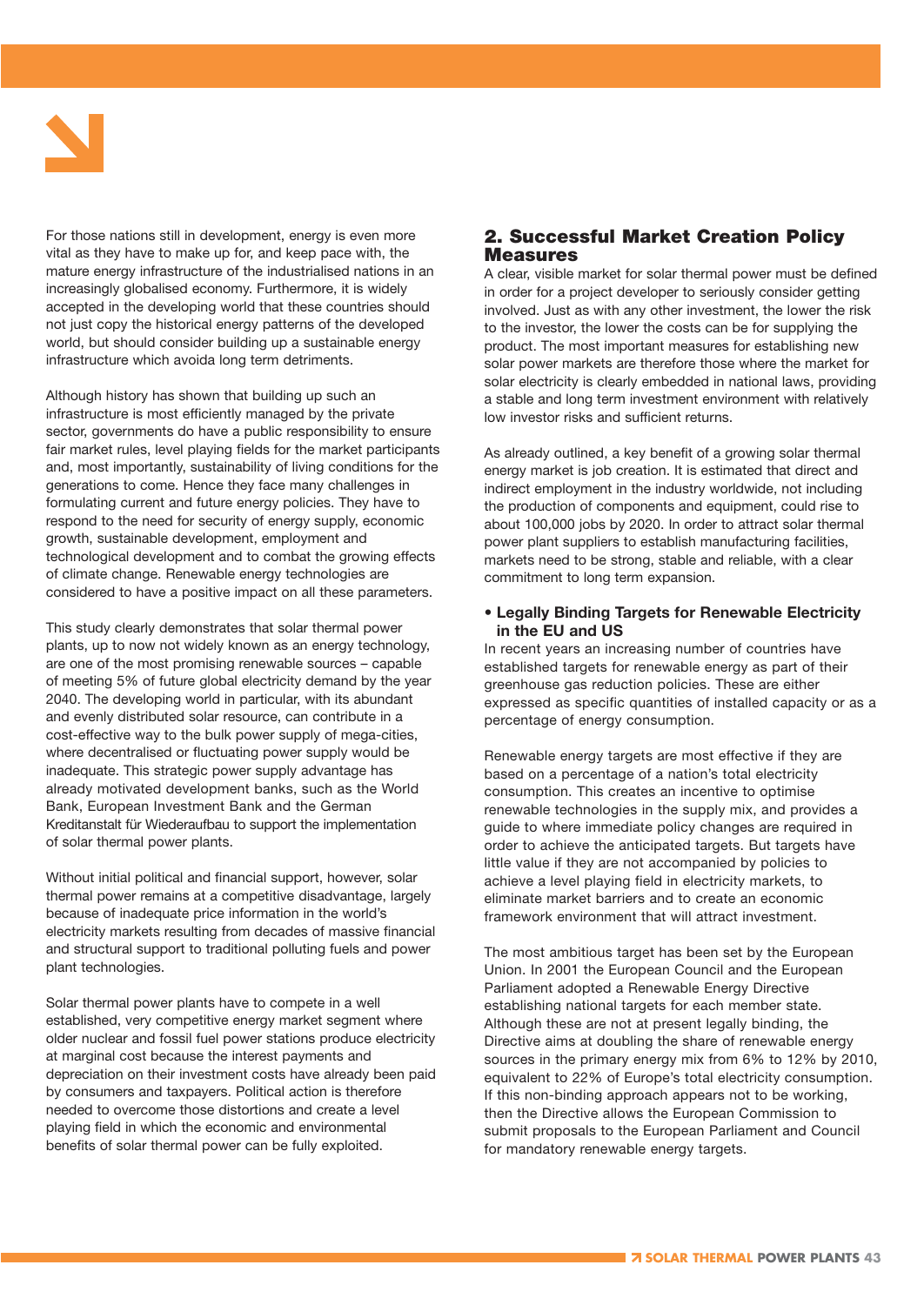#### **Table 28: European Union Targets for Renewable Electricity in 2010**

| <b>Country</b>        | <b>RES-E in 1997 (%)</b> | <b>RES-E 2010 Target (%)</b> |
|-----------------------|--------------------------|------------------------------|
| <b>Belgium</b>        | 1.1                      | 6.0                          |
| <b>Denmark</b>        | 8.7                      | 29.0                         |
| Germany               | 4.5                      | 12.5                         |
| Greece                | 8.6                      | 20.1                         |
| Spain                 | 19.9                     | 29.4                         |
| France                | 15.0                     | 21.0                         |
| Ireland               | 3.6                      | 13.2                         |
| Italy                 | 16.0                     | 25.0                         |
| Luxembourg            | 2.1                      | 5.7                          |
| <b>Netherlands</b>    | 3.5                      | 9.0                          |
| Austria               | 70.0                     | 78.1                         |
| Portugal              | 38.5                     | 39.0                         |
| Finland               | 24.7                     | 31.5                         |
| Sweden                | 49.1                     | 60.0                         |
| <b>United Kingdom</b> | 1.7                      | 10.0                         |
| <b>Community</b>      | 13.9                     | 22.1                         |

Source: Directive 2001/77/EC on the Promotion of Electricity Produced from Renewable Energy Sources

The table below shows the national targets for supply from renewable energy expected in the 15 current EU member countries, expressed as a percentage of gross national electricity consumption.

The majority of current supply comes from large hydro stations, although this technology is already widely exploited and will not represent a major new renewable source in Europe. Most of Europe's renewable energy supply increase will therefore come from biomass plants, wind energy parks, small hydro and solar thermal power plants.

In the US, Renewable Portfolio Standards have been established to gradually increase the contribution of clean, renewable power in the supply mix of some of its federal states. If utility companies are failing to reach certain agreed targets, they will be penalised through compensation payments. This mechanism, with initial targets for 2-5% of a state's total electricity demand by 2005 and 2010, respectively, already starting to work. As a result, Nevada and Arizona are both negotiating long-term power purchase contracts for their first new solar thermal power plants.

#### **• Specific Policy Mechanisms – the Case of European "Feed-In Laws"**

A specific European policy mechanism which has enabled the achievement of renewable energy supply targets is the fixed tariff system, where a specific tariff rate or premium is allocated to particular renewable technologies. These rates and premiums reflect the relative cost difference of the specific renewable technology compared to the price offered by the liberalised power market for bulk power. Utility companies are obliged to buy all renewable power produced at the rates established in the specific feed-In law. The differential cost of renewable power compared to the market price of bulk fossil or nuclear generated electricity is borne by the electricity ratepayer.

The most successful feed-in law schemes have been established in Austria, Denmark, Germany and Spain, with the most remarkable result that about 20,000 MW of wind power is currently on stream. Biomass and small hydro power plants are also increasing.

Surprisingly, considering its cost-effectiveness amongst solar power technologies, solar thermal power had not been included in any feed-in tariff system until Spain published its "Prima" in September 2002.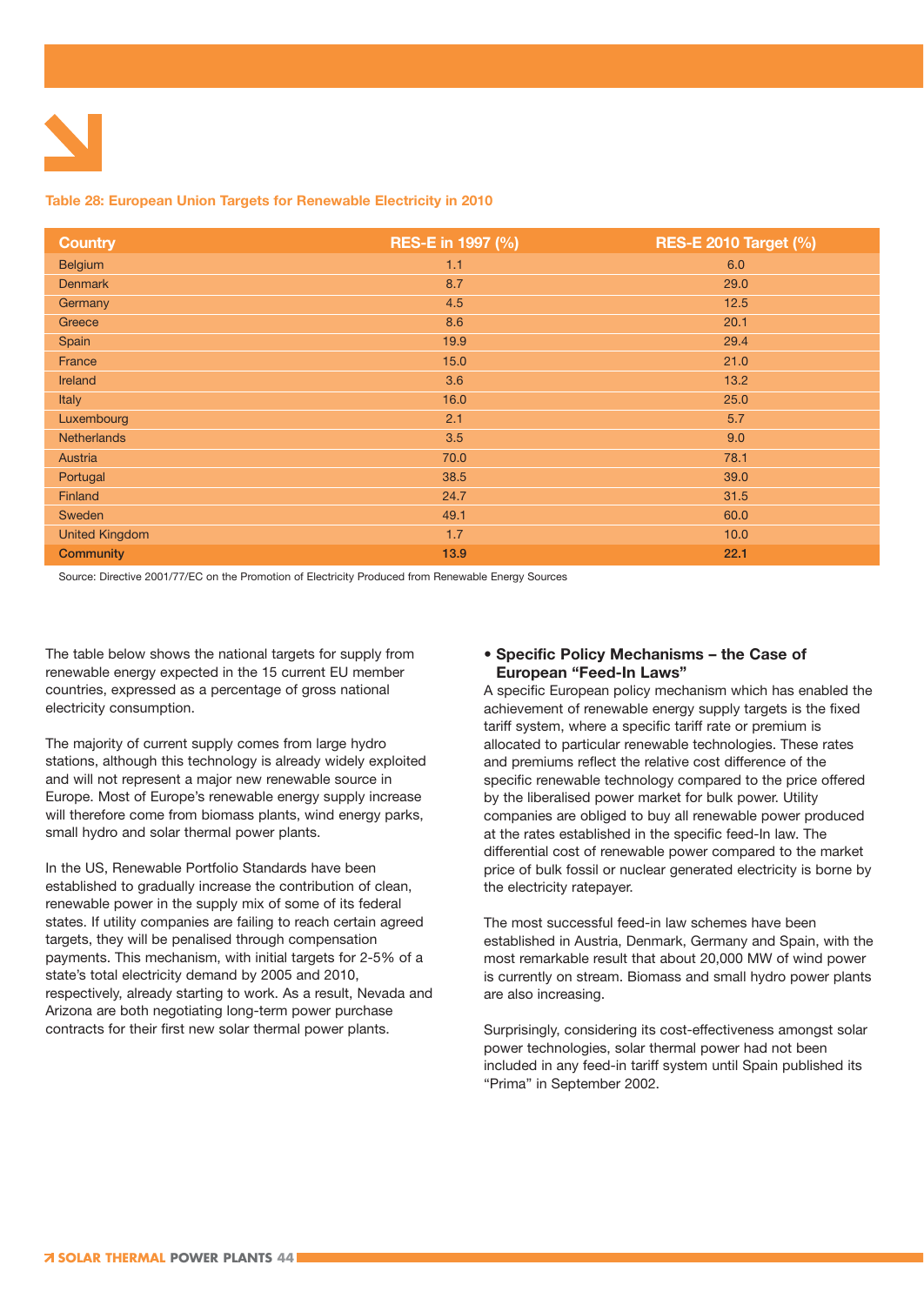

#### **3. Public-Private Partnerships for Introducing Solar Thermal Power • The GEF-BMU-KfW-ESTIA/SEIA Approach**

At the International Executive Conference on Concentrating Solar Power, held in Berlin, Germany in 2002, the Global Environmental Facility, the German Kreditanstalt für Wiederaufbau bank, the German Federal Ministry for the Environment, and both the European and American Solar Thermal Power Industry Associations discussed a Global Market Initiative for Concentrating Solar Power and defined strategies for its rapid and large-scale market introduction. This strategy was published as the Declaration of Berlin.

The participants included politicians, senior government executives, the financial community, donor organisations, the CSP industry, independent power project developers and potential plant owners from 16 countries. The participating stakeholder groups supported the launching of a CSP Global Market Initiative to be further substantiated at the follow-up conference in Palm Springs, California in October 2003.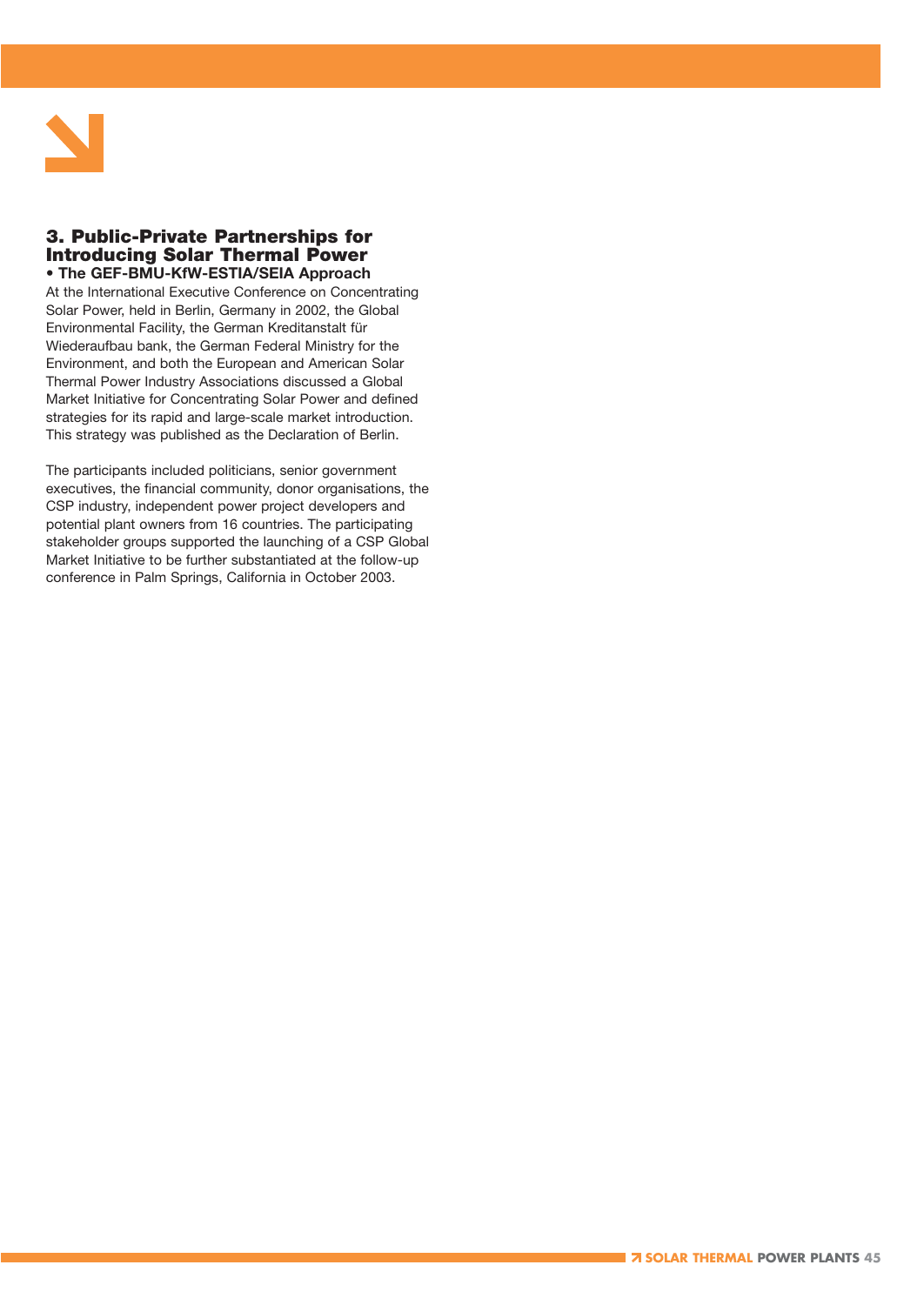

### **GLOBAL MARKET INITIATIVE** TO DEVELOP AND EXPAND THE GLOBAL MARKET FOR CONCENTRATING SOLAR POWER (CSP)

Solar energy is the most evenly distributed and readily available renewable energy resource on the planet. Solar thermal power plants, which make use of this concentrating solar power (CSP) technology have the capability to meet a significant percentage of the future global electricity demand without technological, economic or resource limitations, specifically in sun-belt regions such as the south-west U.S., southern Europe and parts of the developing world.

This capability and the ability of solar thermal power plants to dispatch power as needed during peak demand periods has motivated development banks, such as the World Bank, the European Investment Bank and the German Kreditanstalt für Wiederaufbau (KfW), as well as the Global Environmental Facility (GEF), the European Union and the U.S. Department of Energy, to support the implementation of this technology.

At the First International Executive Conference on Concentrating Solar Power in June 2002 in Berlin, Germany, the GEF, the KfW, the German Federal Ministry for the Environment (BMU), the European Solar Thermal Power Industry Association (ESTIA) and the American Solar Energy Industries Association (SEIA) discussed a Global Market Initiative (GMI) for CSP, and defined strategies towards the rapid and large-scale market introduction of the technology. This commitment was published as the Declaration of Berlin, which was registered as a UNEP Market Facilitation WSSD Type-II Partnership for Concentrating Solar Power Technologies.

The participating stakeholder groups of the Declaration of Berlin are now urging the implementation of this Global Market Initiative to accelerate the entry of CSP into the market. However, a visible, reliable and growing market for solar thermal power with normal risk levels must be established in order for many project developers and CSP equipment suppliers to make the needed long-term investments to achieve lower costs.

There are three basic policy areas that will significantly impact the increased use of concentrated solar power

#### **I. Political and technological targets to trigger new power markets**

Establish a consistent basis of national laws and regulations, such as feed-in tariffs specifically also applicable for CSP, to pave the way for reaching the anticipated renewable supply targets committed in Kyoto.

Establish Renewable Portfolio Standards that encourage actual "portfolios" of electricity and heat generation from renewables, and insure that the locally available energy resources are evenly utilized and encouraged.

Make green tariff schemes available for electricity imports from high insolation areas in neighboring states and/or countries.

#### **II. Regulatory improvements**

Avoid limitations on capacity or operating strategies that make the energy production introduction more costly thus hindering introduction of CSP technology.

Remove restrictive laws to interconnection which will allow concentrated solar plants to more easily hook into the electric grid at the end user (customer), distribution or transmission points.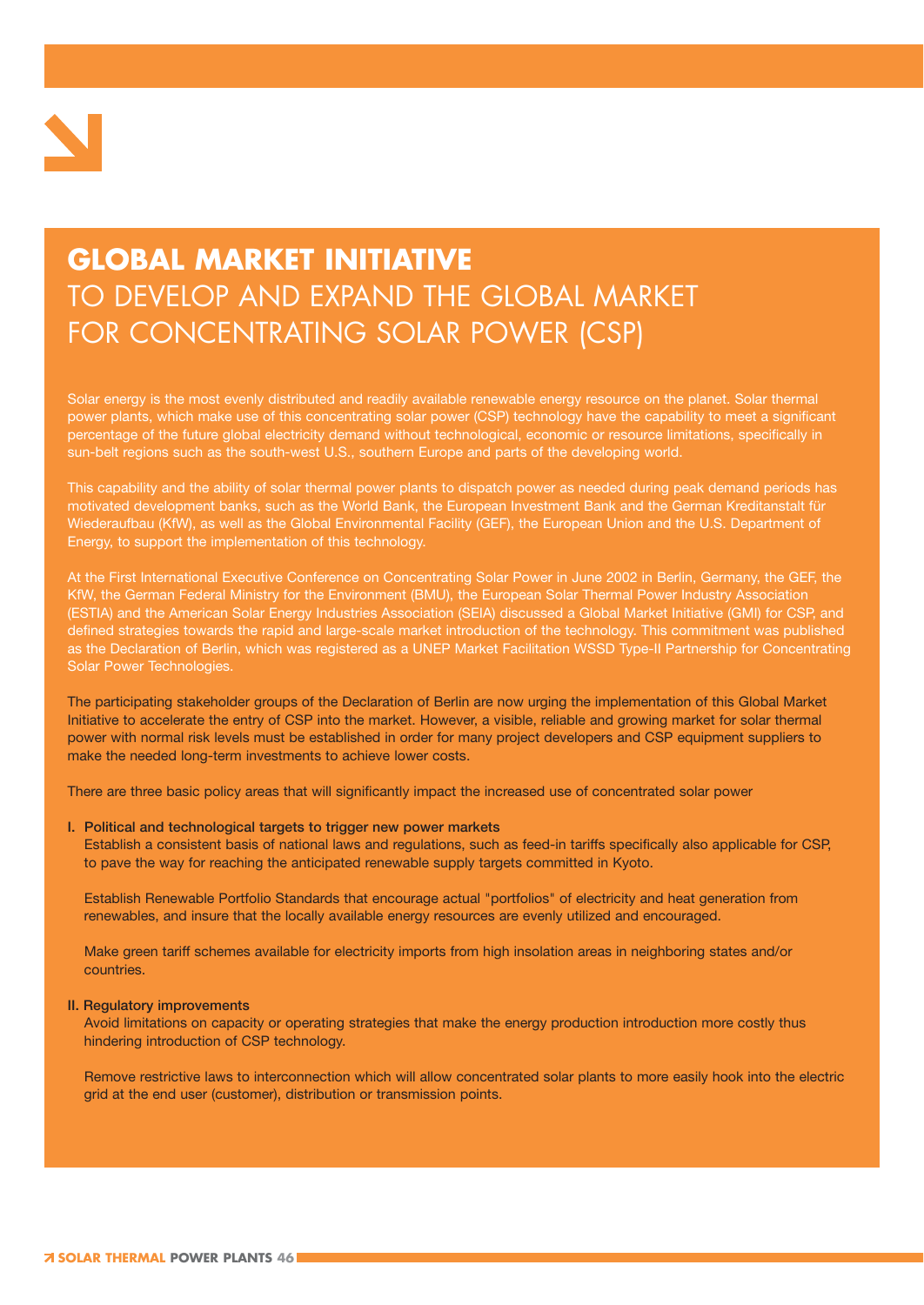

#### **III. Improve financing mechanisms**

Ensure that the Kyoto instruments (emission trading) are made applicable to CSP and that the mechanisms are bankable. Institute Production Tax Credits (PTCs) as wind energy now enjoys and which catapulted the technology globally. Maintain investment tax credits to assist in the initial capital investments before CSP plants begin to produce power.

Establish loan guarantee programs via existing windows at multilateral banks, existing US national lending programs such as SBA, RUS, FmHA, Regional Power Administrations, and global environmental programs such as GEF, UNEP, and UNDP. These programs allow private sector banking institutions to do the necessary project due diligence while providingthem with some extra insurance to loan on new technology projects which are inherently more risky.

#### **The Global Market Initiative (GMI): 5000 MW till 2015**

Recent activities indicate that CSP technologies are at the threshold of very extensive commercial deployment. One of the primary market barriers is a lack of knowledge about the current technology and near-term potential of CSP by energy policy makers, regulators, general contractors and would-be owners and users. With increased awareness of the numerous benefits of using the solar thermal energy resources around the world, it is anticipated that new CSP projects will soon come on stream. There are about 10 advanced projects underway around the world, totalling over 1000 MW of new solar capacity.

With the understanding that these projects would come online faster and be more commercial viable if there was a forum for collaboration among interested countries and states, an international public-private partnership has been proposed to meet this need. The goal of this partnership, called the CSP Global Market Initiative, is to facilitate the building of 5,000 MW of CSP power world-wide over the next 10 years. Participation is open to governments in countries or states with adequate solar thermal resources or that have an industrial capability in CSP, but lack the adequate solar thermal resources, and who accept the framework proposed below.

#### **Different Strategies for Different Regions**

Today's CSP technologies require a minimum direct normal solar radiation level of 1,900 kWh/m<sup>2</sup>/a. This can be found in many countries around the Sunbelt of the world. However, adequate solar radiation is just the beginning. Successful CSP projects require adequate tariffs, long-term power contracts with credit worthy off-takers, access to commercial financing and where needed, subsidies and supportive policies. To take advantage of the different situations and needs of both developed and developing countries, the GMI will use three different strategies.

#### **(1) Region I**

In southern Europe, Israel, and the south-western US, most of the essential elements of the GMI (described below) already exist or could reasonably be expected. In these countries, existing CSP-specific targets or portfolio standards will create market-based demand and a feed-in law or system benefit charge, both of which rely on the ratepayers to cover the price gap. In Region I, political support is primarily needed to make targets, policies and tariffs stable and predictable so that commercial financing can be secured. Tariffs should reflect different levels of solar radiation intensity so that each region, country or state with radiation patterns above 1,900 kWh/m<sup>2</sup>/a has the chance to built-up this strategic backstop technology.

Eventually, tariff harmonisation schemes may help to ensure that the resource is more evenly built. Capacity restrictions for individual projects should be removed to make best use of economies of scale to help drive prices lower. Alternatively, the demand may be aggregated to assure that CSP plants are built in sizes of 50 MW or larger.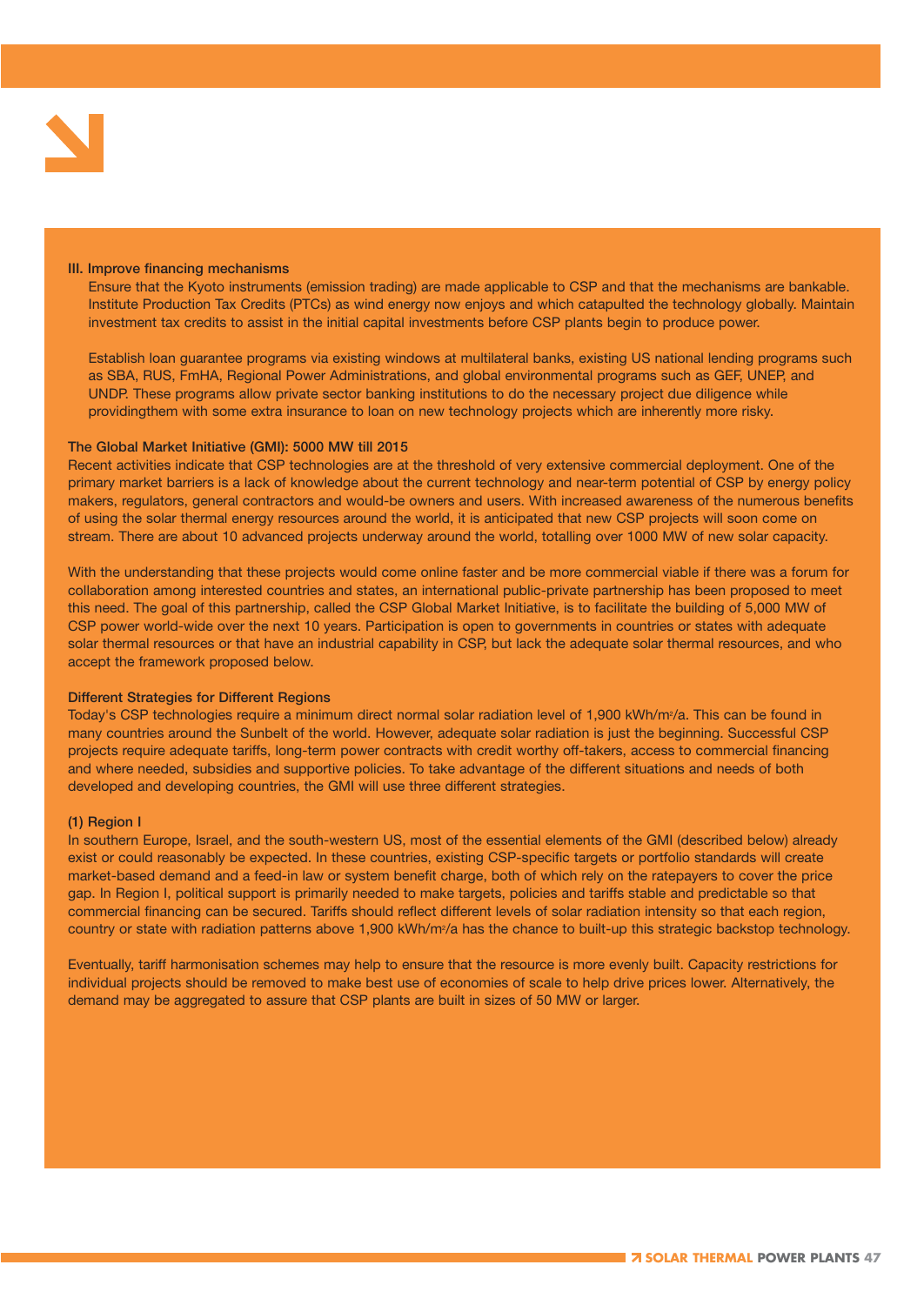#### **(2) Region II**

For developing countries that are or will soon be connected to Region I countries by a power grid, such as Mexico and North Africa, power generated from CSP plants built in these countries may be sold to Region I countries and could receive a premium price. As a result of excellent solar radiation resources and good grid connections, the south-western US and northern Mexico as well as southern Europe and North Africa are two such regions. In Region II, political initiative is primarily needed for formulating a fair scheme that accounts for both improved tariffs for clean energy generated in the Region II countries allowing a benefit from enhanced feed-in tariffs for such energy that is imported into their service territory. To avoid large tariff differences between cheap bulk fossil-based energy and solar power generation, access to favourable Region I tariffs should only be offered when subsidies are no longer available on fossil power production in Region II. The tariff difference can be further reduced through a blend of CDM (i.e., carbon tax credits), and preferential financing, such as theEU´s energy sector infrastructure support MEDA Program for Region II.

#### **(3) Region III**

For other developing countries, not interconnected to the grid of Region I countries, such as Brazil, India, Iran, Jordan and South Africa, preferential financing in the form of subsidies (could be grants, soft loans, carbon credits, CDM, green premiums, etc.) provided by Region I sources will be required to support the Region III group of countries desire for development of clean CSP power plants. An example of such sources is the \$0.5 billion dollars for renewable energy that was announced by German Chancellor, Mr. Gerhard Schroeder, in his UN Environmental Summit speech in Johannesburg in September 2002. In the medium term, the Region III countries will profit from closing the price gap as a result of growing installed CSP capacity in Regions I and II. Recognising that financial resources are limited, Region II and III countries, therefore, must contribute something to help reduce the cost of the CSP plants, such as free or low cost land, infrastructure and grid access, etc.

#### **Organization, Structure and Management**

The Global Environment Facility (GEF) has agreed to endorse and sponsor the CSP Global Market Initiative (GMI). The GEF and the CSP industry will jointly form a CSP GMI Advisory/Management Board initially consisting of 2-3 highly respected and well-known business leaders from Region I plus 1 board member representing Region II and 1 board member from Region III.

In order to represent the participating countries and states, an Executive Committee will be formed to support the Advisory Board, to provide input and to assure the effective and successful implementation of the Initiative.

This Executive Committee will consist of senior people, representing power project development, power project finance, industry and government. Each participating country and state will be entitled to one Executive Committee seat. The Executive Committee is envisioned to include representatives from the following countries and states:

Algeria Jordan Arizona Mexico California **Morocco** 

Egypt Nevada **Germany** New Mexico **Greece** South Africa

Iran **Spain** Israel **Turkey** Italy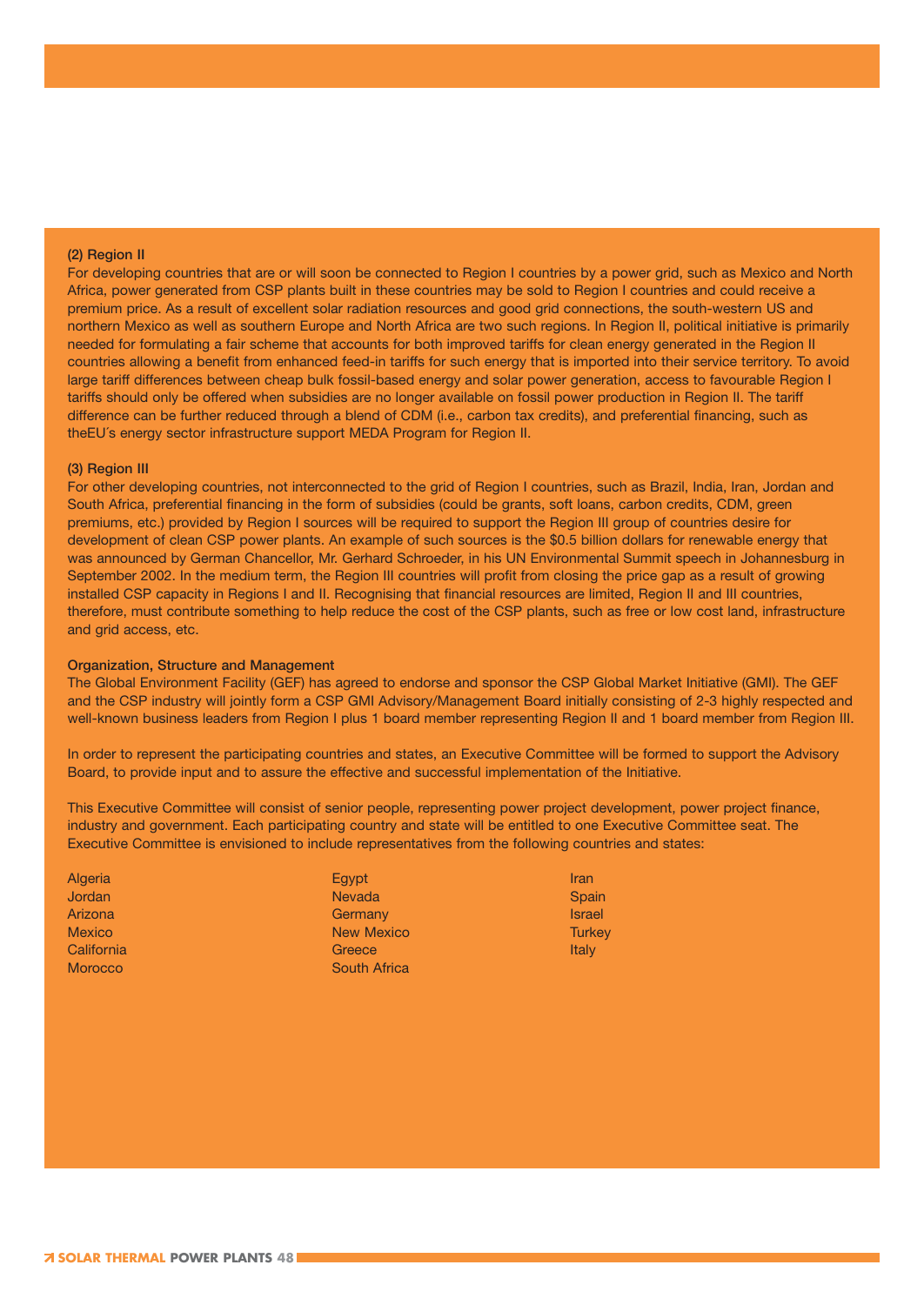

**By 2040 the proportion of global electricity demand which could be satisfied by solar thermal power will have reached a share of 5%.**